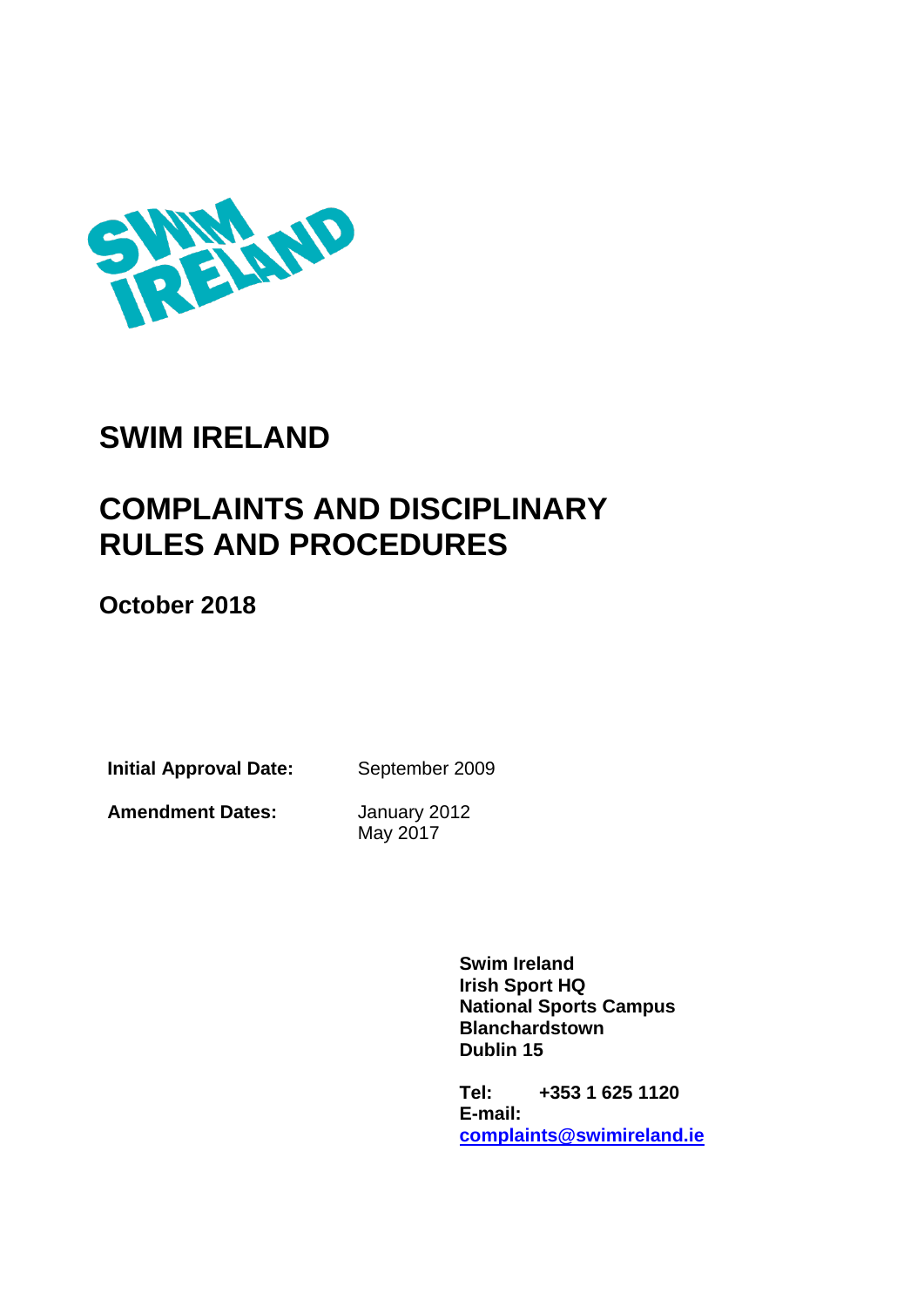# **SWIM IRELAND COMPLAINTS AND DISCIPLINARY RULES AND PROCEDURES**

| <b>Contents</b>                                                                        |                  |
|----------------------------------------------------------------------------------------|------------------|
|                                                                                        |                  |
| SUMMARY OUTLINE OF THE RULES AND PROCEDURES ____________________________- - 5 -        |                  |
| <b>General procedural points:</b>                                                      | $-8-$            |
| <b>GENERAL GUIDELINES TO THE COMPLAINTS AND DISCIPLINARY RULES AND</b>                 |                  |
|                                                                                        |                  |
| PART A - COMPLAINTS AND DISCIPLINARY RULES ___________________________________- - 14 - |                  |
| <b>JURISDICTION</b><br>1.                                                              | $-14-$           |
| 2.<br><b>OFFENCES</b>                                                                  | $-15-$           |
| 3.<br><b>SANCTIONS</b>                                                                 | $-16-$           |
| 3.1 WARNINGS                                                                           | $-16-$           |
| 3.2 IMMEDIATE SANCTIONS                                                                | $-17-$           |
| 3.3 INTERLOCUTORY SANCTIONS<br>3.4 NON-IMMEDIATE SANCTIONS                             | $-17-$<br>$-17-$ |
| 4. MITIGATING AND AGGRAVATING FACTORS                                                  | $-18-$           |
| PART B - COMPLAINTS AND DISCIPLINARY PROCEDURES ___________________________- - 19 -    |                  |
|                                                                                        |                  |
| 1.<br><b>GENERAL</b>                                                                   | $-20-$           |
| 1.1. PROOF                                                                             | $-20-$           |
| 1.2 CONFIDENTIALITY                                                                    | $-20-$           |
| 1.3 YOUNG PEOPLE (UNDER 18 YEARS OF AGE)                                               | $-20-$           |
| 1.4 EXEMPTION FROM LIABILITY                                                           | $-20-$           |
| 1.5 FAST TRACK HEARINGS<br>1.6 COSTS/EXPENSES                                          | $-20-$<br>$-20-$ |
| 1.7 CRIMINAL CHARGES                                                                   | $-21-$           |
| 1.8 POOR PRACTICE                                                                      | $-21-$           |
| 1.9 SUSPENSION PENDING HEARING                                                         | $-21-$           |
| 1.10 COMMUNICIATION                                                                    | $-21-$           |
| 1.11 NOTIFICATION TO SWIM IRELAND                                                      | $-21-$           |
| 1.12 MEDIATION AS AN ALTERNATIVE                                                       | $-22-$           |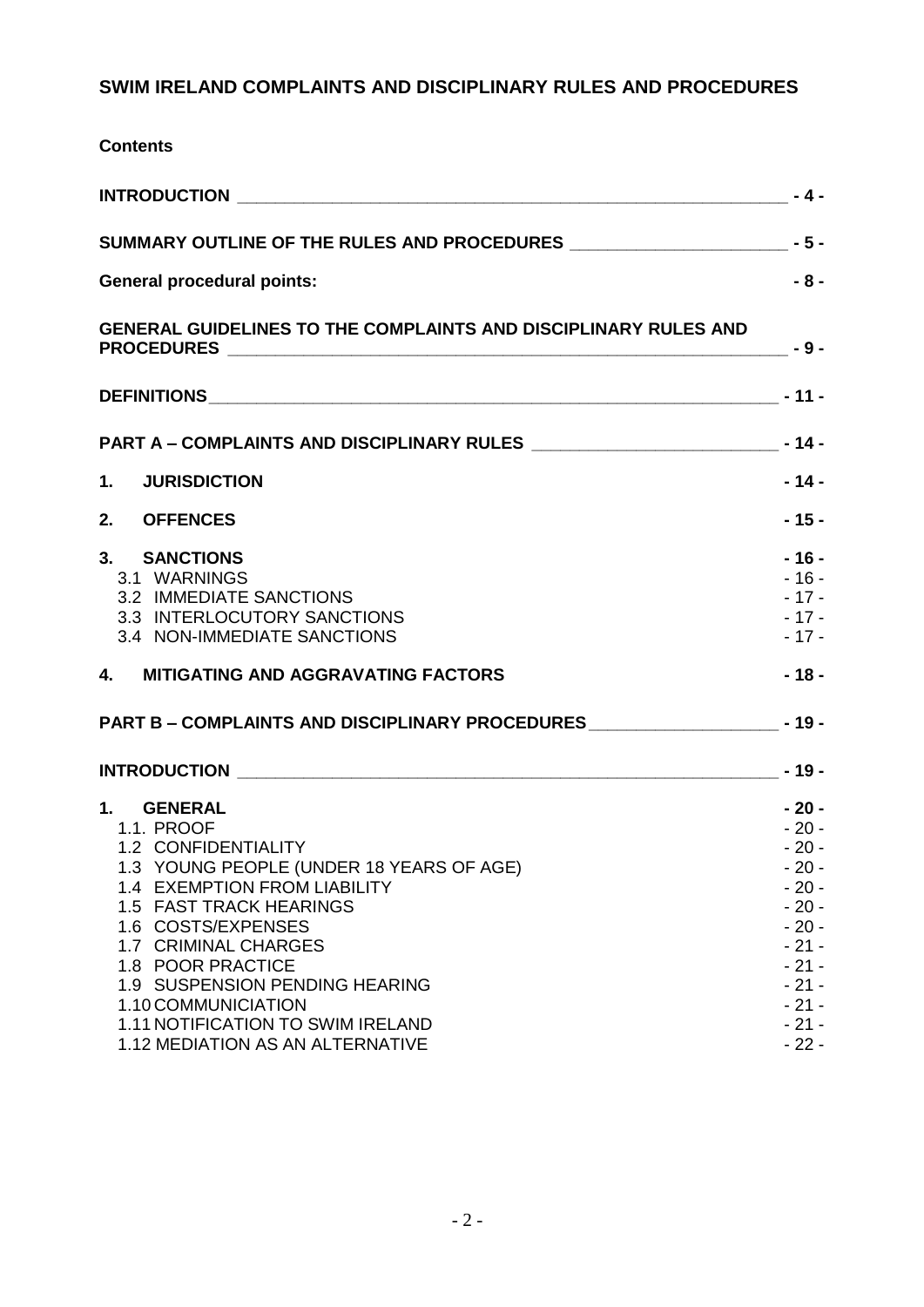| 2.              | <b>COMPLAINTS AND DISCIPLINARY BODIES AND RELEVANT PEOPLE</b>                                                                                                                                                                  |        |
|-----------------|--------------------------------------------------------------------------------------------------------------------------------------------------------------------------------------------------------------------------------|--------|
|                 | (Club, Regional and National)                                                                                                                                                                                                  | $-22-$ |
|                 | 2.1 RESPONSIBLE BODIES                                                                                                                                                                                                         | $-22-$ |
|                 | 2.2 PERSON IN CHARGE                                                                                                                                                                                                           | $-22-$ |
|                 | 2.3 THE CHILDREN'S OFFICER                                                                                                                                                                                                     | $-23-$ |
|                 | 2.4 COMPLAINTS AND DISCIPLINARY COMMITTEE                                                                                                                                                                                      | $-24-$ |
|                 | 2.5 CLUB or REGIONAL COMPLAINTS AND DISCIPLINARY COMMITTEE                                                                                                                                                                     | $-25-$ |
|                 | 2.6 COMPLAINTS AND DISCIPLINARY OFFICER (CDO)                                                                                                                                                                                  | $-26-$ |
|                 | 2.7 SWIM IRELAND COMPLAINTS AND DISCIPLINARY COMMITTEE (SICDC)                                                                                                                                                                 | $-27-$ |
|                 | 3. COMMENCEMENT                                                                                                                                                                                                                | $-28-$ |
|                 | 3.1 DISCIPLINARY ACTION                                                                                                                                                                                                        | $-28-$ |
|                 | 3.2 COMPLAINTS                                                                                                                                                                                                                 | $-28-$ |
| 4.              | <b>INFORMAL RESOLUTION AT CLUB OR REGIONAL LEVEL</b>                                                                                                                                                                           | $-28-$ |
| 5.              | <b>MEDIATION AT NATIONAL LEVEL</b>                                                                                                                                                                                             | $-29-$ |
| 6.              | <b>COMPLAINTS AND DISCIPLINARY HEARINGS AT CLUB OR REGIONAL LEVEL-29 -</b>                                                                                                                                                     |        |
| 8.              | <b>COMPLAINT TAKEN BY OR AGAINST THE CLUB OR REGIONAL COMMITTEE (OR</b><br>BY MEMBER OF THE COMMITTEE AGAINST A MEMBER OF THE CLUB).                                                                                           | $-34-$ |
| 9.              | <b>APPEALS TO SICDC</b>                                                                                                                                                                                                        | $-35-$ |
| 10 <sub>1</sub> | <b>SPORT DISPUTE SOLUTIONS IRELAND (SDSI) ARBITRATION (APPEAL)</b>                                                                                                                                                             | $-35-$ |
|                 | PART C - SANCTIONS NAME AND RESERVE TO A SERIES AND RESERVE TO A SERIES OF THE SERIES OF THE SERIES OF THE SERIES OF THE SERIES OF THE SERIES OF THE SERIES OF THE SERIES OF THE SERIES OF THE SERIES OF THE SERIES OF THE SER | $-36-$ |
|                 | <b>Swim Ireland Sanction Guidelines</b>                                                                                                                                                                                        | $-38-$ |
|                 | APPENDIX 1 Swim Ireland Complaint Form Template 2018                                                                                                                                                                           | $-42-$ |
|                 | <b>APPENDIX 2 Swim Ireland Complaint Decision Template 2018</b>                                                                                                                                                                | $-46-$ |
|                 | APPENDIX 3 Swim Ireland Notice of Appeal Form Template 2018                                                                                                                                                                    | $-47-$ |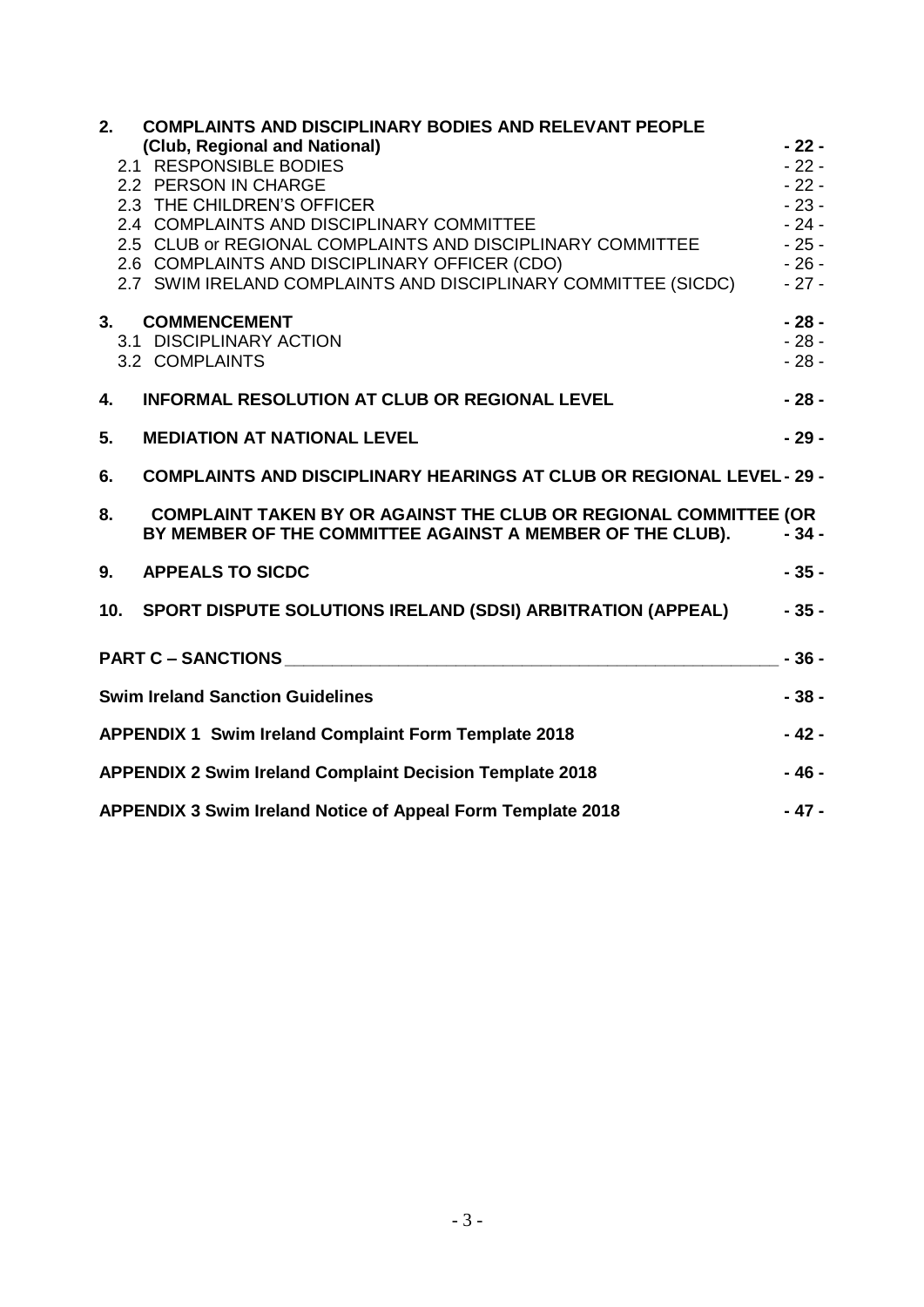# <span id="page-3-0"></span>**INTRODUCTION**

#### **Swim Ireland**

Swim Ireland is the National Governing Body on the island of Ireland for swimming, diving and water-polo, recognised as such by Sport Ireland, The Olympic Council of Ireland, Sport Northern Ireland, FINA (World Governing Body for the Aquatics) and LEN (European Governing Body for the Aquatics). Swim Ireland is a non-profit organisation, working closely with volunteers in order to achieve our mission to foster and develop our sport both competitive and otherwise and to promote the development of physical and social qualities that come from swimming and associated sports.

#### **Swim Ireland Complaints and Disciplinary Rules and Procedures**

Swim Ireland have rules and procedures for dealing with complaints and disciplinary matters within our organisation. These are in place to help ensure all participants within our sport can participate for fun, safely and in the spirit of fair play. The Complaints and Disciplinary Rules and Procedures have been developed in consultation with our members and the following document outlines the process in a clear and transparent manner. It endeavours to ensure our members have an easy to follow guide in how to raise and deal with complaints and disciplinary matters as they arise within our sport.

The first section (Part A – Rules) deals with the scope of the Complaints and Disciplinary Rules, Offences and Sanctions. The second section (Part B – Procedures) is intended to provide a step by step guideline for the benefit of any Complainant, Respondent or Complaints and Disciplinary Committee as to how a Complaint should be commenced, investigated, decided on and appealed if necessary. The third section (Part C – Sanctions) deals with the sanctions.

These Rules and Procedures deal with any breaches of:

- (i) the Rules themselves
- (ii) the Memorandum and Articles of Association of Swim Ireland
- (iii) the Swim Ireland Rule Book
- (iv) Swim Ireland Codes of Conduct
- (v) Swim Ireland Safeguarding Policies (latest update), as amended from time to time
- (vi) other Swim Ireland regulations in existence.

By following these Rules and Procedures, the appropriate Complaints and Disciplinary Body shall determine the Offences committed and the Sanctions to be imposed, if any, at Club, Regional or National level.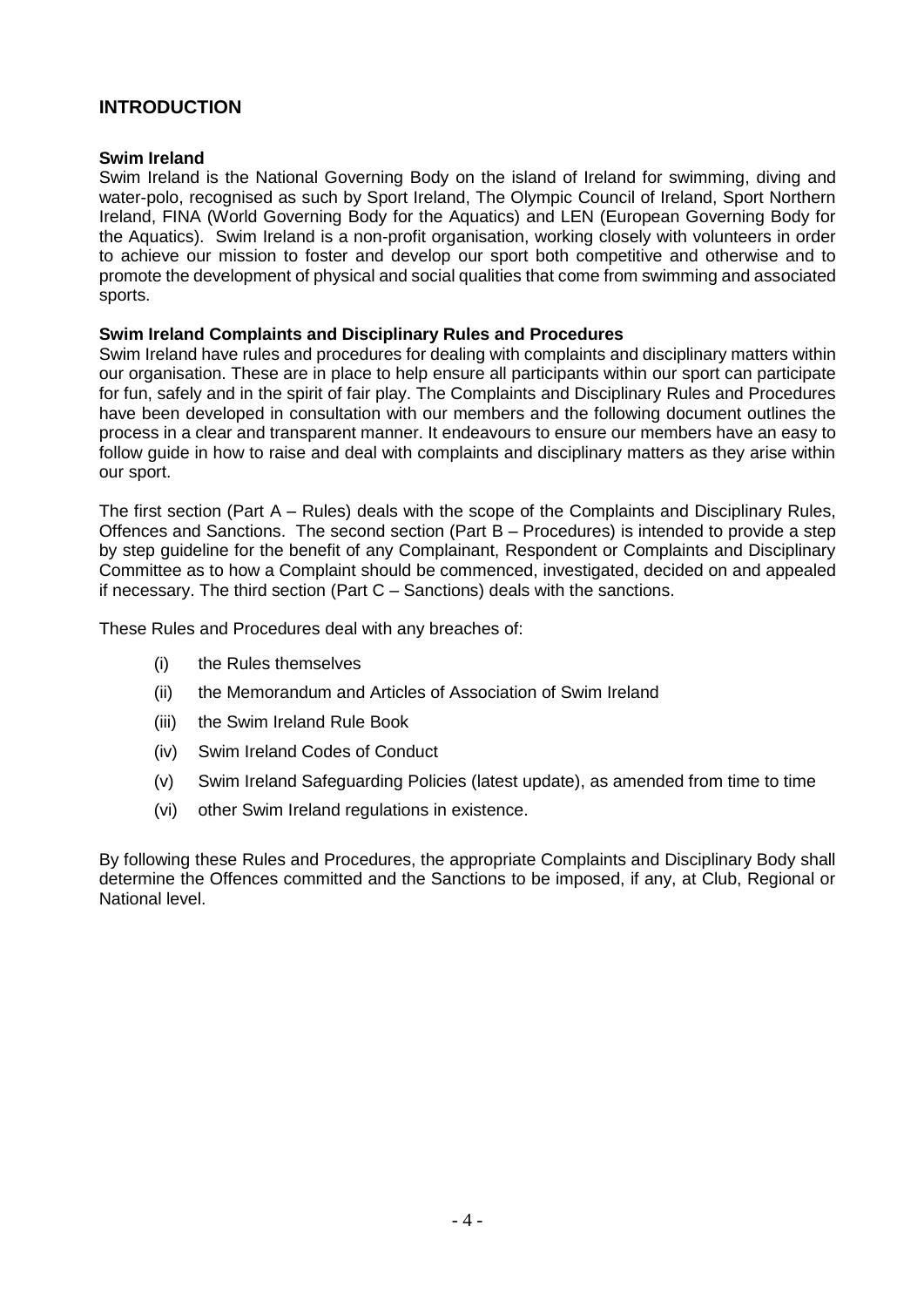# <span id="page-4-0"></span>**SUMMARY OUTLINE OF THE RULES AND PROCEDURES**

# **Disciplinary**

Disciplinary action is when a sanction is issued by either a Person in Charge or CDC to any individual member, team, association, club, region or committee or subcommittee or other grouping within or affiliated to Swim Ireland. Disciplinary action can be issued in the following forms:

- Warnings verbal or written
- Immediate sanction issued there and then by the Responsible Person
- Non-Immediate Sanction Only issued by a Complaints and Disciplinary Committee

# **Complaint**

A complaint is an expression of discontent by any individual member, team, association, club, region or committee or subcommittee or other grouping within or affiliated to Swim Ireland concerning the behaviour of any individual member, team, association, club, region or committee or subcommittee or other grouping within or affiliated to Swim Ireland or parent.

### **Complaint and Disciplinary Action**

If you are upset about the way someone has behaved and the behaviour is a breach of the code of conduct or rules you can ask for this to be corrected. This can either be done through:

- a disciplinary action which can be instant, or
- a complaints process

You can make a complaint or be the subject of a complaint or disciplinary action if you are:

- (i) An individual member of Swim Ireland
- (ii) A team
- (iii) An association
- (iv) A club
- (v) A region
- (vi) A committee or subcommittee
- (vii) A grouping within or affiliated to Swim Ireland
- (viii) A parent of a child member

### **Person in Charge**

The Person in Charge is the person who is in charge at an event, for example:

- Coach
- Team Manager
- Committee
- Referee (Club level Meet)
- Competition Manager/Lead Referee

These people are appointed in various Club, Regional and National activities and are considered to be responsible for the well-being of participants and to make sure acceptable behaviour is supported by everyone involved at the particular event.

A Person in Charge is the only individual who can issue an **immediate sanction.**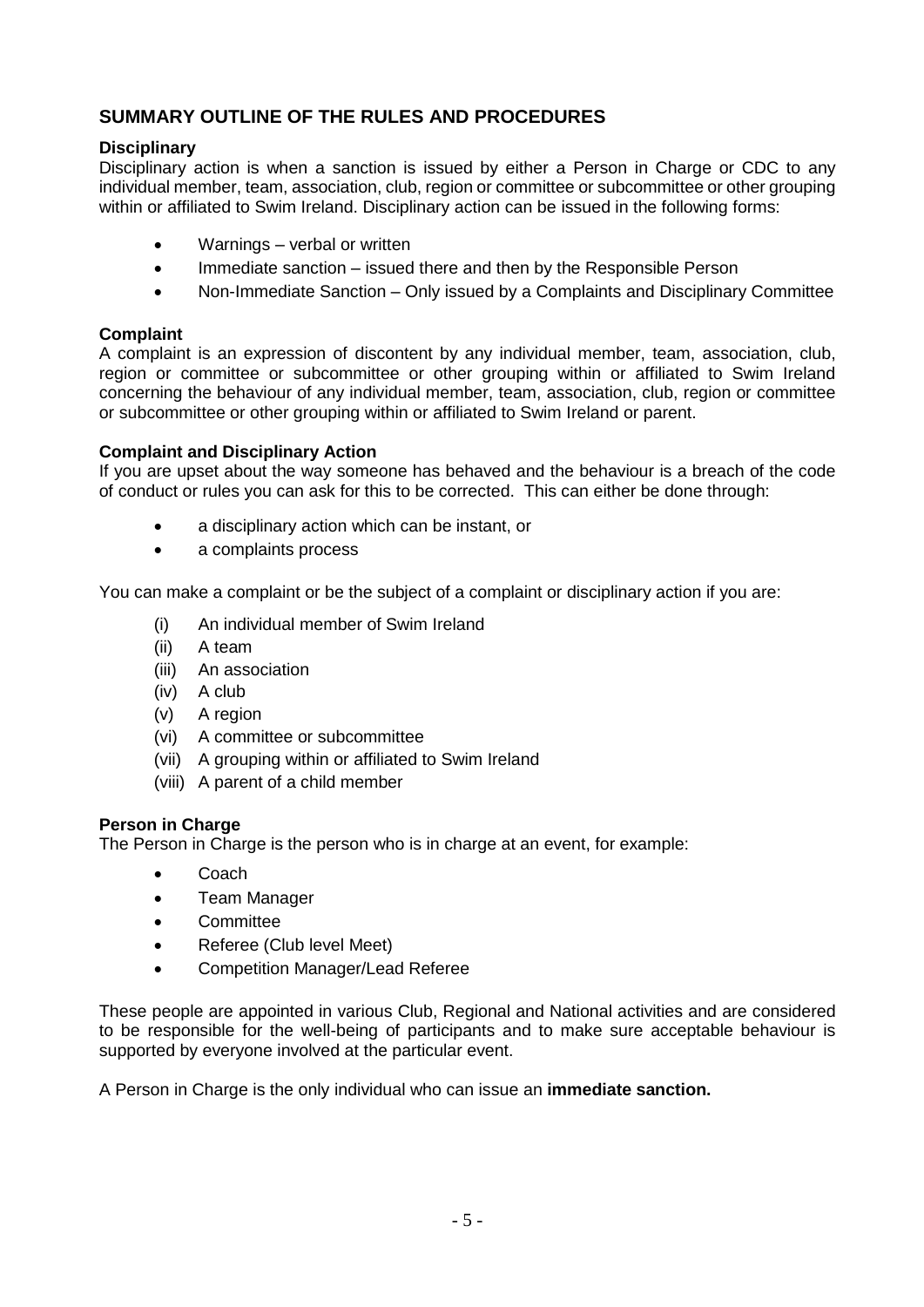#### **Complaints and Disciplinary Committee**

The CDC committees at club, regional and national level deal with complaints and with disciplinary action or reports. The CDC decides on how an incident is dealt with and is the only committee that can issue a **non-immediate sanction**.

All members of a CDC must be members of Swim Ireland. At club and regional level the CDC cannot have more than one member who is also on a club or regional committee.

The following diagrams outline the roles and responsibilities of individuals and committees at club, regional and national level.

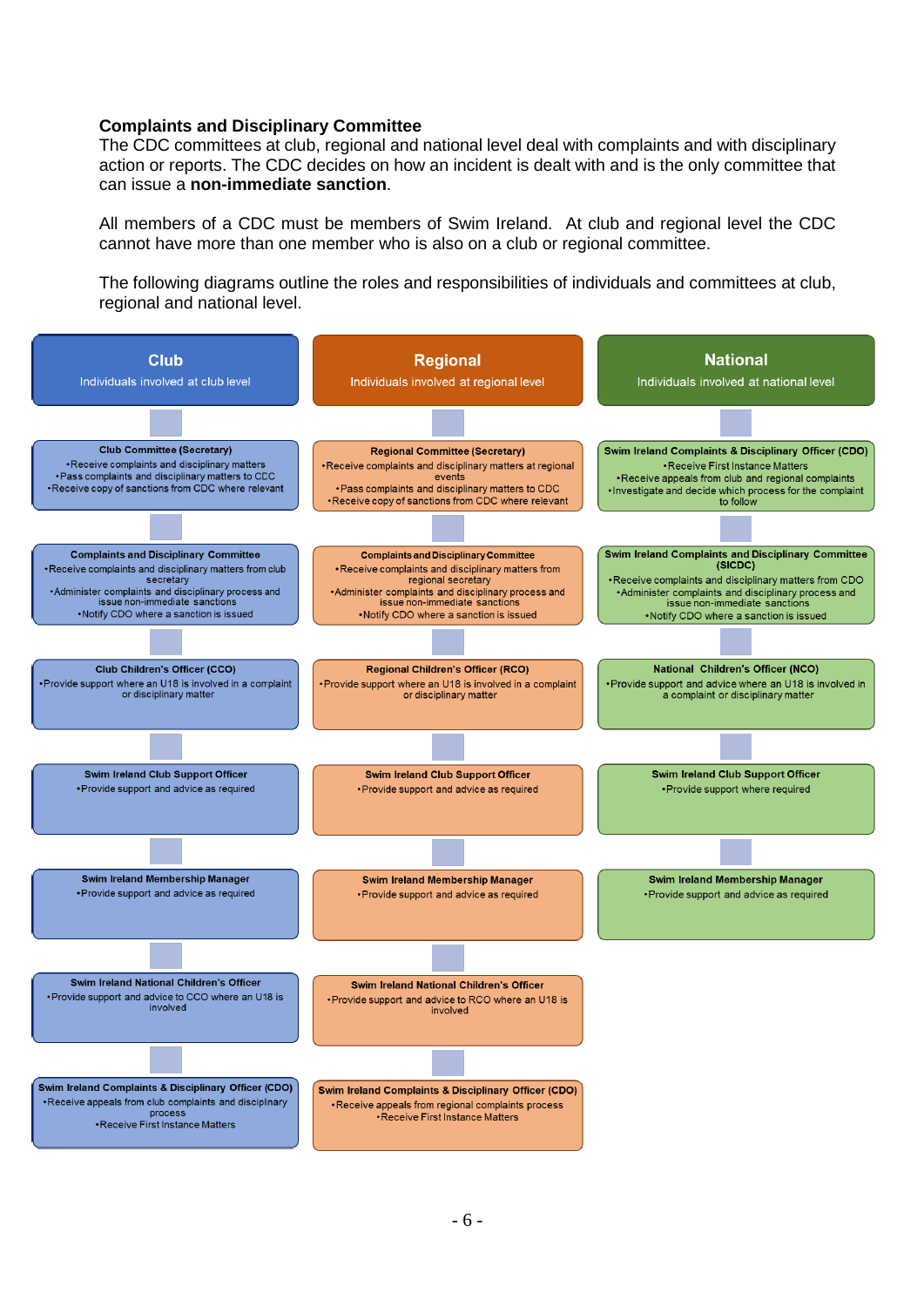### **Summary for Club or Regional Complaints and Disciplinary Committees**

The following summarises the complaints and the disciplinary process at club and regional level.



Where a sanction has been issued by a Club or a Regional CDC, the Swim Ireland Complaints and Disciplinary Officer must receive a copy of the decision [\(complaints@swimireland.ie\)](mailto:complaints@swimireland.ie)

### **Complaints and Disciplinary Officer (CDO)**

Swim Ireland has appointed a CDO who is independent of the organisation and has the following roles and responsibilities:

- Receive disciplinary matters, complaints and appeals
- Investigate and decide if a prima facie case exists
- Dismiss matters
- Refer matters to mediation
- Correspond with parties
- Prepare papers for complaints and appeals and present matters at a Hearing where relevant
- Refer matters to Swim Ireland Complaints and Disciplinary Committee (SICDC) for Hearing

The current Complaints and Disciplinary Officer is Brian Murray, contactable at:

Brian Murray, Swim Ireland Complaints and Disciplinary Officer **Email:** [complaints@swimireland.ie](mailto:complaints@swimireland.ie)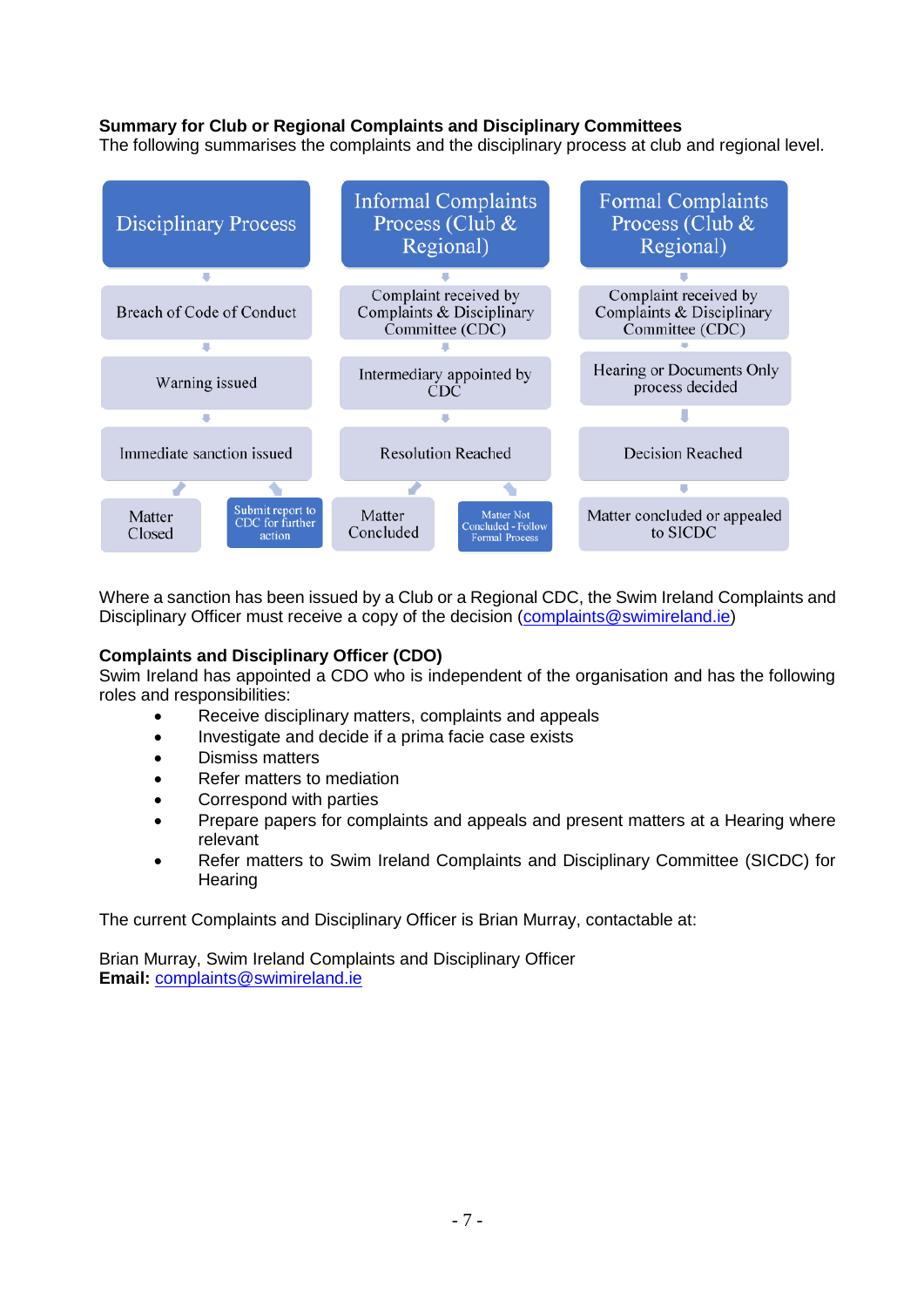### <span id="page-7-0"></span>**General procedural points:**

- CDC should always consider resolution through an informal process as an initial course of action. If the informal complaints procedure does not lead to a satisfactory conclusion then the formal complaints procedure shall be adopted.
- It should be emphasised that disputes/complaints should be dealt with at local level until all resolutions at this level have been exhausted.
- Complaints relating to incidents at Club, Regional and National level should be dealt with by the CDC at that level.
- The outcome of a matter at club/regional level may be appealed to the Swim Ireland CDC (SICDC) who act as an Appeals Committee. Swim Ireland may require appropriate matters to be mediated.
- The timeframes contained in the document should be adhered to.
- Following a decision by SICDC the process may be challenged to Sport Dispute Solutions Ireland (SDSI) formally Just Sport Ireland (JSI). See Part B (Procedures) clause 10.
- Members when making a Complaint or an Appeal may be subject to an administration fee as set out in this document.
- Specific exclusions contained in the document indicate where it would not be appropriate to use these Rules and Procedures to deal with matters arising. These Rules and Procedures are not an appropriate mechanism for dealing with certain complaints such as allegations of physical or sexual abuse or other potential child abuse issues for which other procedures exist using the appropriate statutory authorities. In respect of such allegations, parties are referred to the Swim Ireland Safeguarding Policies (latest update) as amended from time to time.

**All Swim Ireland Clubs and Regions must incorporate the Swim Ireland Complaints and Disciplinary Rules and Procedures into their Constitution and Rule Book. Clubs and Regions must ensure that the Swim Ireland Complaints and Disciplinary Rules and Procedures documentation is made available as widely as possible.**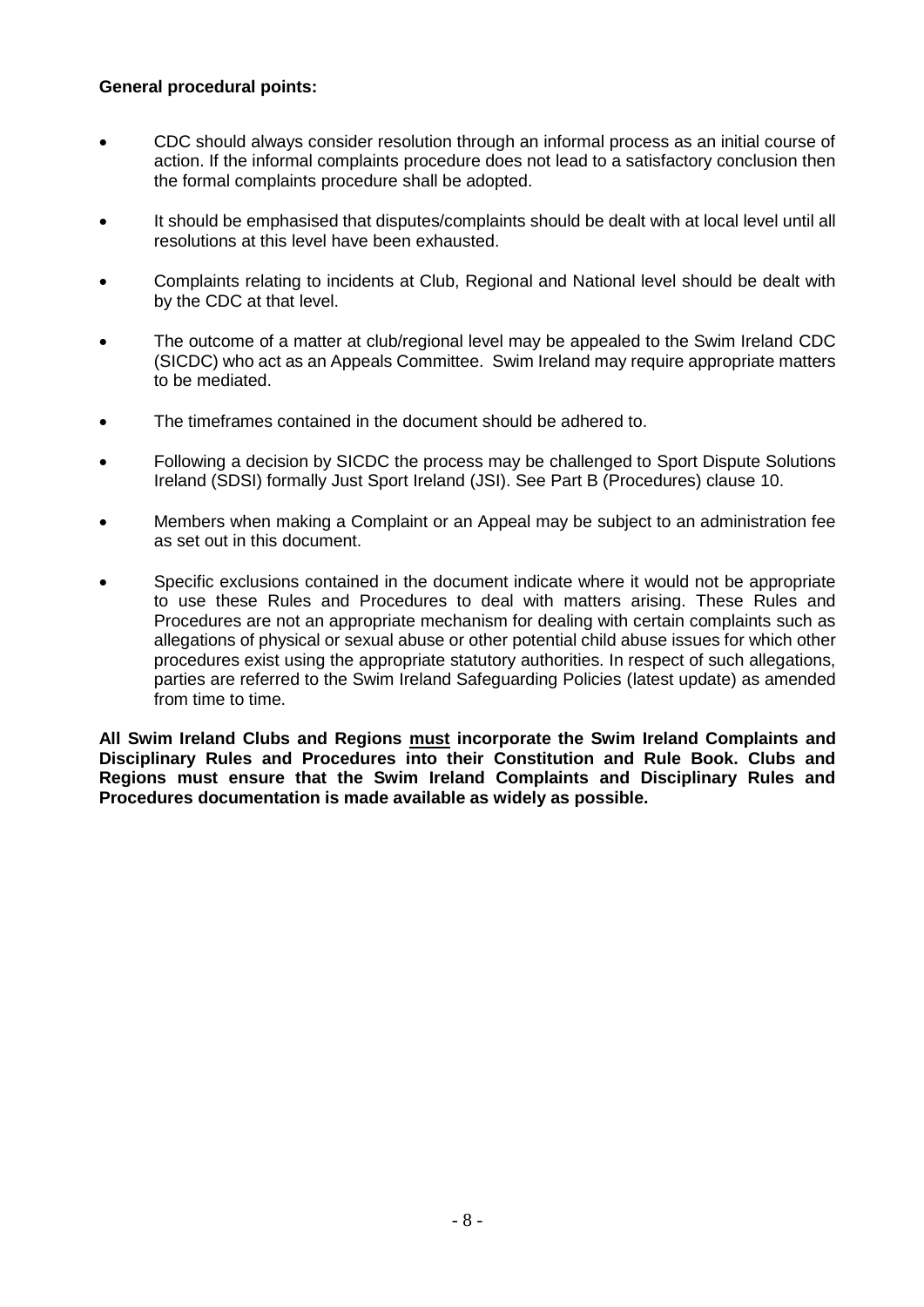# <span id="page-8-0"></span>**GENERAL GUIDELINES TO THE COMPLAINTS AND DISCIPLINARY RULES AND PROCEDURES**

### **General**

It is the right of a Swim Ireland Member to make a Complaint where standards of care, treatment and practice are perceived to fall short of what is acceptable and should be expected. Likewise, it is the right of Swim Ireland Clubs, Regional and/or National Bodies to take Disciplinary Action against a Member and others outlined in Part A (Rules) clause 1.2 for misconduct that has been committed by a Respondent.

### **Simple and Clear Rules**

The Complainant and Respondent and the Complaints and Disciplinary Committees should have ease of access to clear and simplified rules and to fair procedures in dealing with any Complaint or Disciplinary Action.

### **Consistency**

These Rules (Part A of this document) and Procedures (Part B of this document) are designed to provide a high quality and consistent approach to Complaints. These Rules and Procedures deal with Complaints from Swim Ireland Members or from an appropriate person acting on behalf of a Swim Ireland Member, and Disciplinary Action against Swim Ireland Members and others outlined in Part A (Rules) clause 1.2.

### **Local Level**

It should be emphasised that Disputes/Complaints should be dealt with at local level until all resolutions at this level have been exhausted. In the event that the matter is not resolved satisfactorily at local level, the matter can then be appealed to the National Swim Ireland Complaints and Disciplinary Committee (SICDC) If either party is still not satisfied with the outcome, there is the right to challenge the decisions of SICDC on certain grounds before Sport Dispute Solutions Ireland arbitration (SDSI) formally Just Sport Ireland (JSI).

### **Responsiveness**

Responding effectively and in a timely manner to Complaints is a key element of quality service. Co-operation with any investigation of the Complaint is essential and the use of a standardised approach is of benefit to Complainants and to all involved.

### **Mediation**

Swim Ireland supports Mediation as a form of dispute resolution. Where the Complaints and Disciplinary Officer (CDO) considers a matter appropriate for resolution by Mediation then the parties to the matter may be compelled to participate in the Mediation. The Mediation does not prejudice either party's right to proceed to a formal Hearing should the Mediation not result in a settlement of the matter.

### **Aquatic Disciplines**

All aquatic disciplines, i.e. Diving, Swimming, Synchronised Swimming and Water Polo, are bound by these Rules and Procedures save and except where Complaints relate to breaches of competition rules, whereby the mechanisms set out by those competition rules shall apply.

### **Three Parts**

This document is divided into three parts. Part A deals with the scope of the disciplinary rules, offences and sanctions. Part B covers the rights and obligations of parties and the procedures to be used before the Complaints and Disciplinary Committees (Club, Regional and National). Part C deals with the sanctions.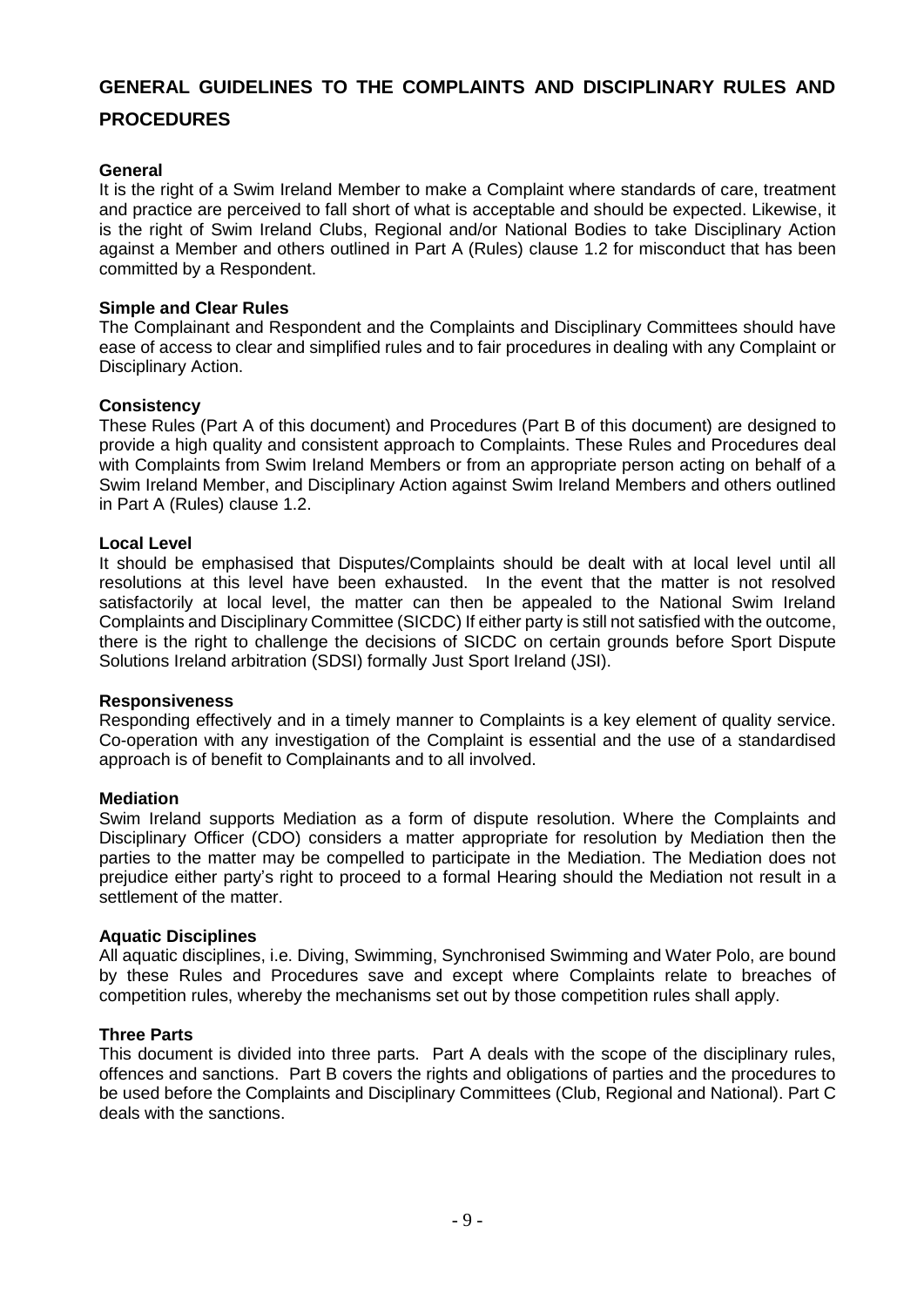### **Sport Dispute Solution Ireland (SDSI)**

Sport Dispute Solution Ireland (SDSI) is an independent arbitral body that was set up by the Federation of Irish Sports (FIS) in 2005 under the name of Just Sport Ireland (JSI) and renamed in 2018. National Governing Bodies (NGBs) that have signed up to SDSI arbitration bind its Members so that any challenge to decisions of the internal bodies of those National Governing Bodies shall be referred to SDSI arbitration and therefore challenges cannot be taken to the Courts. Swim Ireland has signed up to SDSI arbitration.

### **Associate Members**

Complaints or disciplinary issues relating to Associate Members working in a private capacity do not come within the jurisdiction of Swim Ireland or these Rules and Procedures, except for exceptional circumstances where there is no other independent third party to which to refer the Complaint, in which case Swim Ireland may accept jurisdiction. Similarly, Complaints relating to Affiliate Members should be referred to the Affiliate Member organisation in the first instance, but these may be appealed to the SICDC.

### **Excluded Complaints**

These Rules and Procedures are not an appropriate mechanism for dealing with certain Complaints such as allegations of physical or sexual abuse or other potential child abuse issues for which other procedures exist using the appropriate statutory authorities. In respect of allegations of physical or sexual abuse or other potential child abuse issues, parties are referred to the Swim Ireland Safeguarding Policies and Procedures as amended from time to time.

These Rules and Procedures are not an appropriate mechanism for dealing with Complaints against employees of Swim Ireland at Club, Regional or National level. Such Complaints should be referred to the relevant employer – in general this will be the employee's line manager. These Rules and Procedures provide guidance to Members as to the appropriate mechanism for dealing with Complaints or issues that may arise in relation to their membership of Swim Ireland, and to whom each type of Complaint should be referred.

### **Omissions**

If there is an omission in these Rules and Procedures, then the Complaints and Disciplinary Bodies (Club, Regional and/or National) shall decide in accordance with the Swim Ireland (or Regional or Club) custom or, in the absence of custom, in accordance with the spirit of these Rules and Procedures.

### **Amendments**

Swim Ireland may review and amend these Rules and Procedures from time to time, particularly where required by legislative updates or legal developments. Swim Ireland will also review, and may amend, the monetary value of the Complaint and Appeal fees and/or the penalties payable by Clubs or Regions under these Rules and Procedures on an annual basis. Swim Ireland will undertake a formal review of the Rules and Procedures before or during 2020

**Each Club and Region must incorporate these Rules and Procedures into its Constitution/Rules.**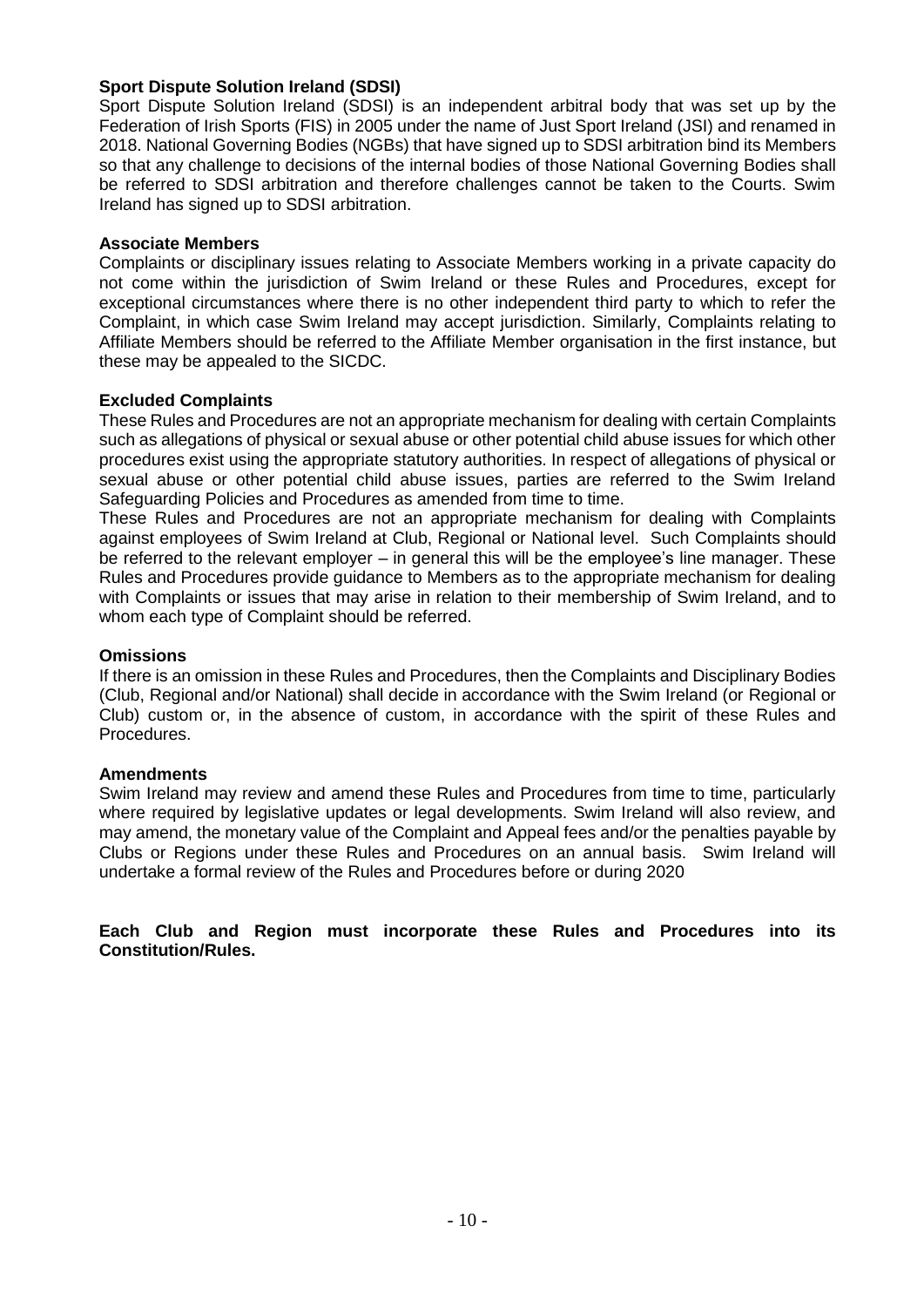# <span id="page-10-0"></span>**DEFINITIONS**

Terms defined in the Swim Ireland Memorandum and Articles of Association shall have the same meaning in these Rules and Procedures unless the context indicates otherwise or as otherwise defined below.

**Affiliate Member** means an Affiliate Member as defined in the Swim Ireland Memorandum and Articles of Association.

**Associate Member** means an Associate Member as defined in the Swim Ireland Memorandum and Articles of Association.

**Board** means the Members of the Board for the time being of Swim Ireland.

**Child** means any person under the age of 18 years

**Children's Officer** means the Children's Officer appointed by Club, Region or by Swim Ireland

**Club** means any Club as defined in the Swim Ireland Memorandum and Articles of Association.

**Code of Conduct** means the relevant code of conduct and/or set of rules outlining the rules and responsibilities of, or proper practices applicable to Events or Members acting in a specific role, duty or official capacity.

**Complaint** means an expression of discontent by one Unit concerning the behaviour of any other Unit, which must be submitted in writing (which may include email) accompanied by all relevant documentation in support of the Complaint and the appropriate fee.

**Complaints and Disciplinary Bodies**: means those bodies listed in Part B (Procedures) clause 2.1and **Complaints and Disciplinary Body** means any of them (e.g. Club, Regional, National).

**Complaints and Disciplinary Committee (CDC)** means the Complaints and Disciplinary Committee of the Club, Region or of Swim Ireland, as the case may be.

**Complaints and Disciplinary Officer (CDO)** means the person appointed by Swim Ireland to receive Complaints, conduct investigations, administer Complaints and Disciplinary Action and to act as prosecutor in respect of any Disciplinary Action.

**Complainant** means the person making the Complaint.

**Competition Rules** mean the rules governing any competition as recognised and published from time to time by the Board of Swim Ireland or any Unit duly authorised by Swim Ireland for such purpose.

**Disciplinary Action** means an action brought by any Club, Region or Swim Ireland against any Unit.

**Disciplinary Report** means a report from an official and/or Person in Charge or any clarification or addition thereto.

**Discipline** means a sanction imposed by way of correction and training. Disciplinary will have the equivalent meaning.

**Event** means any Club, Region or Swim Ireland National or International Event (including but not limited to training, meetings or competitions) that may or may not involve an overnight stay.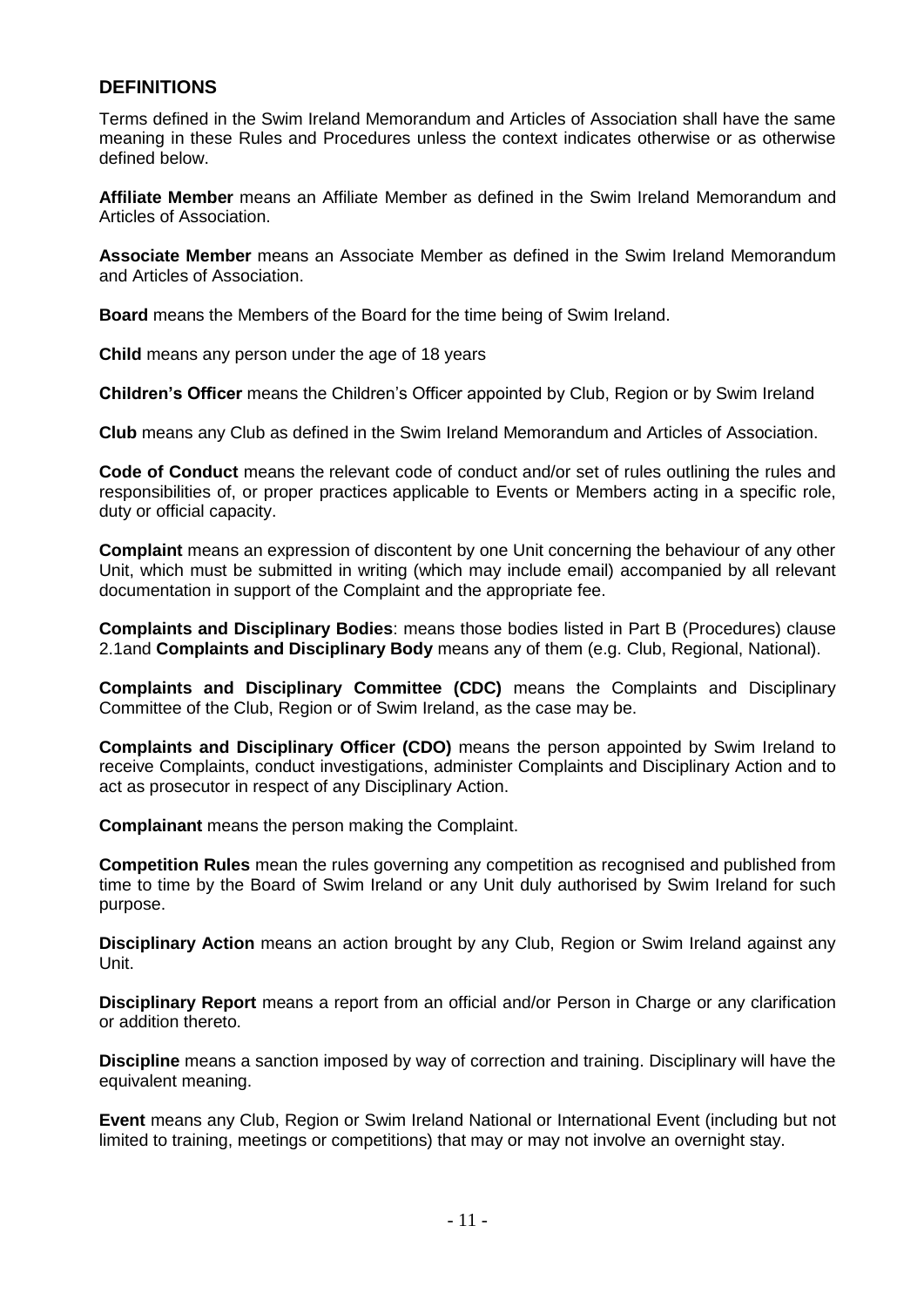**First Instance Matter** means a matter that is within the first instance jurisdiction of Swim Ireland because it falls within one of the following categories:

- (a) a serious claim or allegation which, if substantiated, has the possibility of bringing Swim Ireland into disrepute;
- (b) a majority of a Club or Regional Committee is involved in the decision to bring a Complaint against a Member to the extent that the Club or Region could not form a Complaints Committee that would be free from conflicts of interest;
- (c) a Complaint is brought by a Member against a Club or Regional Committee as a whole such that the Club or Region could not form a Complaints Committee that would be free from conflicts of interest;
- (d) a Complaint relating to a National or International Event or occurring at a National Performance Centre.

A "First Instance Matter" includes a matter referred to and accepted by SICDC by a Club or Regional Complaints and Disciplinary Committee because it falls within one of (a) to (d) above.

**Immediate Sanction** means a sanction set out at Part A (Rules) clause 3.2.

**Licence** means a Swim Ireland licence granted to a member to undertake a role that has specific requirements according to Swim Ireland licensing procedures; such roles include, but not limited to, coach, teacher, official, team manager.

**Mandated Person** means the person (as defined within the Children First Act 2015) with the legal obligation to report concern or reported harm to a child. Harm in this instance is harm within the meaning of Children First Act 2015. The Mandated Person is the National Children's Officer

**Member** means Member of Swim Ireland as defined in the Swim Ireland Memorandum and Articles of Association.

**Non-Immediate Sanction** means a sanction set out at Part A (Rules) clause 3.4.4.

**Offence** means those offences listed in Part A (Rules) clause 2.

**Office** means the Office of Swim Ireland currently located at Irish Sport HQ, National Sports Campus, Blanchardstown, Dublin 15.

**Officer** means a person who holds an executive position on a Club or Regional Committee or Swim Ireland, normally the Chairperson, Treasurer and Secretary.

**Official** means any person who officiates at or assists in or time-keeps at a competition.

**Parent** means the legally appointed person responsible for a child – parent or guardian/carer.

**Participant** means any Member or person who participates in activities organised or sanctioned by Swim Ireland, its Regions or Clubs, in any capacity, including but not limited to a swimmer, coach, leader, manager, doctor or spectator.

**Person in Charge** means the Member in ultimate authority over a Member, team or delegation at an Event.

**Privileges** mean normal social entitlements of participants at an Event.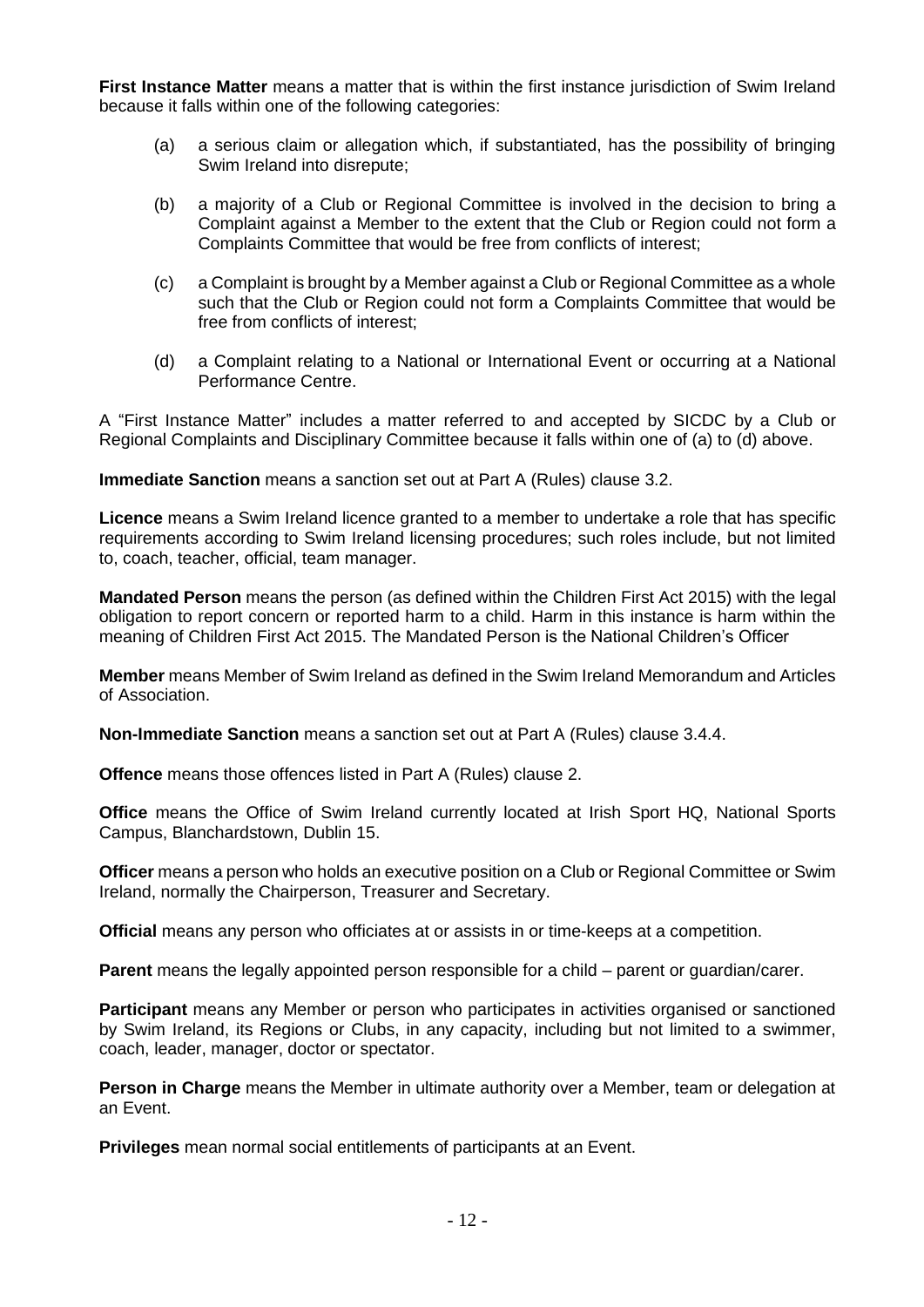**Procedures** mean Part B of these Swim Ireland Complaints and Disciplinary Rules and Procedures.

**Region** means any Region as defined in the Swim Ireland Memorandum and Articles of Association.

**Respondent** means the person responding to or the subject of a Complaint.

**Rules** mean Part A of these Swim Ireland Complaints and Disciplinary Rules and Procedures.

**Sanctions means Part C of these** Swim Ireland Complaints and Disciplinary Rules and Procedures.

**SICDC** means the Swim Ireland Complaints and Disciplinary Committee.

**Swim Ireland** means the Irish Amateur Swimming Association Company Limited by Guarantee trading as Swim Ireland.

**Spectator** means any person who neither participates in nor officiates at an Event but who attends in a capacity to support a participant or participants.

**Suspension** means a suspension for a period of time from activities and roles as defined in Part 3 (Sanctions).

**Time Out** means a temporary suspension from participation at an Event.

**Unit** means any individual Member, team, association, Club, Region or committee or subcommittee or other grouping within or affiliated to Swim Ireland, parent.

**Written Warning** means a recorded written admonishment valid for a period of twelve months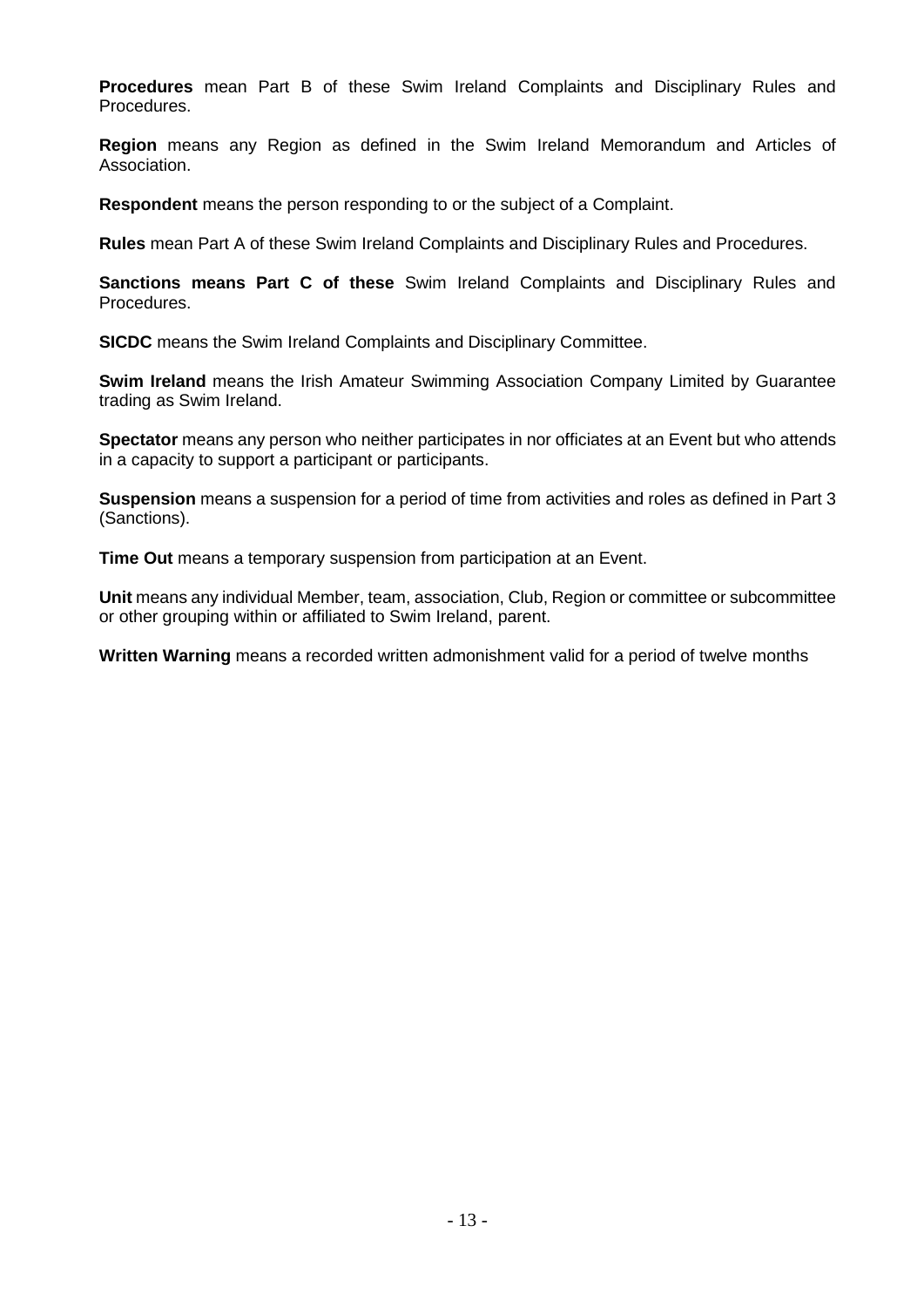# <span id="page-13-0"></span>**PART A – COMPLAINTS AND DISCIPLINARY RULES**

## <span id="page-13-1"></span>**1. JURISDICTION**

Any of the following will be dealt with under these Rules and in accordance with the Procedures unless otherwise indicated:

- (i) offences;
- (ii) breaches of these Rules;
- (iii) breaches of the Swim Ireland Memorandum and Articles of Association;
- (iv) breaches of Swim Ireland Rule Book;
- (v) breaches of Swim Ireland Code of Conduct or the Safeguarding Policies and Procedures, as amended from time to time; or
- (vi) breaches of other Swim Ireland regulations or Codes of Conduct in existence.

Where a Complaint or Disciplinary Action arises from an alleged breach of the above, reference must be made to the specific breach and where possible the clause and/or subsection must be specifically referred to on the Complaint Form or Notice of Disciplinary Action.

In doing so the Complaints and Disciplinary Bodies shall determine the offences committed and the sanctions to be imposed, if any, at Club, Regional or National level.

These Rules (Part A) together with the Complaints and Disciplinary Procedures (Part B) and Sanctions (Part C) regulate the organisation and function of the bodies responsible for taking decisions and the procedures to be followed by these bodies.

In the absence of a specific provision in these Rules, the Complaints and Disciplinary Bodies shall decide according to the general principles appearing in these Rules or, failing that, according to the general principles of Irish law.

- **1.1** The Rules apply in respect of Complaints or Disciplinary matters against natural and legal persons as specified in Part A (Rules) clause 1.2.
- **1.2** The following natural and legal persons are subject to these rules:
	- (a) Member of Swim Ireland;
	- (b) Teacher/Coach/Official;
	- (c) Participant in an Event;
	- (d) Affiliate Member;
	- (e) Associate Member;
	- (f) Unit;
	- (g) Parent.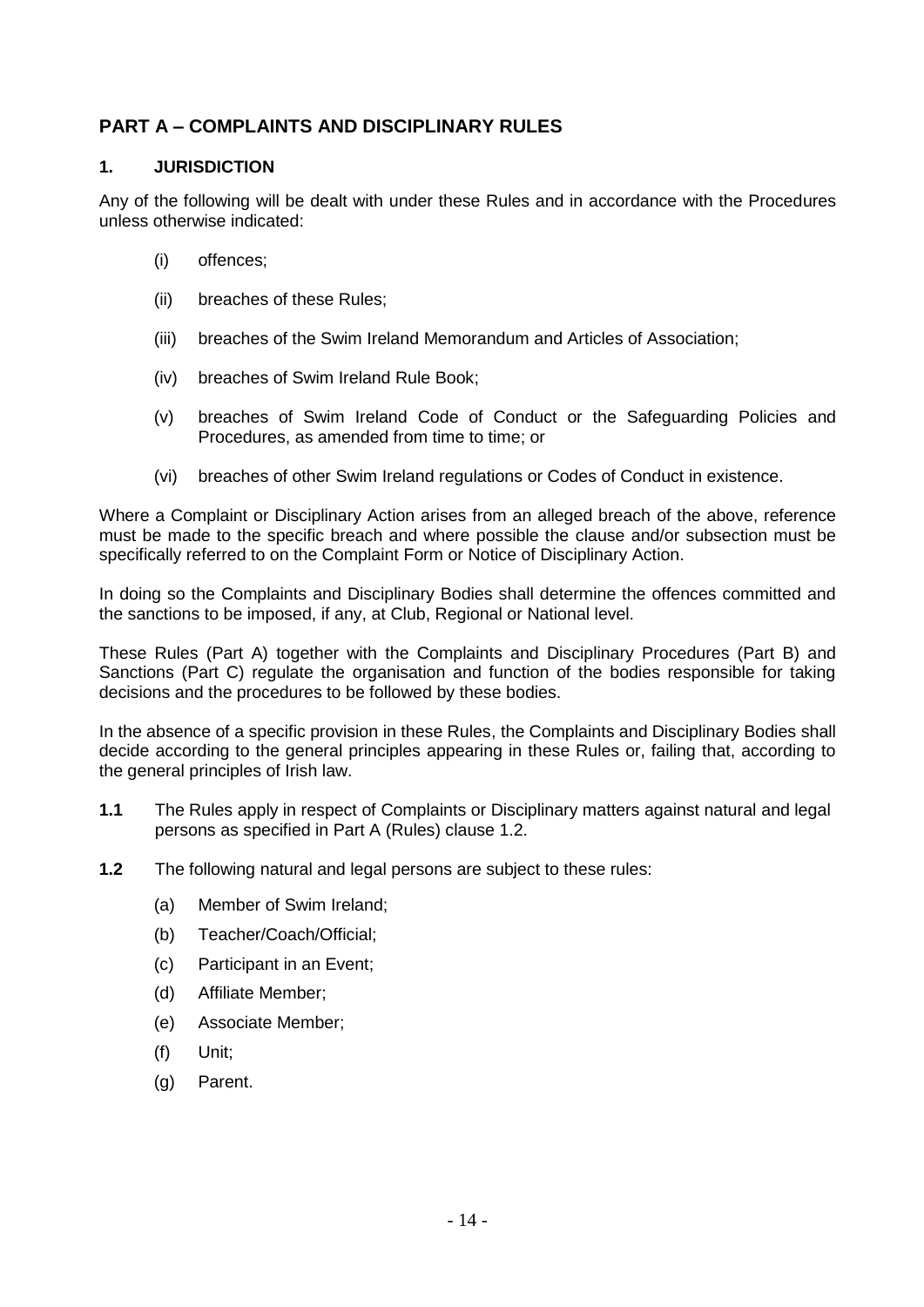#### **1.3 Notwithstanding any other provisions in these Rules, the following matters are excluded from the provisions of these Rules and Procedures:**

- (a) Employment and quasi employment contractual disputes, which shall include a Swim Ireland tutor;
- (b) Breaches of any technical provisions of any Competition Rules (other than in respect of eligibility). Such breaches shall be dealt with in accordance with the provisions of such Competition Rules for Swimming, Water Polo and Diving. For the avoidance of doubt, this clause shall not cause matters outside any technical breaches of any Competition Rules (as may be determined by any Complaints and Disciplinary Body at its discretion) to be excluded from the provisions of these Rules and Procedures;
- (c) Complaints relating to Board Members of Swim Ireland (which shall be referred to the Chairperson of the Board);
- (d) Allegations of child abuse. Such allegations shall be referred to the statutory authorities and be dealt with as per process under Swim Ireland Safeguarding Policies and Procedures, as amended from time to time;
- (e) Competition administration (National level only). Such matters shall be referred to the Chief Executive Officer (CEO) of Swim Ireland;
- (f) Criminal matters. Such matters shall be referred to the statutory authorities;
- (g) Anti-doping matters. Such allegations shall be dealt with in accordance with the Irish Anti-Doping Rules;
- (h) Matters relating to an Affiliate Member or Associate Member outside the auspices of Swim Ireland. Such matters shall be referred to the Affiliate Member or party engaging the Associate Member. However, nothing in this clause shall prevent Swim Ireland from bringing any action under these Rules and Procedures against any Associate Member in respect of any certification or license granted by Swim Ireland to such Associate Member.

# <span id="page-14-0"></span>**2. OFFENCES**

- (a) Breach of any rules, statutes, codes, regulations more specifically provided for at Part A (Rules) clause 1;
- (b) Offensive behaviour to other Participants;
- (c) Unsporting behaviour;
- (d) Violation of instructions and directives from Swim Ireland officials;
- (e) Damaging the dignity of a person or a group of persons, in any way whatsoever, in particular due to colour, race, handicap, sex, sexual orientation, religion or ethnic origin;
- (f) Violation of contractual obligations towards Swim Ireland;
- (g) Cheating;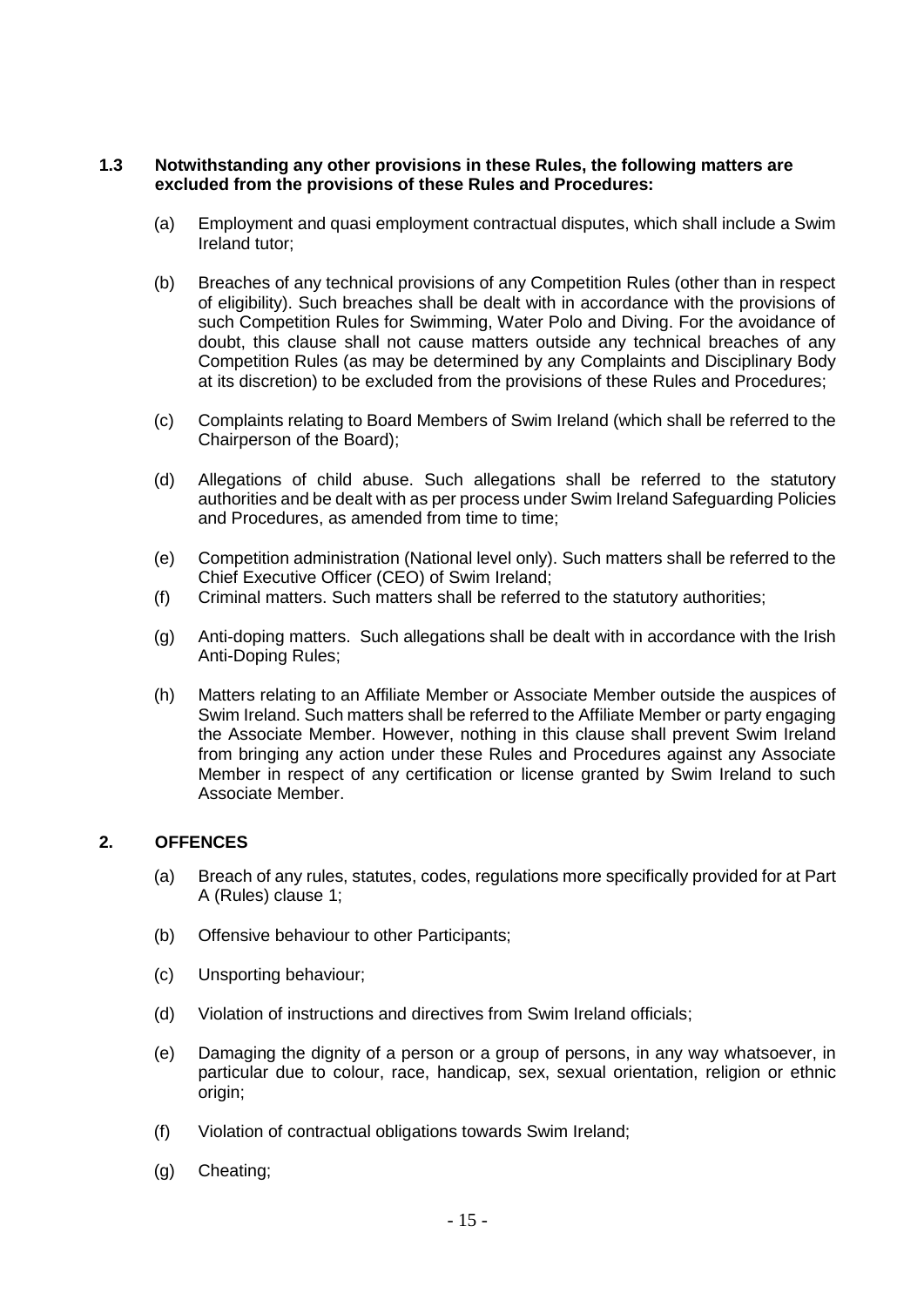- (h) Inciting hatred or violence;
- (i) Fighting;
- (j) Aggressive or threatening behaviour;
- (k) Bullying;
- (l) Ineligibility;
- (m) Racism;
- (n) Intimidation or threats;
- (o) Coercion;
- (p) Discrimination;
- (q) Foul language;
- (r) Disparaging comments;
- (s) Forgery or falsification;
- (t) Corruption;
- (u) Acts or omissions bringing Swim Ireland, any department or official thereof and/or the sport of swimming into disrepute;
- (v) Curfew violation;
- (w) Alcohol or substance use during an event or while carrying out official duties;
- (x) Visitation violations;
- (y) Criminal investigation for indictable offences;
- (z) Criminal conviction which is likely to bring Swim Ireland into disrepute;
- (aa) Mischievous or vexatious Complaints.
- (bb) Breach of a Code of Conduct.

### <span id="page-15-0"></span>**3. SANCTIONS**

### <span id="page-15-1"></span>**3.1 WARNINGS**

Prior to imposing an Immediate Sanction, where appropriate, a Person in Charge may issue any of the following Warnings in any sequence to a Member at an Event prior to imposing an Immediate Sanction:

- (a) Verbal Warning;
- (b) Written Warning.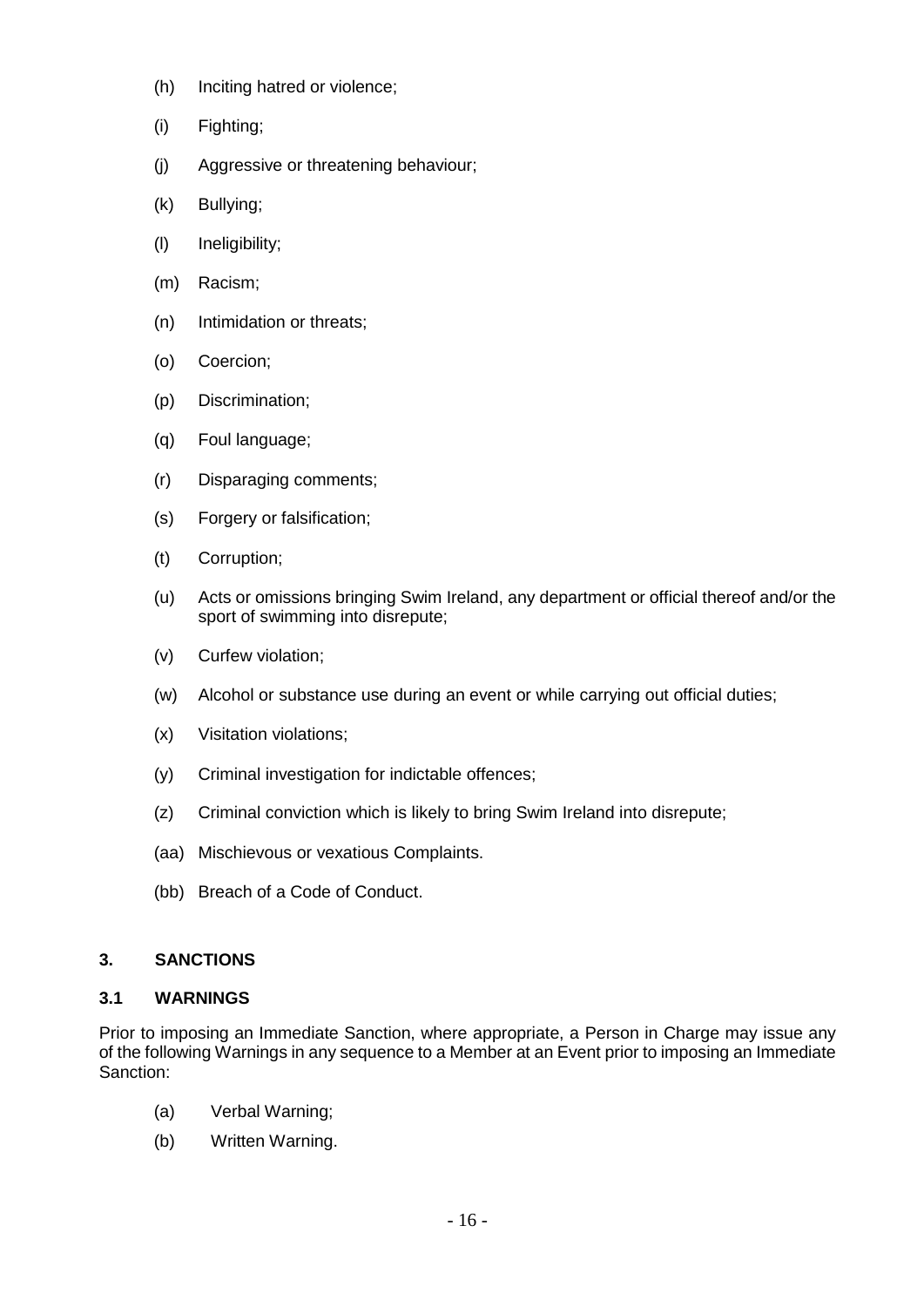# <span id="page-16-0"></span>**3.2 IMMEDIATE SANCTIONS**

The following Immediate Sanctions may be imposed by a Person in Charge to a Member at an Event:

- (a) Time Out from the Event;
- (b) Removal of Privileges at the Event;
- (c) Suspension from the Event;
- (d) Expulsion from the Event.

### <span id="page-16-1"></span>**3.3 INTERLOCUTORY SANCTIONS**

- **3.3.1** On confirmation that a Respondent is under criminal investigation for a criminal offence, which if proven, is likely to bring the Club, Region or Swim Ireland into disrepute, then the Chair of the Board of Swim Ireland shall be empowered to suspend a Respondent from Membership and/or from future participation in a Club, Region or National Event and/or from attending a Club, Region or National building pending the outcome of a criminal investigation prior to any hearing on the matter before a Complaints and Disciplinary Committee.
- **3.3.2** The Chair of the Board of Swim Ireland shall be empowered to impose a suspension on a Respondent pending the determination of a Complaints and Disciplinary Committee where the gravity of the matter received shall warrant immediate suspension.

#### <span id="page-16-2"></span>**3.4 NON-IMMEDIATE SANCTIONS**

- **3.4.1** The Complaints and Disciplinary Committee (Club, Regional or National) has sole jurisdiction to impose a Non-Immediate Sanction save where a Fast Track Committee is convened under Part B (Procedures) clause 1.5.
- **3.4.2** Non-Immediate Sanctions may only be imposed by a Complaints and Disciplinary Committee following a decision either on foot of consideration of all of the documents relating to the Complaint, Disciplinary matter or on foot of an Oral Hearing.
- **3.4.3** Any suspension or removal from Membership or Affiliation from a Club must be notified to Swim Ireland for consideration in accordance with Article 29 of the Swim Ireland Memorandum and Articles of Association as amended in 2011 (or the relevant appropriate article if amended).
- **3.4.4 Non**-Immediate **Sanctions** that may be imposed by a Complaints and Disciplinary Committee are contained in **Table 1 (below) and Part C (Sanctions)**.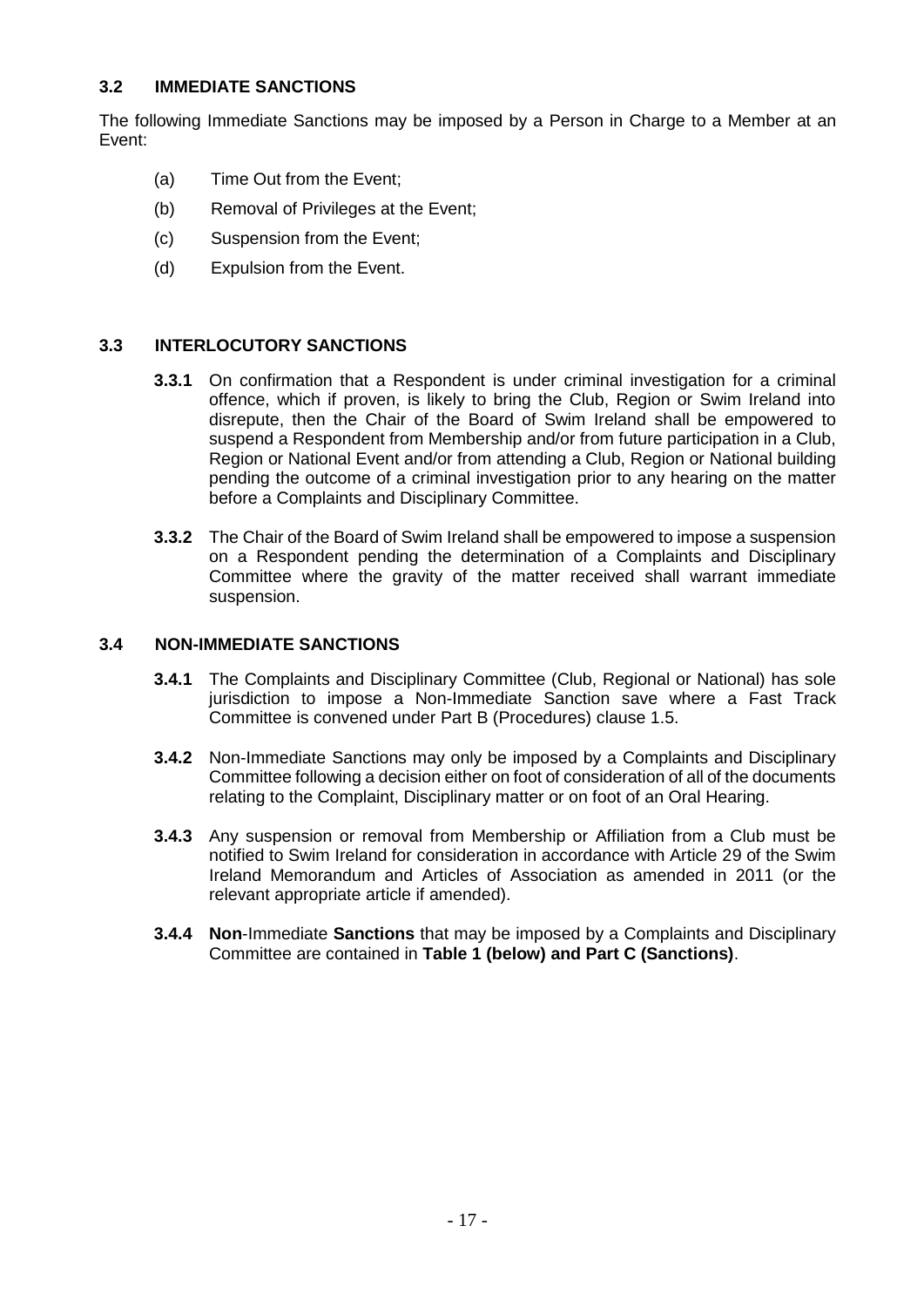# **TABLE 1 NON-IMMEDIATE SANCTIONS**

| <b>Low Offence</b>                                                                         | <b>Medium Offence</b>                                                                      | <b>High Offence</b>                                                                         |
|--------------------------------------------------------------------------------------------|--------------------------------------------------------------------------------------------|---------------------------------------------------------------------------------------------|
| <b>Option 1</b>                                                                            | <b>Option 1</b>                                                                            | <b>Option 1</b>                                                                             |
| Written Warning for 12 months<br>plus a fine of between €50 and<br>€100                    | Written Warning for 12 months<br>plus a fine of between €100<br>and $€200$                 | Written Warning for 12 months<br>plus a fine of between €200<br>and $€500$                  |
| <b>Option 2</b>                                                                            | <b>Option 2</b>                                                                            | <b>Option 2</b>                                                                             |
| Suspension for a period of up<br>to three months<br>With option of monetary fine           | Suspension for a period of<br>between three and six months<br>With option of monetary fine | Suspension for a period of<br>between six and twelve months<br>With option of monetary fine |
| <b>Ultimate Sanction</b><br>The ultimate sanction shall be expulsion from the organisation |                                                                                            |                                                                                             |

# <span id="page-17-0"></span>**4. MITIGATING AND AGGRAVATING FACTORS**

- **4.1** A Complaints and Disciplinary Committee shall take into account mitigating and aggravating factors once a decision on culpability is reached but prior to the imposition of a sanction.
- **4.2** A Complaints and Disciplinary Committee shall take into account the following factors:
	- (a) Age
	- (b) Co-operation
	- (c) Prior warnings
	- (d) Prior record
	- (e) Active sanctions
	- (f) Apology made
	- (g) Remorse
	- (h) Gravity of offence
	- (i) Effect on victim
	- (j) Effect of sanction on Respondent
	- (k) Effect of sanction on other individuals
	- (l) Any other factor deemed relevant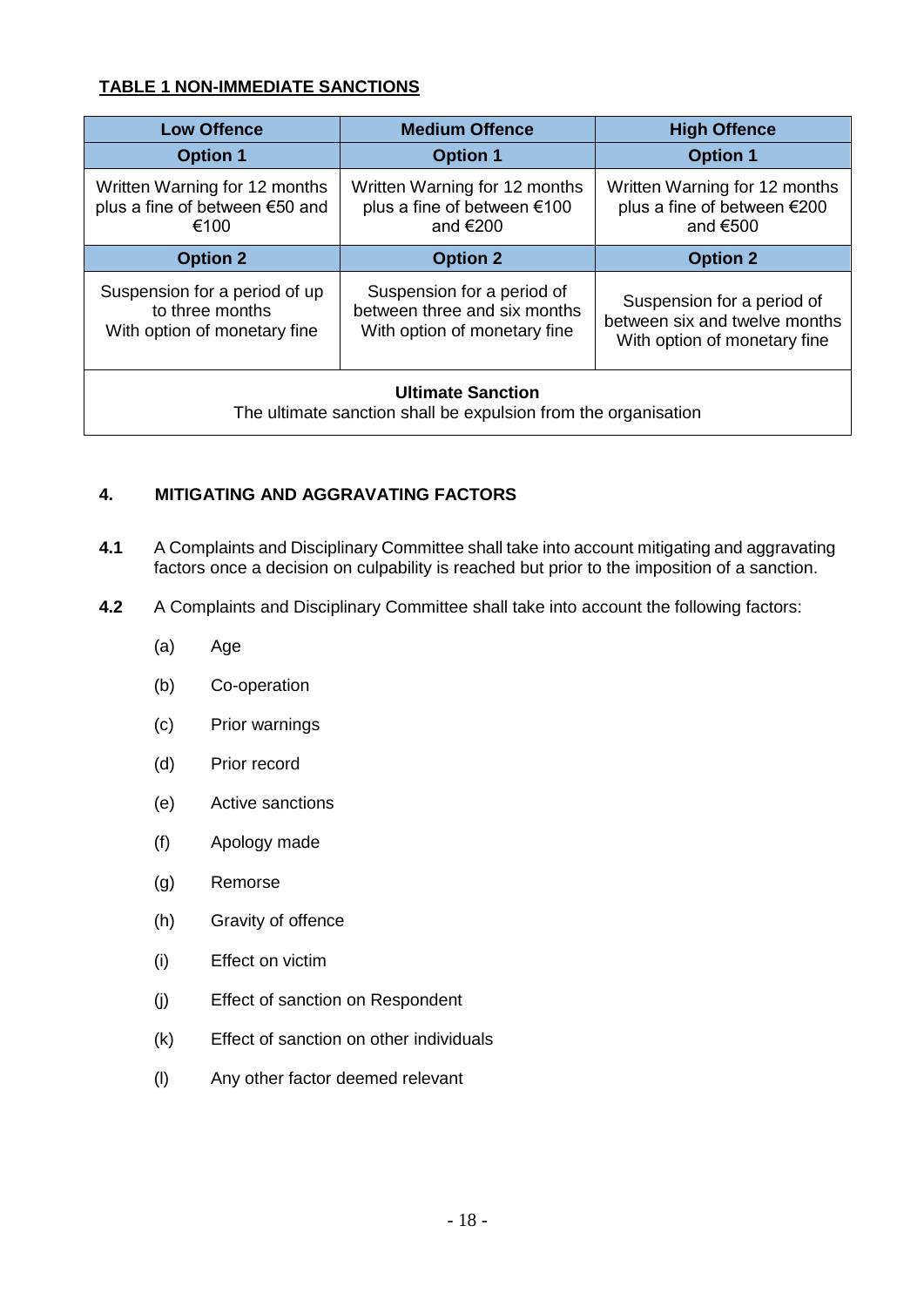# <span id="page-18-0"></span>**PART B – COMPLAINTS AND DISCIPLINARY PROCEDURES**

# <span id="page-18-1"></span>**INTRODUCTION**

### **Complaint**

A Unit of Swim Ireland may bring a Complaint against another Unit.

### **Disciplinary Action**

A Club, Region or Swim Ireland may initiate Disciplinary Action against a Unit in respect of alleged misconduct.

### **Guide**

The Procedures set out below are intended to provide a step by step guideline as to how a Complaint or Disciplinary Action should be commenced, investigated, decided on and appealed for the benefit of any Complainant, Respondent or Complaints and Disciplinary Committee.

### **Mediation**

The Complaints and Disciplinary Officer (CDO) may, prior to a formal Hearing, refer the parties to a Complaint or Appeal to Mediation. Members of Swim Ireland agree to refer any Complaint to Mediation as organised by Swim Ireland as recommended by the CDO.

### **Local Level**

Complaints and Disciplinary Actions relating to incidents at Club, Regional or National level and should be dealt with by the Complaints and Disciplinary Bodies at that level, save in respect of First Instance Matters which shall be referred immediately to the Swim Ireland Complaints and Disciplinary Committee (SICDC).

### **Technical Breaches**

The primary function of the Complaints and Disciplinary Committee (at the relevant level) is to hear and decide Complaints and Disciplinary Action. They attempt to do so in a fair and swift manner. In so far as there may be minor technical breaches of these Procedures such breaches as such do not constitute cause for dismissal on appeal of a decision

# **Appeal**

Subject to the functions and the investigative and decision-making powers of the CDO at Part B (Procedures) clause 2.6 and the requirements set out at Part B (Procedures) clause 9, if either party is dissatisfied with the decision of the Complaints and Disciplinary Committee then they may lodge an appeal of any aspect, or all, of that decision to the Swim Ireland Complaints and Disciplinary Committee (SICDC) via the CDO if the original decision was made at Club or Regional level.

### **SDSI Arbitration**

If a party is dissatisfied with the decision of the SICDC then a challenge may be brought to SDSI Arbitration, in accordance with Part B (Rules) clause 10, and shall be limited to a review of the legality of the decision and/or procedures used by the Complaints and Disciplinary Bodies.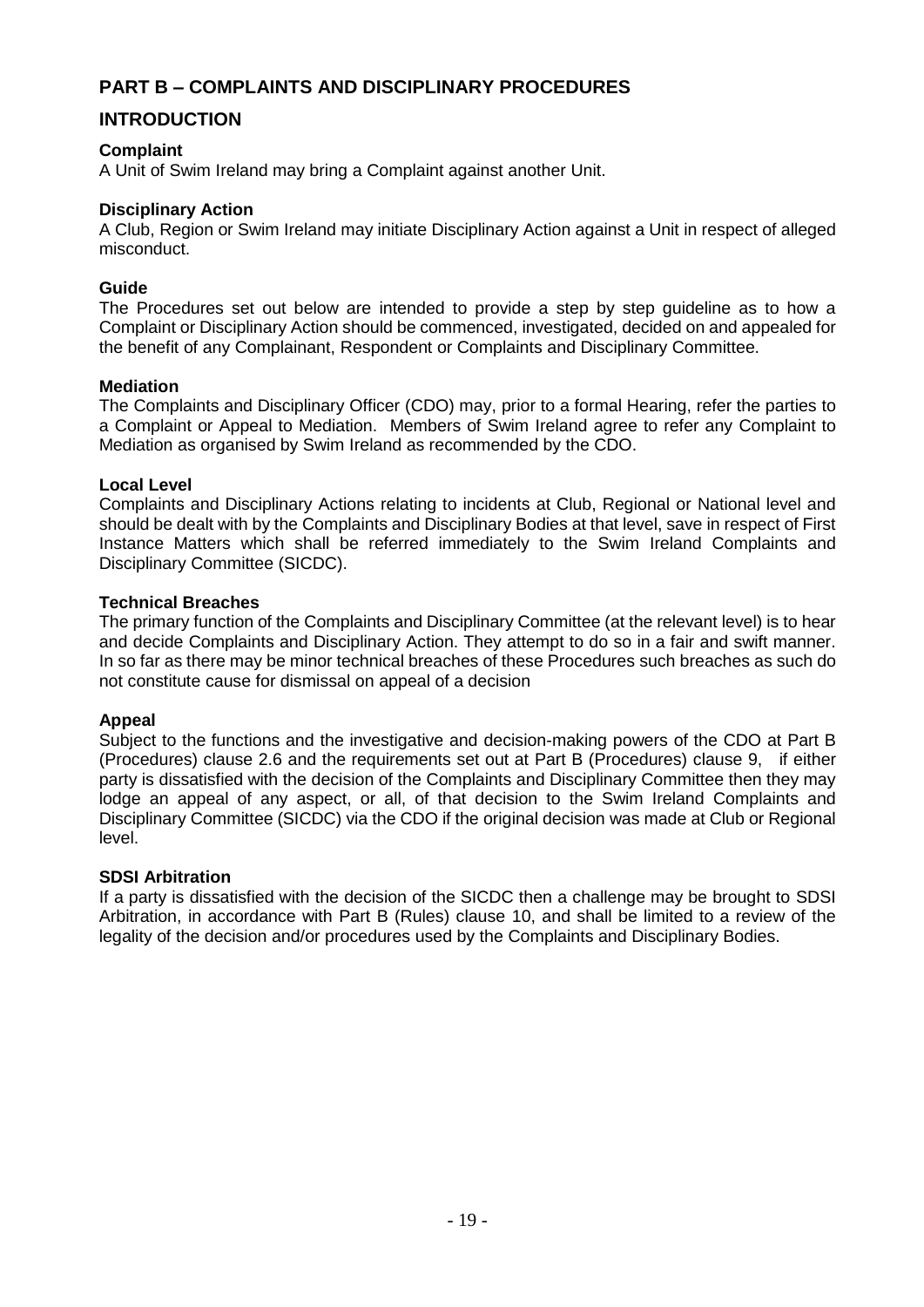# <span id="page-19-0"></span>**1. GENERAL**

# <span id="page-19-1"></span>**1.1. PROOF**

The Complaints and Disciplinary Bodies shall make decisions on culpability based on the 'balance of probabilities' meaning that the incident in question was more likely than not to have occurred.

# <span id="page-19-2"></span>**1.2 CONFIDENTIALITY**

Members of the Complaints and Disciplinary Bodies shall keep all information disclosed to them confidential and no disclosure of any detail shall be made to any third party unless in the administration of their disciplinary function. The administration of a disciplinary function may require the disclosure of certain offences and sanctions to be made to other persons at Club, Region or National level but only where strictly required.

# <span id="page-19-3"></span>**1.3 YOUNG PEOPLE (UNDER 18 YEARS OF AGE)**

- (a) Any Member under 18 years of age shall be accompanied by his/her parent at any Hearing.
- (b) Any Member under 18 years of age who is a Complainant, or a Respondent is, save for exceptional circumstances, obliged to be present at a Hearing.
- (c) Any Member under 18 years of age who is present at a Hearing as a complainant, Respondent or witness may be obliged to give evidence (either in writing or at the Hearing, depending upon the circumstances).
- (d) In all cases, but particularly where the subject of the Complaint is under 18 years of age, steps should be taken to ensure the fair treatment of both parties, and advice should be sought if necessary from the Club, Region and National Children's Officer/CEO.
- (e) The Complaints and Disciplinary Bodies shall ensure a Children's Officer is present where the matter concerns a Member under 18 years of age.

# <span id="page-19-4"></span>**1.4 EXEMPTION FROM LIABILITY**

Members of Complaints and Disciplinary Bodies may not be held personally liable for any deeds, acts or omissions relating to any disciplinary procedure.

# <span id="page-19-5"></span>**1.5 FAST TRACK HEARINGS**

In exceptional and urgent circumstances, where it is not possible to convene a Hearing before the National Complaints and Disciplinary Committee, i.e. SICDC, in the normal course prior to an Event, then either party may apply to the CDO of Swim Ireland who shall arrange an expedited Hearing and who shall have discretion to decide on the appropriate Members and quorum for the expedited ad hoc SICDC.

# <span id="page-19-6"></span>**1.6 COSTS/EXPENSES**

Any costs or expenses incurred by a Member (or any of his/her witnesses, if relevant) in relation to any matter under these Procedures will be the sole responsibility of that Member. The Complaints and Disciplinary Bodies shall have no authority to make any award for costs.

There is a cost for each Club, Region and Swim Ireland in administering the Complaints and Disciplinary process. Accordingly, Members when making a Complaint or making an Appeal will be subject to an administration fee as set out in this document. Where an Appeal is

upheld, the administration fee for the original complaint may be reimbursed to the Complainant. For the avoidance of doubt, no such fee shall be payable in respect of any Complaint and/or Disciplinary Action brought by any appointed Official, or Officer of Swim Ireland. The relevant body shall have the discretion regarding the application of a fee.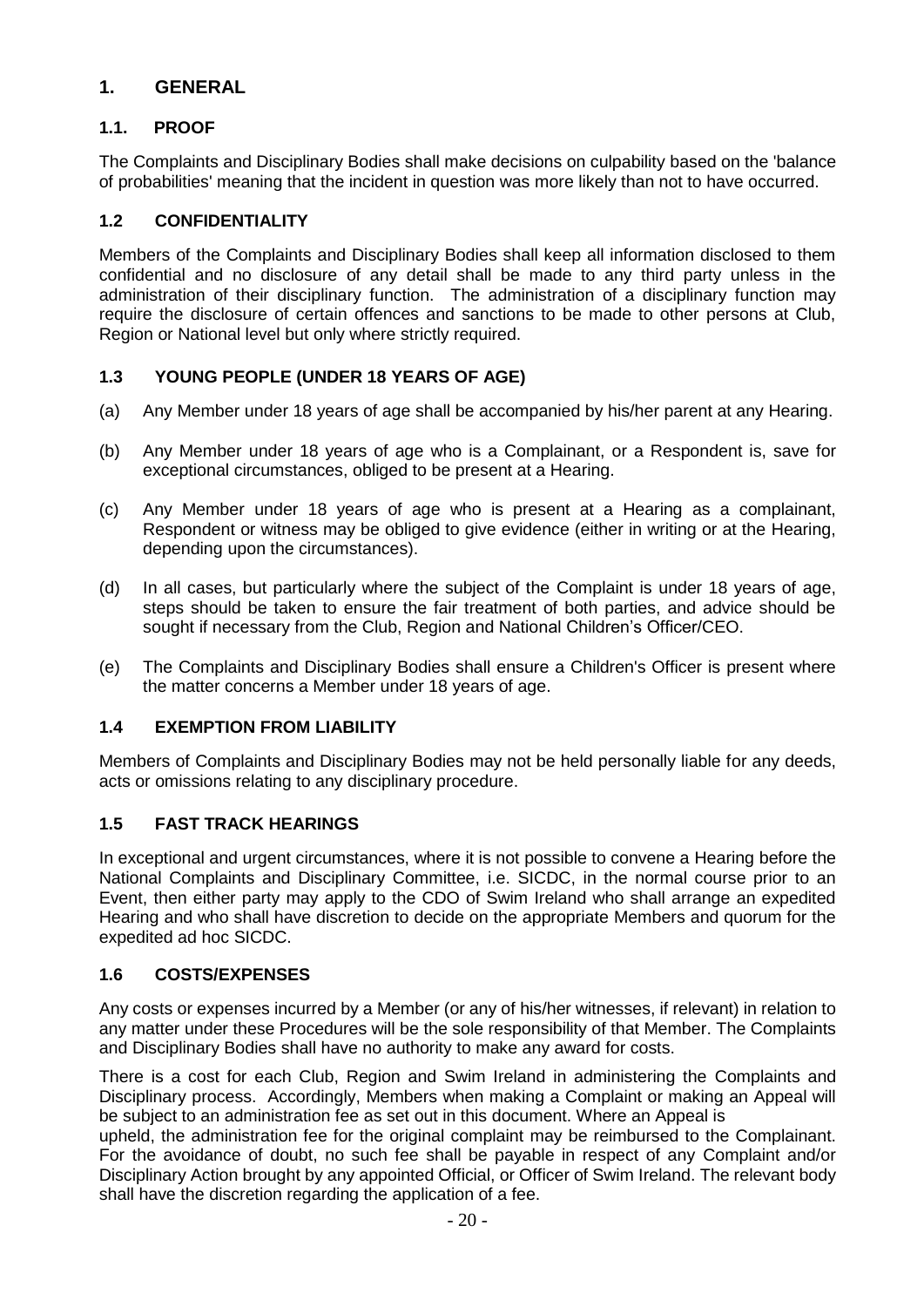# <span id="page-20-0"></span>**1.7 CRIMINAL CHARGES**

The Complaints and Disciplinary Committee reserves the right to suspend a Member or Associate Member where that Member or Associate Member is subject to a criminal charge where that charge has the potential to bring the Club/Region or Swim Ireland into disrepute. Once the matter has been dealt with by the statutory authorities, the relevant Complaints and Disciplinary Committee reserves the right to take further action in accordance with these Procedures including referring the matter to the SICDC, or other Officer such as the National Children's Officer, as appropriate.

In the event of criminal charges being initiated in relation to the alleged misconduct of a Member or Associate Member the subject of the Complaint received by the Club/Region, then the Member or Associate Member may be suspended pending the outcome of the said charges, which will be referred to the statutory authorities. Once the statutory authorities have dealt with the matter, even if the Member or Associate Member concerned is not eventually convicted of the charge, the Club/Region/Swim Ireland shall nevertheless have the right and power to review all circumstances in accordance with these Rules and Procedures and decide to continue the suspension or expel the Member or Associate Member, if it deems it so necessary in the interests of the Club/Region or Swim Ireland as a whole.

# <span id="page-20-1"></span>**1.8 POOR PRACTICE**

It should be noted that allegations of breaching the current Swim Ireland Safeguarding Policies and Procedures (as amended from time to time) are not necessarily suspected child abuse. A breach of the code of conduct can be due to poor practice which should be dealt with pursuant to these Rules and Procedures. If assistance is required in order to define what is abuse vis-a-vis poor practice the Club/Regional Children's Officers or the Swim Ireland National Children's Officer or the Swim Ireland Club Support or Development Officers should be contacted for advices. Matters of poor practice are dealt with pursuant to these Rules and Procedures.

# <span id="page-20-2"></span>**1.9 SUSPENSION PENDING HEARING**

A Complaints and Disciplinary Committee shall be empowered to impose a suspension on a Respondent pending the determination of a Complaint where the gravity of the Complaint received shall warrant immediate suspension. This provision is appropriate where a serious offence is committed by a Unit which is unlikely to be disciplined before the occurrence of the next Event that the Unit participates or may be involved in.

# <span id="page-20-3"></span>**1.10 COMMUNICIATION**

All communications to or from any party will be conducted primarily by email. An email shall be deemed to have been received within 24 hours of sending, unless documentary proof is adduced to prove otherwise.

# <span id="page-20-4"></span>**1.11 NOTIFICATION TO SWIM IRELAND**

Swim Ireland must be notified if a Member receives a sanction, is suspended, stepped down from a position or expelled from a Club or Region at any stage during a process. Notification should be received in writing from the person or committee imposing the sanction stating the sanction imposed, the outcome and their authority in the process. This must be sent to the Swim Ireland Complaints and Disciplinary Officer.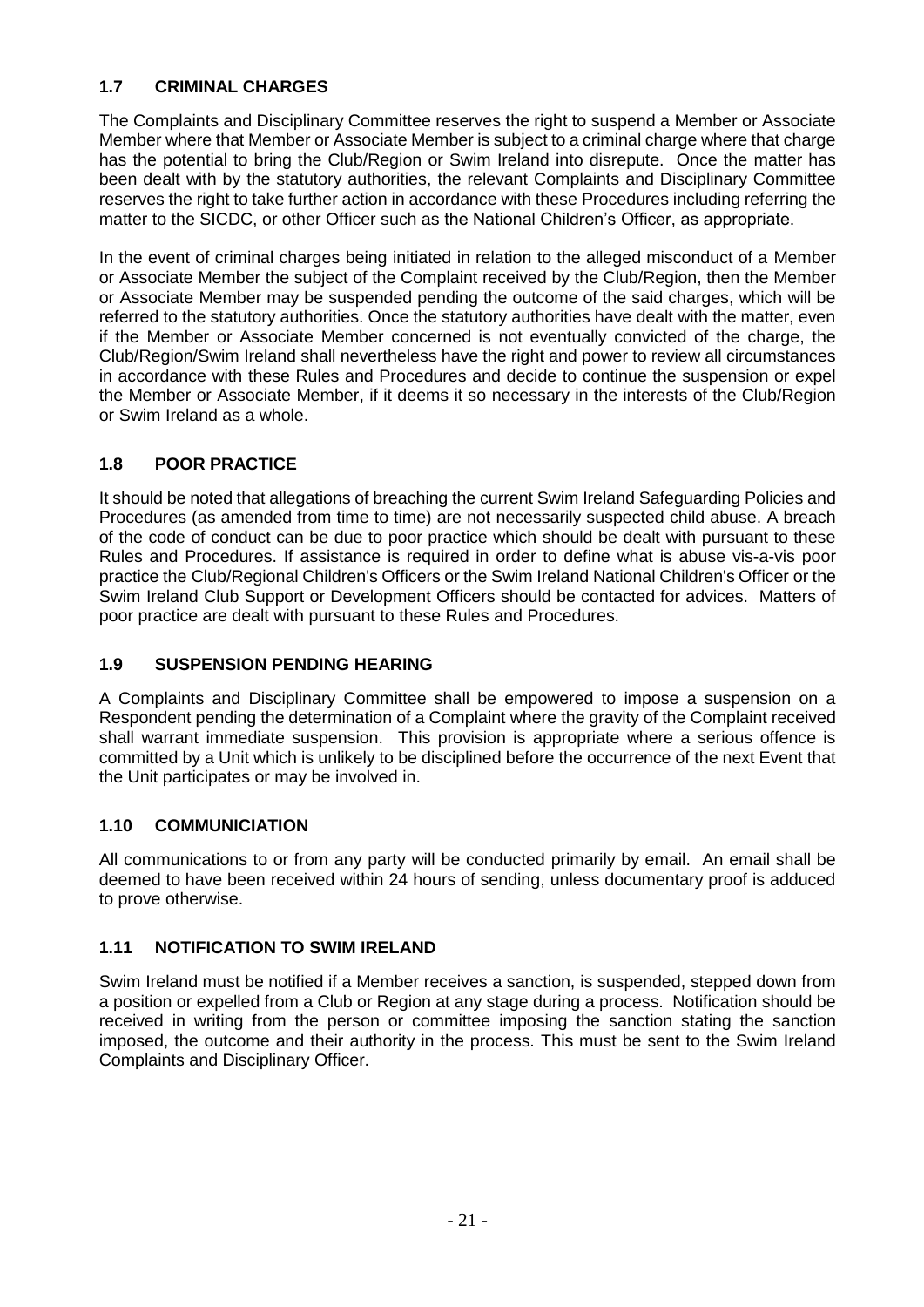## <span id="page-21-0"></span>**1.12 MEDIATION AS AN ALTERNATIVE**

Mediation is a flexible process conducted confidentially in which a neutral person actively assists parties in working towards a negotiated agreement of a dispute or difference, with the parties in ultimate control of the decision to settle and the terms of resolution.

The CDO may recommend Mediation in appropriate matters. Where the CDO so recommends, the parties shall be bound to refer that matter to Mediation.

Participation in Mediation does not prejudice either party's right to a formal Hearing before the Complaints and Disciplinary Bodies.

In the event that Mediation is unsuccessful, the matter may then proceed through the appropriate Complaints and Disciplinary Body.

# <span id="page-21-1"></span>**2. COMPLAINTS AND DISCIPLINARY BODIES AND RELEVANT PEOPLE (Club, Regional and National)**

### <span id="page-21-2"></span>**2.1 RESPONSIBLE BODIES**

The following bodies and/or people shall be responsible for imposing disciplinary sanctions:

- (a) Person in Charge
- (b) Club and Region Complaints and Disciplinary Committees (CDC)
- (c) Swim Ireland Complaints and Disciplinary Committee (SICDC)

### <span id="page-21-3"></span>**2.2 PERSON IN CHARGE**

- **2.2.1** Immediate Sanctions may only be imposed by the Person(s) in Charge at an Event.
- **2.2.2** The Person in Charge need not give a warning as per Part A (Rules) clause 3.1 herein;
- **2.2.3** The imposition of a warning is not bound by the sequence of warnings as set out in Part A (Rules) clause 3.1 herein;
- **2.2.4** The imposition of an Immediate Sanction need not be imposed in the order set out as per Part A (Rules) clause 3.2;
- **2.2.5** Persons in Charge shall, where a Respondent is under 18 years of age, notify the parents or adult in charge of the Respondent of the Immediate Sanction where such Immediate Sanction involves expulsion from an Event, and/or where a number of warnings and Immediate Sanctions have been imposed prior to the expulsion;
- **2.2.6** Persons in Charge shall prepare a report for the Complaints and Disciplinary Committee within three days of the incident only if:
	- (i) an Immediate Sanction has been imposed **and**
	- (ii) where the Person in Charge deems it necessary that further sanction be imposed on a Respondent (without commenting on what that further sanction should be).
- **2.2.7** The report prepared by Person in Charge shall contain:
	- (i) details of the nature of the misconduct;
	- (ii) the rule breached;
	- (iii) Immediate Sanction imposed; and
	- (iv) time, date and venue of the Event.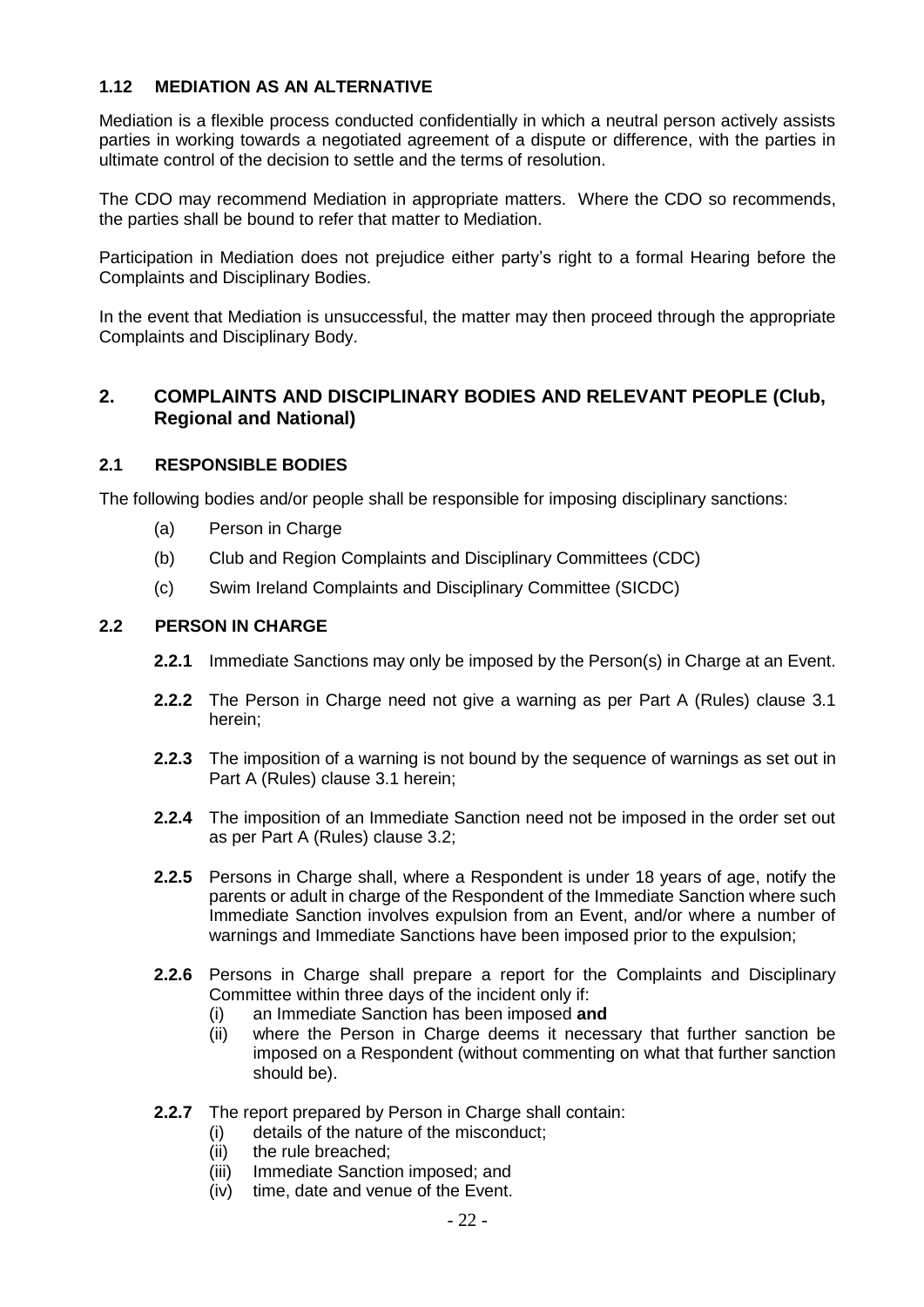### <span id="page-22-0"></span>**2.3 THE CHILDREN'S OFFICER**

- **2.3.1** The Children's Officer may be one of the following:
	- (a) National Children's Officer (NCO)
	- (b) Regional Children's Officer (RCO)
	- (c) Club Children's Officer (CCO)
- **2.3.2** The role of the Children's Officer in the context of these Rules and Procedures is to promote and safeguard the rights of child Members in respect of the initiation, investigation, resolution, Hearing, Appeal and implementation of any sanction in respect of a Complaint or Disciplinary Action.
- **2.3.3** The Children's Officer shall be a notice party to any Hearing involving a child in a Complaint or Disciplinary Action.
- **2.3.4** The Children's Officer shall receive a copy of the Complaint or Notice of Disciplinary Action and any response thereto together with any supporting documentation submitted, where a Complaint or Notice of Disciplinary Action involves a child Member.
- **2.3.5** The Children's Officer shall assist any child Member in respect of the meaning and interpretation of rules and procedures and processes involved in a Complaint or Disciplinary Action.
- **2.3.6** The Children's Officer shall not act as an advisor to any child Member in respect of proving or disproving any facts relating to a Complaint or Disciplinary Action.
- **2.3.7** The Children's Officer shall immediately liaise with the Parent of a child Member of any Complaint or Disciplinary Action involving that child Member.
- **2.3.8** The Children's Officer may attend Mediation if the Mediator deems it appropriate and/or where requested to do so by the child Member.
- **2.3.9** Prior to any Hearing in respect of a Complaint or Disciplinary Action involving a child, the Complaints and Disciplinary Committee shall correspond with and, if the Children's Officer deems it necessary, meet with the Children's Officer to receive guidelines for the Complaints and Disciplinary Committee.
- **2.3.10** In particular, the Children's Officer may give guidance to the Complaints and Disciplinary Committee on the following exhaustive list:
	- (a) Rules, regulations and guidelines relevant to the welfare of the child;
	- (b) How evidence should be delivered by parties;
	- (c) How to conduct the Hearing in the most child-friendly manner.
- **2.3.11** The Children's Officer shall have the right to serve notice on the CDO or Secretary of the Club or Region in respect of any concerns of non-compliance by SICDC or a CDC in respect of best practice for child welfare at a Hearing.
- **2.3.12** The Children's Officer shall be present at any Hearing before the Complaints and Disciplinary Committee where the Complainant or Respondent is a child.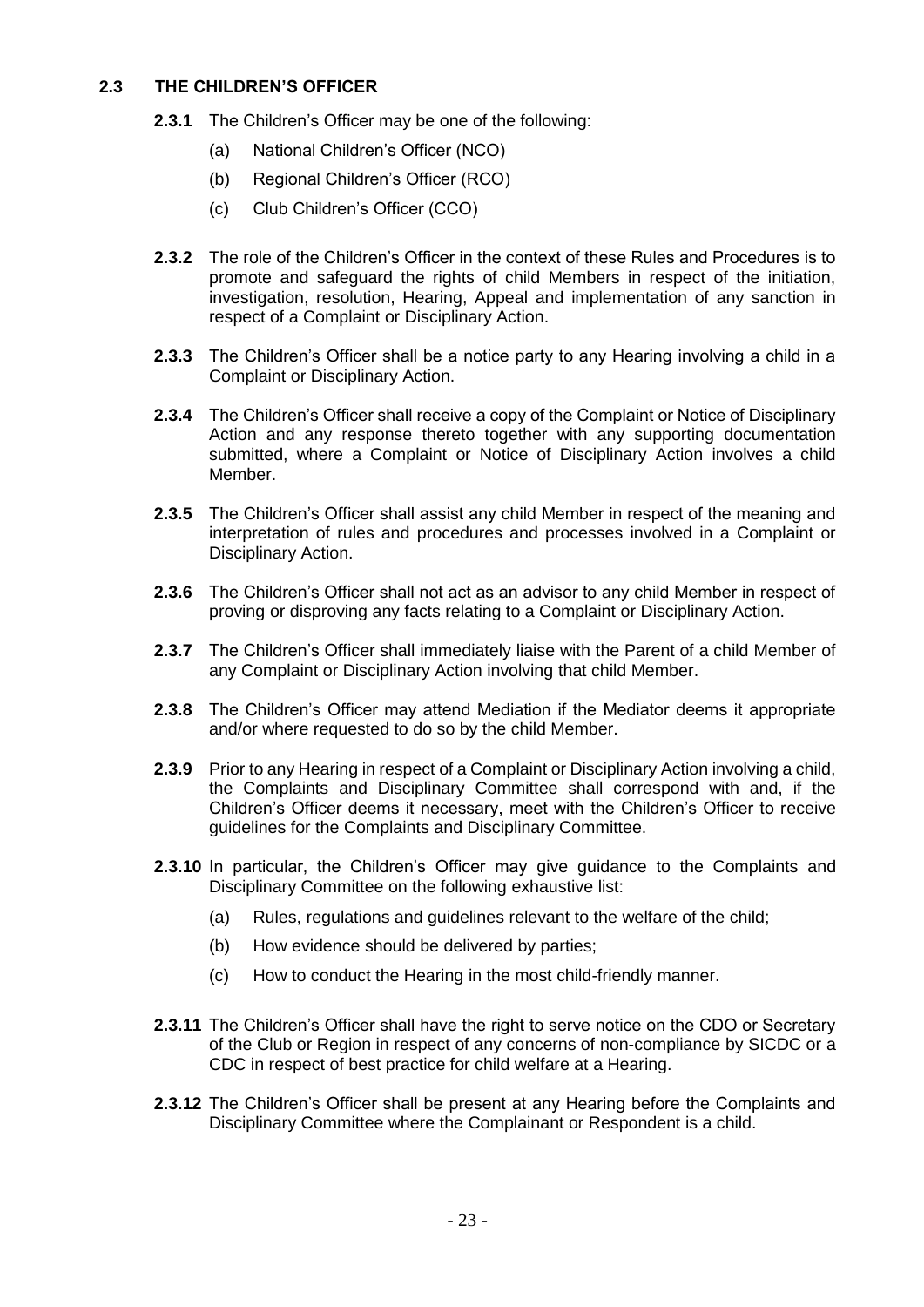- **2.3.13** Subject to Part B (Procedures) clause 2.3.14, 2.3.16 and 2.3.18, the Children's Officer does not have a right to deliver submissions or actively participate at a Hearing unless invited to do so by the Complaints and Disciplinary Committee.
- **2.3.14** The Children's Officer may intervene in a hearing if he/she feels it is necessary in order to protect the welfare of a child.
- **2.3.15** The Complaints and Disciplinary Bodies are not permitted to invite submissions from the Children's Officer on any issue of culpability.
- **2.3.16** The Complaints and Disciplinary Bodies are permitted to invite submissions from the Children's Officer solely in respect of child welfare issues in the context of the Hearing.
- **2.3.17** The Children's Officer shall not sit on any Complaints and/or Disciplinary Committee and shall not have any role whatsoever in the decision-making process.
- **2.3.18** If the Children's Officer is a necessary witness to a Complaint, Appeal or Disciplinary Action and where that matter would otherwise require the presence or involvement of that person in their capacity as Children's Officer, another suitable person must be appointed to assume the role of Children's Officer for the duration of the matter.

#### <span id="page-23-0"></span>**2.4 COMPLAINTS AND DISCIPLINARY COMMITTEE (Club, Region and Swim Ireland)**

- **2.4.1** The Complaints and Disciplinary Committee, which shall consist of a minimum of three persons over 18 years of age, shall be appointed in accordance with the rules and/or constitution of the Club/Region/Swim Ireland (as the case may be):
	- (a) Every person appointed to sit on a Complaints and Disciplinary Committee must be a Swim Ireland registered member save for the Board-appointed Chairperson to the SICDC:
	- (b) A written record of the appointed Complaints and Disciplinary Committee must be kept;
	- (c) No more than one person from a Club or Regional management committee may sit on a Complaints and Disciplinary Committee.
- **2.4.2** A Children's Officer may not sit on the Complaints and Disciplinary Committee. See Part B (Procedures) clause 2.3, of this document for details of the role of the Children's Officer with regard to the Complaints and Disciplinary Rules and Procedures.
- **2.4.3** A quorum of three Members shall be sufficient to convene a meeting/Hearing of the Complaints and Disciplinary Committee.
- **2.4.4** The Complaints and Disciplinary Committee shall be empowered to delegate any particular function to one Member of the Complaints and Disciplinary Committee, save and except for any decision making on culpability.
- **2.4.5** Subject to the remainder of this clause, the Board-appointed Chairperson of the SICDC shall, on receipt of a Complaint, Appeal or Disciplinary Action, appoint three persons from the SICDC to deal with such Complaint, Appeal or Disciplinary Action. The Chairperson may, at his discretion, appoint further persons from the SICDC where the Chairperson believes that it is warranted due to the seriousness of the Complaint, Appeal or Disciplinary Action. Any such panel shall be deemed to represent the SICDC as a whole.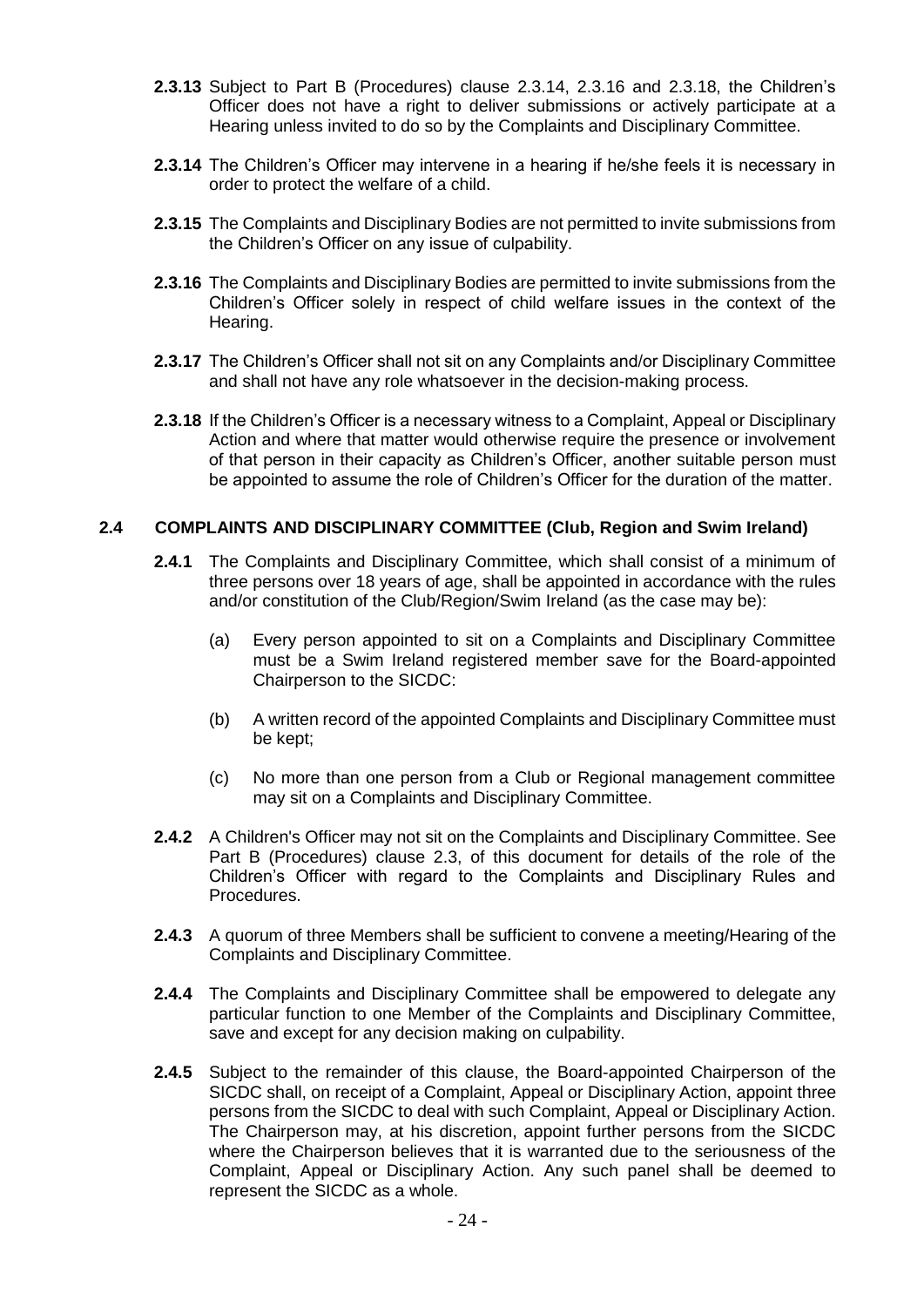- **2.4.6** On appointment, the Complaints and Disciplinary Committee shall appoint a Chairperson to chair any meetings or Hearings. If the Board-appointed Chairperson of SICDC is present, he/she shall be the Chairperson for the purpose of the Hearing.
- **2.4.7** The Secretary of the Complaints and Disciplinary Committee will notify the time, date and venue of the Hearing.
- **2.4.8** No person appointed to the Complaints and Disciplinary Committee shall stand for more than four years, save for the Chair of the SICDC. The Chair of the SICDC shall be appointed by the Board of Swim Ireland who may consider extending the maximum term of office.
- **2.4.9** Any Member of the Complaints and Disciplinary Committee shall decline to participate in the consideration of certain Complaints if there would be serious grounds to question his/her impartiality such as having a direct or indirect interest in the outcome of the proceedings.
- **2.4.10** The Complaints and Disciplinary Committee (or any panel of the Complaints and Disciplinary Committee nominated to hear a particular matter) shall act on a simple majority vote (+ 51%) in arriving at its decision/s.
- **2.4.11** The Complaints and Disciplinary Committee shall have jurisdiction to impose any sanctions as set out in 3.4, Part A (Rules) and Part C - Sanctions.

### <span id="page-24-0"></span>**2.5 CLUB or REGIONAL COMPLAINTS AND DISCIPLINARY COMMITTEE**

- **2.5.1** The Secretary of the Club or Regional Complaints and Disciplinary Committee (CDC) shall receive a written Complaint, Disciplinary Report or an Appeal.
- **2.5.2** Immediate Sanction from a Club or Regional Secretary as relevant;
- **2.5.3** The Club or Regional CDC shall have the following functions:
	- (i) To investigate a Complaint, Disciplinary Report or an Appeal of an Immediate Sanction as relevant. Where any Complaint, Disciplinary Report or an Appeal of an Immediate Sanction makes reference to suspected child abuse the Mandated Person shall be immediately notified;
	- (ii) To consider an informal resolution to a Complaint, Disciplinary Report or an Appeal of an Immediate Sanction if appropriate;
	- (iii) To consider a formal resolution to a Complaint, Disciplinary Report or an Appeal of an Immediate Sanction by informing the respondent with the following information and documentation.
		- a) Copy of the written Complaint/Disciplinary Report;
		- b) The relevant rule allegedly breached;
		- c) Copy of supporting documents relied on by either party;
		- d) The parties to the Complaint;
		- e) The procedures involved;
		- f) The possible sanctions;
		- g) The rights of the parties at the Hearing;
		- h) Any other procedural requirements.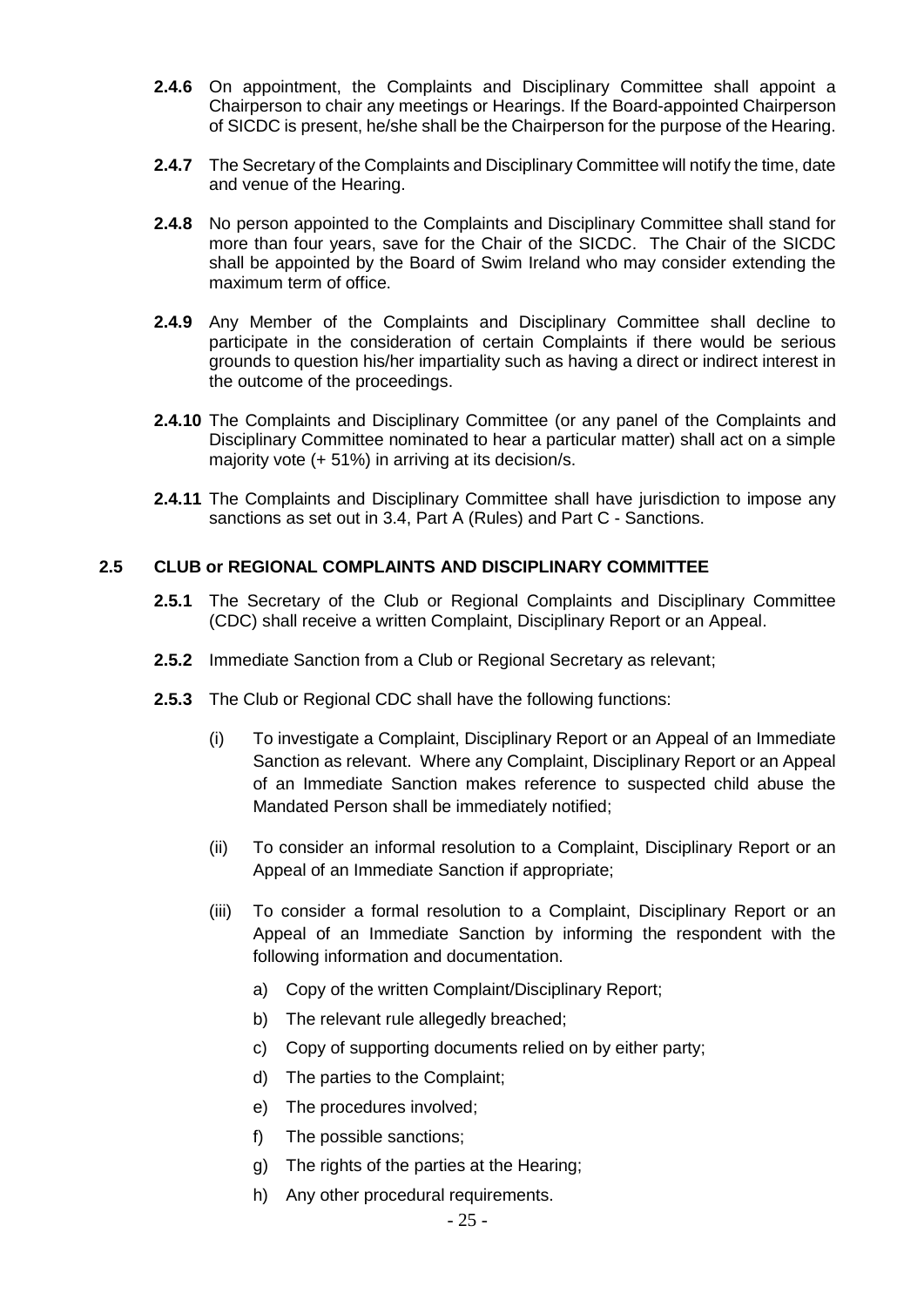- (iv) To correspond with and notify the parties of all necessary information prior to a hearing of the Club or Regional CDC;
- (v) To prepare documents for a meeting or Hearing convened by the Club or Regional CDC;
- (vi) To maintain a record of decisions reached by the Club or Regional CDC;
- (vii) To inform Swim Ireland of any decision reached by the Club or Regional CDC;
- (VIII) To ensure that sanctions are observed by respondents.

### <span id="page-25-0"></span>**2.6 COMPLAINTS AND DISCIPLINARY OFFICER (CDO)**

- **2.6.1** Swim Ireland shall appoint a Complaints and Disciplinary Officer.
- **2.6.2** The CDO shall have the following functions:
	- (i) To be the recipient of any written Complaint, Appeal and Disciplinary Report (email to: [complaints@swimireland.ie\)](mailto:complaints@swimireland.ie);
	- (ii) To investigate a Complaint, Appeal or Disciplinary Report. Where any Complaint, Appeal or Disciplinary Report makes reference to suspected child abuse the CDO shall immediately notify the Mandated Person.
	- (iii) To investigate an incident which comes to the attention of the CDO, but which is not contained in a Complaint, Appeal or Disciplinary Report;
	- (iv) To seek an informal resolution of a Complaint or an Appeal where the CDO considers it appropriate;
	- (v) To determine whether a prima facie case has been made against a Respondent on receipt of a Complaint, Appeal or an incident which comes to the attention of the CDO but which is not contained in a Complaint, Appeal or Disciplinary Report;
	- (vi) To refer the Complaint, Appeal or Disciplinary Report (whichever the case may be) to the Committee where in the opinion of the CDO a prima facie case to answer has been established;
	- (vii) To dismiss a Complaint or an Appeal where after an investigation, in the opinion of the CDO, a prima facie case to answer has not been established;
	- (viii) To dismiss a Complaint or an Appeal where an invalid Complaint or Appeal has been made;
	- (ix) To determine if the Complaint or Appeal has been made in the correct jurisdiction and within the correct timeframes;
	- (x) To instruct and advise the Swim Ireland Office where any fee needs to be returned;
	- (xi) To refer the parties to a Complaint/Appeal to Mediation, where appropriate;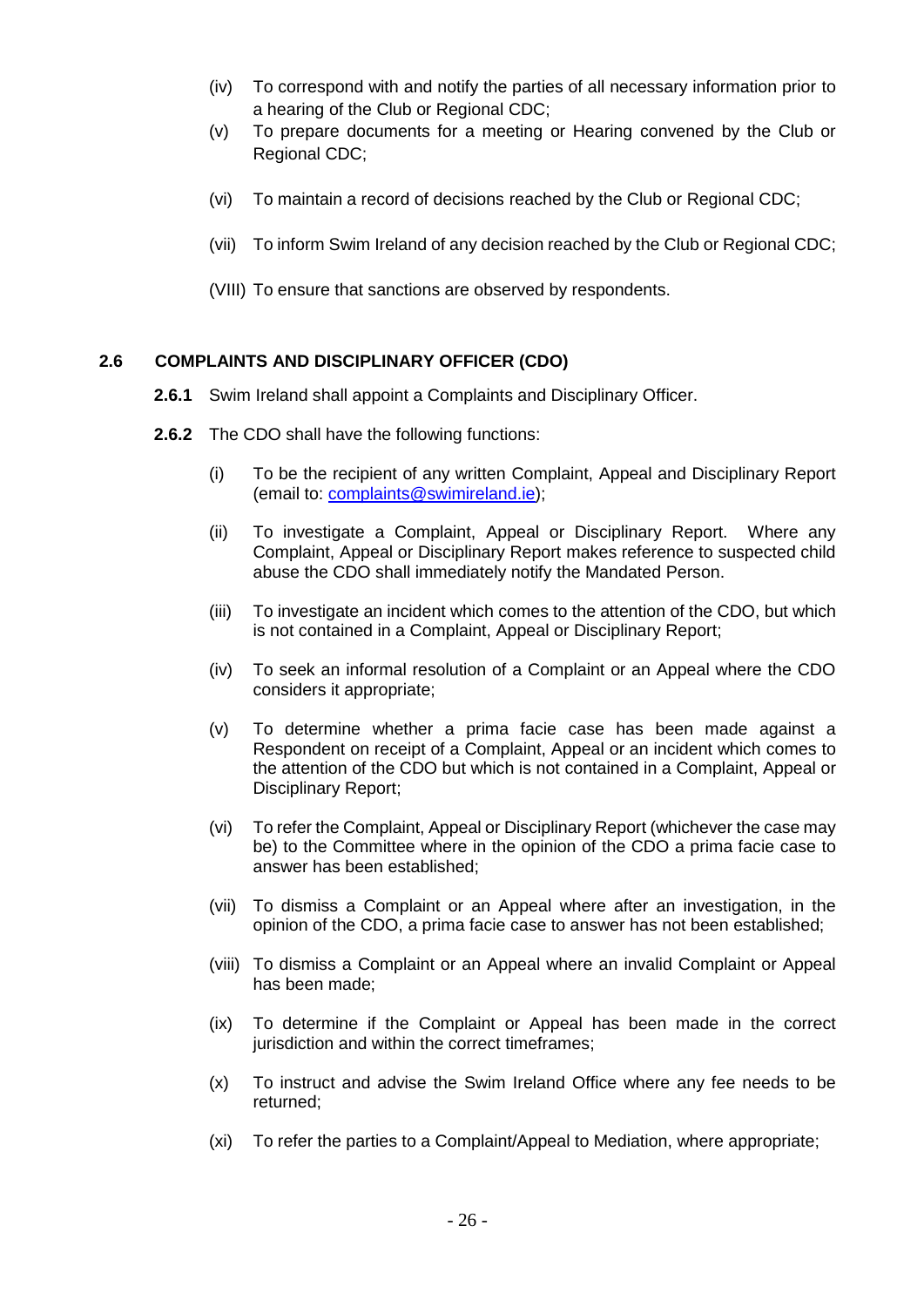- (xii) To correspond with and notify the parties of all necessary documentation pertaining to the complaint or disciplinary matter prior to a meeting/Hearing before the Complaints and Disciplinary Committee;
- (xiii) To prepare documents for the Complaints and Disciplinary Committee;
- (xiv) To present the case in respect of a disciplinary matter before the Complaints and Disciplinary Committee, including the calling of witnesses etc;
- (xv) To maintain a record of decisions of the Complaints and Disciplinary Committee;
- (xvi) To liaise with the CEO of Swim Ireland or his/her delegate and to return all records to the Office on completion;
- **2.6.3** Where the CDO has any actual, perceived or potential conflict of interest, he/she shall stand aside from investigating the Complaint/Disciplinary matter and the CEO of Swim Ireland shall appoint another CDO in respect of that particular matter. In the event that the CDO does not stand aside, the CEO of Swim Ireland shall be entitled to remove the CDO from the investigation and appoint another CDO.
- **2.6.4** The CDO is not obliged to investigate any Complaint/Disciplinary Report.
- **2.6.5** In the course of an investigation of any Complaint/Disciplinary Report, the CDO may consider any evidence he/she deems relevant and shall have the right to make enquiries of any individuals and seek any information or documents in relation to the matter. For the avoidance of doubt, where necessary, the CDO is entitled to consult with the judge/official/ Person in Charge to clarify any issues arising in relation to a Disciplinary Report, including his/her handwriting.
- **2.6.6** Prior to referring the matter to the Complaints and Disciplinary Committee, the CDO shall notify the Respondent and any other relevant party with the following information and documentation:
	- (i) Copy of the written Complaint/Disciplinary Report;
	- (ii) The relevant rule allegedly breached;
	- (iii) Copy of supporting documents relied on by either party;
	- (iv) The parties to the Complaint;
	- (v) The procedures involved;
	- (vi) The possible sanctions;
	- (vii) The rights of the parties at the Hearing;
	- (viii) Any other procedural requirements.

#### <span id="page-26-0"></span>**2.7 SWIM IRELAND COMPLAINTS AND DISCIPLINARY COMMITTEE (SICDC)**

- **2.7.1** The SICDC shall act as an appellate body to decisions of the Club or Regional Complaints and Disciplinary Committee decisions.
- **2.7.2** The SICDC shall act in the first instance for First Instance Matters.
- **2.7.3** The SICDC shall hear Complaints and Disciplinary Actions in the First Instance at Club/Region level where an application has been made to Swim Ireland by any party and consent is given by the CDO of Swim Ireland to such an expedited Hearing.
- **2.7.4** The SICDC shall be bound by Part B (Procedures) clause 2.4.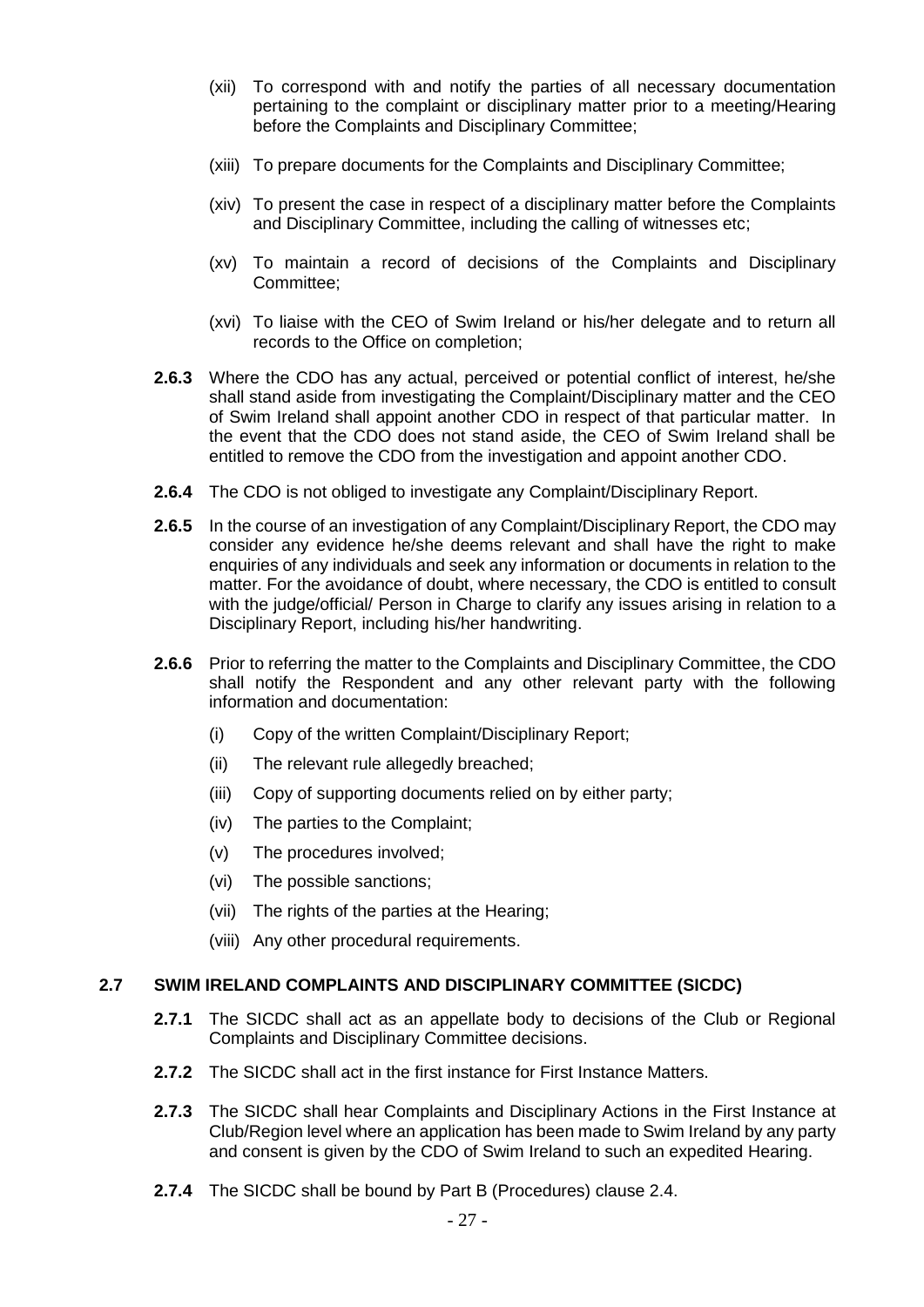# <span id="page-27-0"></span>**3. COMMENCEMENT**

# <span id="page-27-1"></span>**3.1 DISCIPLINARY ACTION**

Disciplinary Action may be commenced in the following ways:

- **3.1.1** By a Person in Charge who imposes any Immediate Sanction against a Member.
- **3.1.2** On receipt of a written report from a Person in Charge or CDO (as the case may be) by the relevant Complaints and Disciplinary Committee.
- **3.1.3** By the CDO or Secretary of the relevant Club or Regional Management Committee on becoming aware of any alleged breach of rules or regulations or any allegation of misconduct.

# <span id="page-27-2"></span>**3.2 COMPLAINTS**

The Complaints procedure may be commenced when any party (which includes a Club Committee) makes a written Complaint against a Unit.

- **3.2.1** The Complaint shall be delivered by email to the CDO or Secretary of the relevant Club or Regional Management Committee, as the case may be.
- **3.2.2** For a Complaint to be valid, the written Complaint shall be made:
	- **3.2.2.1** In writing on the Complaint Form Template (see Appendix 1);
	- **3.2.2.2** Delivered to the CDO or Secretary of the relevant Club or Regional Management Committee within 14 days of the date of the alleged incident unless the CDO or Secretary of the relevant Club or Regional Management Committee is satisfied that there are exceptional circumstances to extend beyond the 14 days deadline.
	- **3.2.2.3** Be accompanied by a fee of €50 for First Instance Complaints or €100 for Appeals or such other amount as determined by the Swim Ireland Office from time to time, (unless otherwise indicated in these Rules and Procedures and which fee shall not include any subsequent fee imposed payable in respect of any Appeal of any decision).

# <span id="page-27-3"></span>**4. INFORMAL RESOLUTION AT CLUB OR REGIONAL LEVEL**

- **4.1** In respect of any matter, which the CDC deems to be appropriate, the parties, in the first instance, should agree to explore an informal resolution
- **4.2** Where the CDC deems it appropriate to proceed with an informal resolution, the CDC will contact the parties to such matter outlining the reference to an informal process and indicate an officer of the club or region appropriate to carry this out.
- **4.3** The time period within which to make and process a matter is stayed pending the outcome of the informal process.
- **4.4** The appointed person will make contact with the parties directly and will arrange meetings with each of the parties and will conduct the informal process in any manner deemed appropriate to effect a resolution.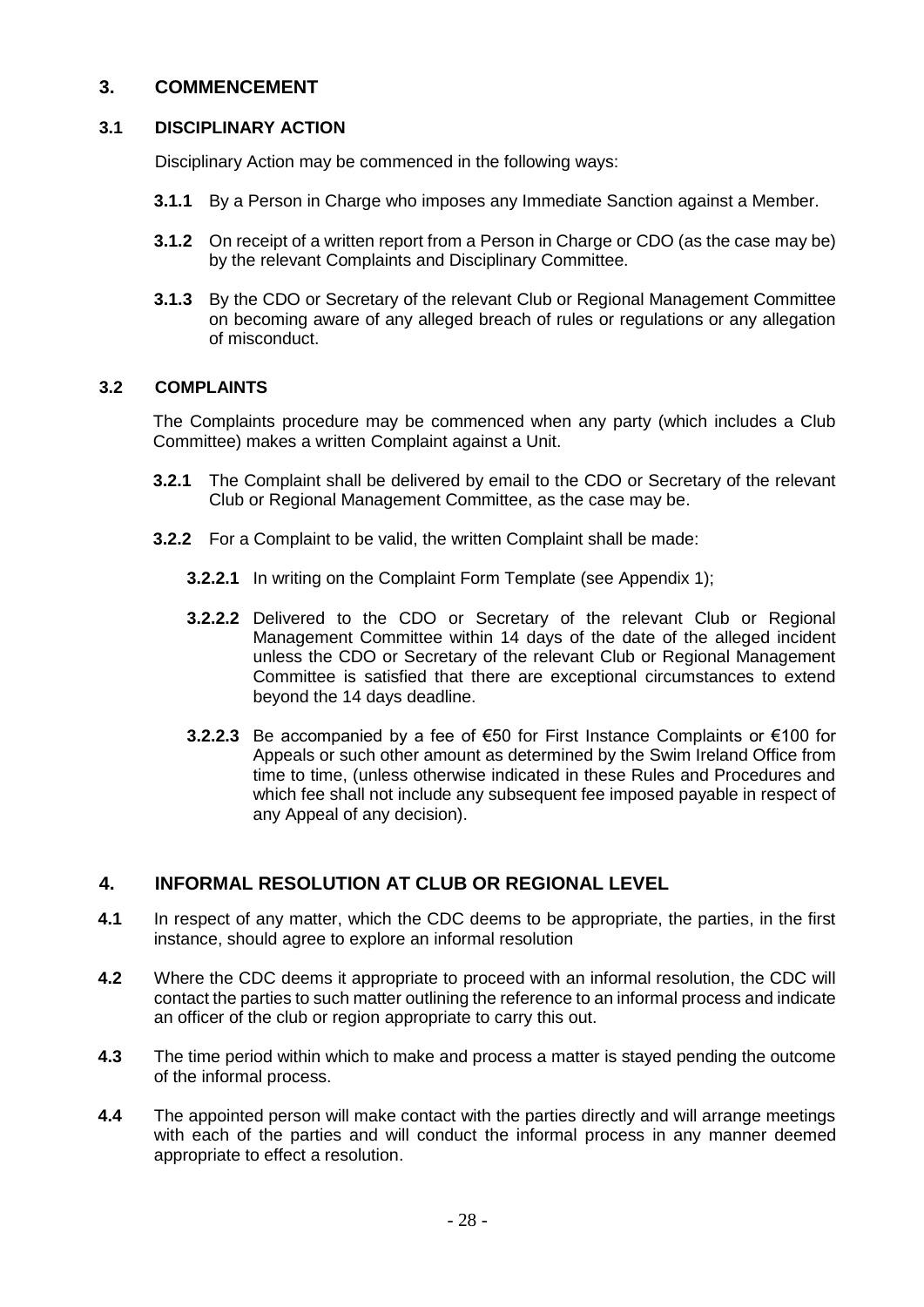- **4.5** The appointed person will use his/her best endeavours to conclude the process within seven days of receipt of the Complaint from the CDC and will write out to the parties confirming the outcome.
- **4.6** The appointed person shall notify the CDC within 24 hours after the outcome i.e. whether the process resulted in resolution or not.
- **4.7** In the event that the informal process does not result in settlement of the matter, the CDC shall will follow the process for a formal resolution.

# <span id="page-28-0"></span>**5. MEDIATION AT NATIONAL LEVEL**

- **5.1** In respect of any matter, which the CDO deems to be appropriate for Mediation, the parties, in the first instance, agree to refer such matter to Mediation.
- **5.2** Where the CDO deems it appropriate to refer the matter to Mediation, the CDO will contact the parties to such matter outlining the reference to Mediation and the contact details for the Mediator.
- **5.3** The time period within which to make and process a matter is stayed pending the outcome of the Mediation process.
- **5.4** Swim Ireland shall maintain a panel of Mediators.
- **5.5** The Mediator will make contact with the parties directly and will arrange meetings with each of the parties and will conduct the Mediation in any manner the Mediator deems appropriate.
- **5.6** The Mediator will use his/her best endeavours to convene the Mediation within seven days of receipt of the Complaint from the CDO.
- **5.7** The Mediator shall notify the CDO within 24 hours after the Mediation of the outcome i.e. whether the process resulted in settlement or not. The Mediator shall keep the terms of any such settlement strictly confidential save where required for proper administration and records.
- **5.8** In the event that the Mediation does not result in settlement of the matter, the CDO shall refer the matter to the Complaints and Disciplinary Committee for formal resolution.
- **5.9** Swim Ireland may agree to discharge the specific expenses of the Mediator as advised to the parties.

# <span id="page-28-1"></span>**6. COMPLAINTS AND DISCIPLINARY HEARINGS AT CLUB OR REGIONAL LEVEL**

- **6.1** Where a Hearing shall take place, within 14 days of receipt of a Complaint or the commencement of Disciplinary Action, the Secretary of the relevant Complaints and Disciplinary Committee (in this clause, the "Committee") shall write to the relevant parties advising them of:
	- (i) Composition of the Committee;
	- (ii) Declaration that the Committee Members have no interest in the outcome;
	- (iii) The parties to the Complaint/Disciplinary Action;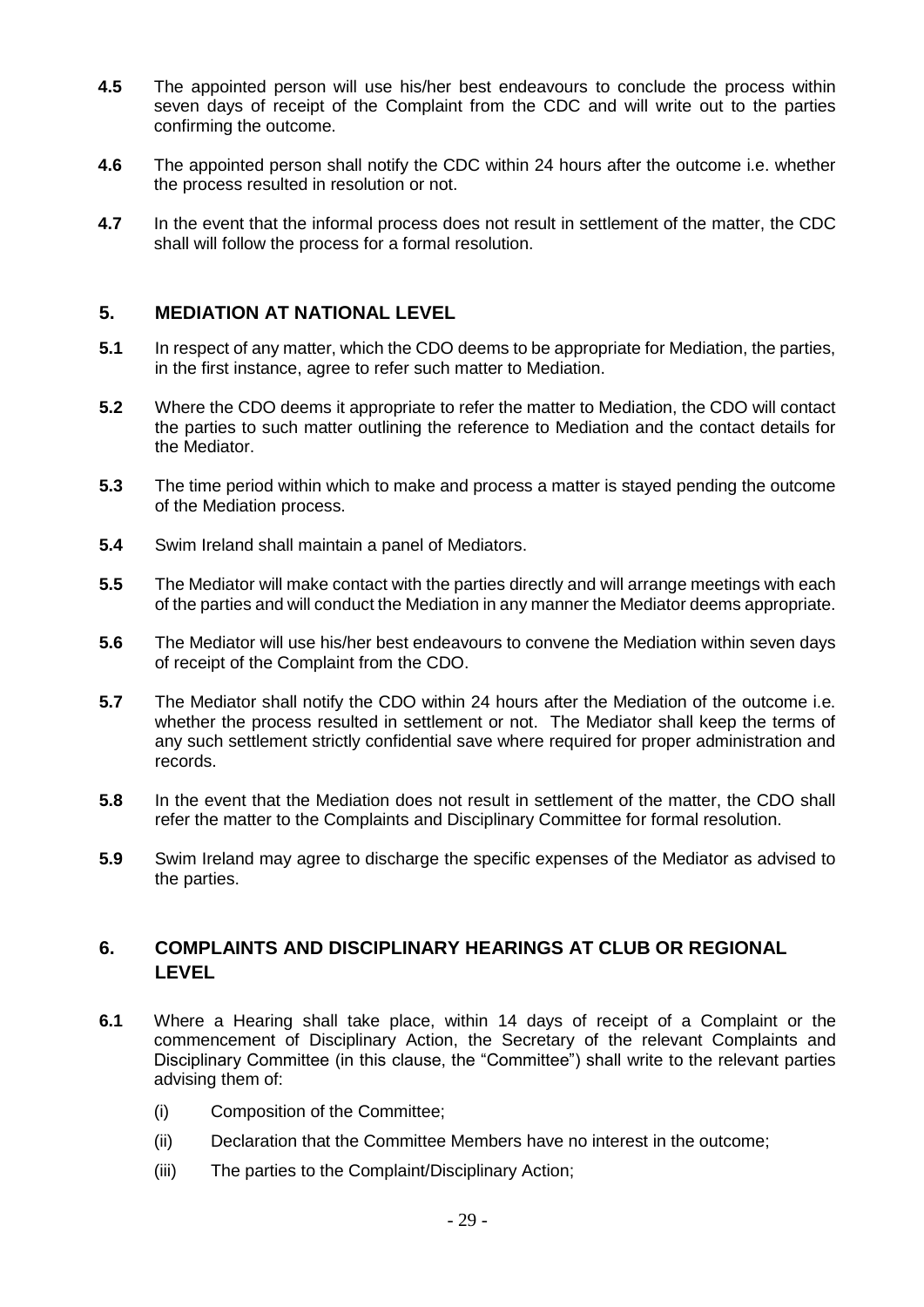- (iv) The offence alleged and relevant rule;
- (v) The rights of the parties;
- (vi) List of witnesses to be called;
- (vii) Procedures involved;
- (viii) Potential sanctions;
- (ix) Confirmation of documents to hand;
- (x) Invitation for any further evidence to be relied on/submissions in writing:
- (xi) Time, date and venue for Hearing.

The Committee shall have discretion to extend the deadline in exceptional circumstances.

- **6.2** The Committee, in its discretion, may invite other persons (including but not limited to witnesses, officials or experts) to provide evidence or assistance to the Committee in any form.
- **6.3** The Committee shall decide either to convene an Oral Hearing or to decide the matter on a "documents only" basis. In considering the above, the Committee shall have regard to a number of relevant factors, including, but not limited to, the nature and the gravity of the Complaint or Disciplinary Action and the capacity of the parties involved.
- **6.4** The Committee shall conduct the Hearing of any matter in the following manner where it deems it appropriate:
	- **6.4.1** The Committee shall have the power to convene any meetings by way of teleconference;
	- **6.4.2** The Committee shall have the discretion to accept testimony by telephone, written statement or submission, whether by fax, email or other means;
	- **6.4.3** The Committee shall have the power to decide on the admissibility, relevance and weight of any evidence (including the testimony of any fact or expert witness) and shall not be bound by any laws or rules regarding the conduct of Court proceedings in relation to such matters. Facts may be established by any reliable means, including admissions.
- **6.5** The parties to a Hearing are entitled to:
	- (i) Be accompanied at the Oral Hearing if one is convened, by either a Member of Swim Ireland or a close family Member or someone in loco parentis such as an unrelated guardian or custodian. Legal representatives shall not be permitted;
	- (ii) Call witnesses. Such witnesses may only be present to give their evidence and which witnesses may be questioned by the Committee;
	- (iii) Make submissions in writing or otherwise.
- **6.6** Where a party exercises any or all of the rights as set out in 6.5, Part B (Procedures) then the party shall notify the Chairperson of the Committee and the other party of the names of any persons accompanying and the names of any witnesses. The Committee shall have due regard to 1.3, Part B (Procedures) where the witness is under 18 years of age.
- **6.7** A Children's Officer shall be present at the Hearing where the Complainant or Respondent is under 18 years of age. The Children's Officer shall attend to ensure that the rights of the child are protected at the Hearing. The Children's Officer shall be entitled to make observation to the Committee but shall not be permitted to make any decision on culpability.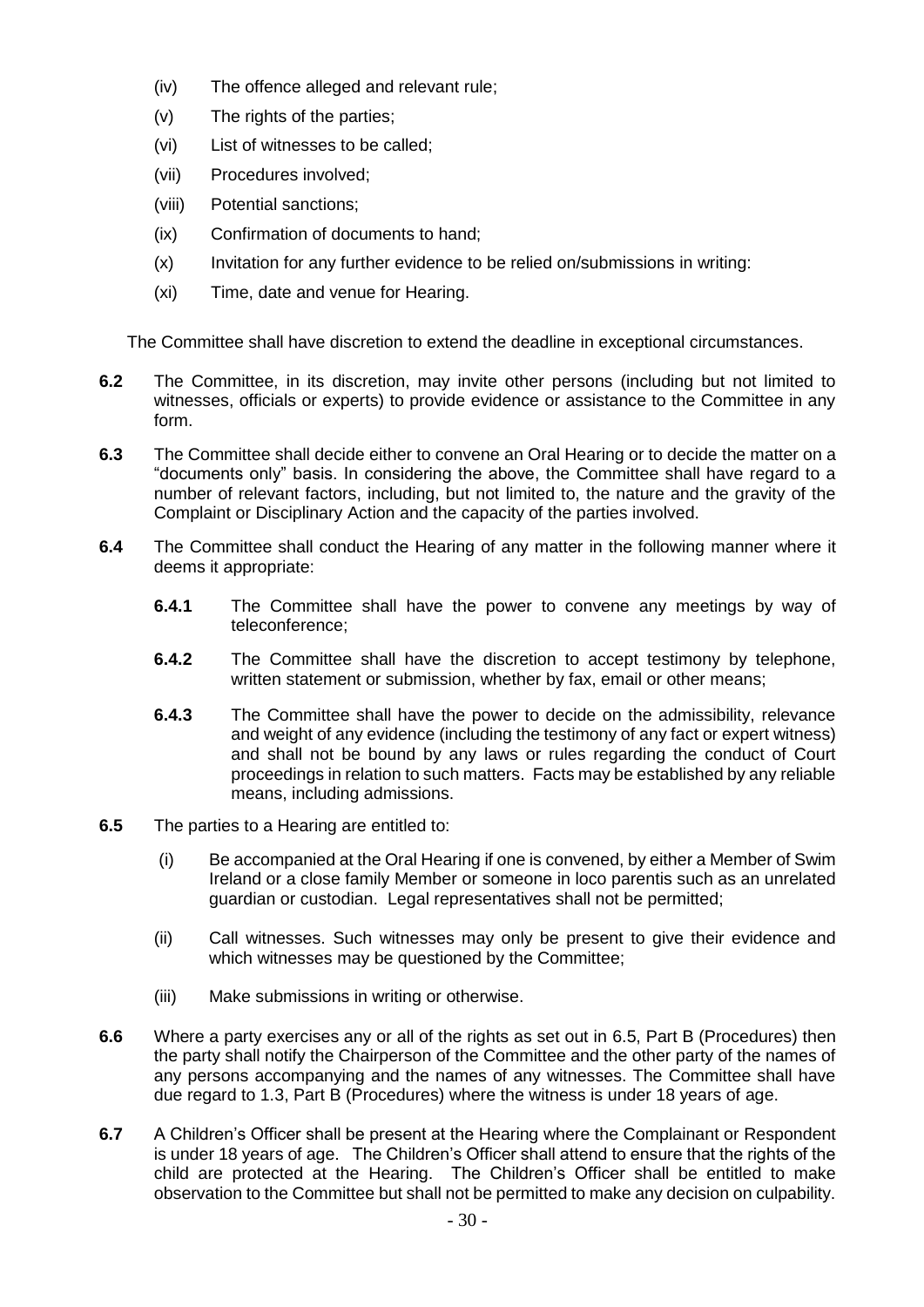- **6.8** Where the witness is under 18 years of age, the Children's Officer shall also be permitted to be present and in this regard full permission of the Parent of the witness must be given in order for the witness to be present.
- **6.9** In the case of a Complaint, in the event of the non-attendance, without reasonable cause (considered by the Committee to be a justifiable reason for non-attendance) of a Complainant at a Hearing, the Complaint against the Respondent shall be taken no further. In the event of non-attendance, without reasonable cause, of a Respondent at a Hearing, the Committee will be entitled to base its decision on the information and evidence it has received.
- **6.10** The Committee may adjourn or rearrange the Hearing at its discretion. An adjourned or rearranged Hearing shall take place as soon as is practicable, and the suspension of the Member, if already imposed, shall be automatically extended until the rearranged Hearing takes place.
- **6.11** In the case of a Disciplinary Action, the Secretary of the relevant Club or Regional Management Committee, as the case may be, shall present the case against the Respondent, and the he/she shall be entitled to introduce such evidence and witnesses at his/her discretion. In the case of a Complaint, the Complainant shall present the case against a Respondent.
- **6.12** The Secretary of the relevant Club or Regional Management Committee /Complainant (as the case may be) shall have the burden of proving the alleged Offence(s) or rule breach(es). The standard of proof shall be whether the Secretary of the relevant Club or Regional Management Committee /Complainant has established the Offence(s) or rule breach(es) on the balance of probabilities. Where facts are established by virtue of a Disciplinary Report the burden of proof is then on the Respondent to establish the contrary on the balance of probabilities.
- **6.13** Facts established in a Court Hearing where that Court has imposed sanction on a Respondent shall be irrefutable evidence of those facts against a Respondent in a Complaint or Disciplinary Hearing.
- **6.14** A Disciplinary Report shall be, until the contrary is established to satisfaction of the Committee, sufficient evidence of:
	- (i) the qualifications and authority of any official/judge/citing commissioner/ Person in Charge who has reporting authority; and
	- (ii) the authority of the official/judge/ Person in Charge who signed the Disciplinary Report;
	- (iii) the facts stated in the Disciplinary Report.
- **6.15** On deciding culpability but prior to the imposition of a sanction, the CDC shall adjourn to establish and take into account any aggravating/mitigating factors as set out in Part A (Rules) clause 4.
- **6.16** The decision of the Committee shall be made and notified in writing to the relevant parties within seven days of the Hearing, unless the Committee deems an extension of time necessary. The CDC shall retain the decision on a register and shall notify the Swim Ireland Office accordingly.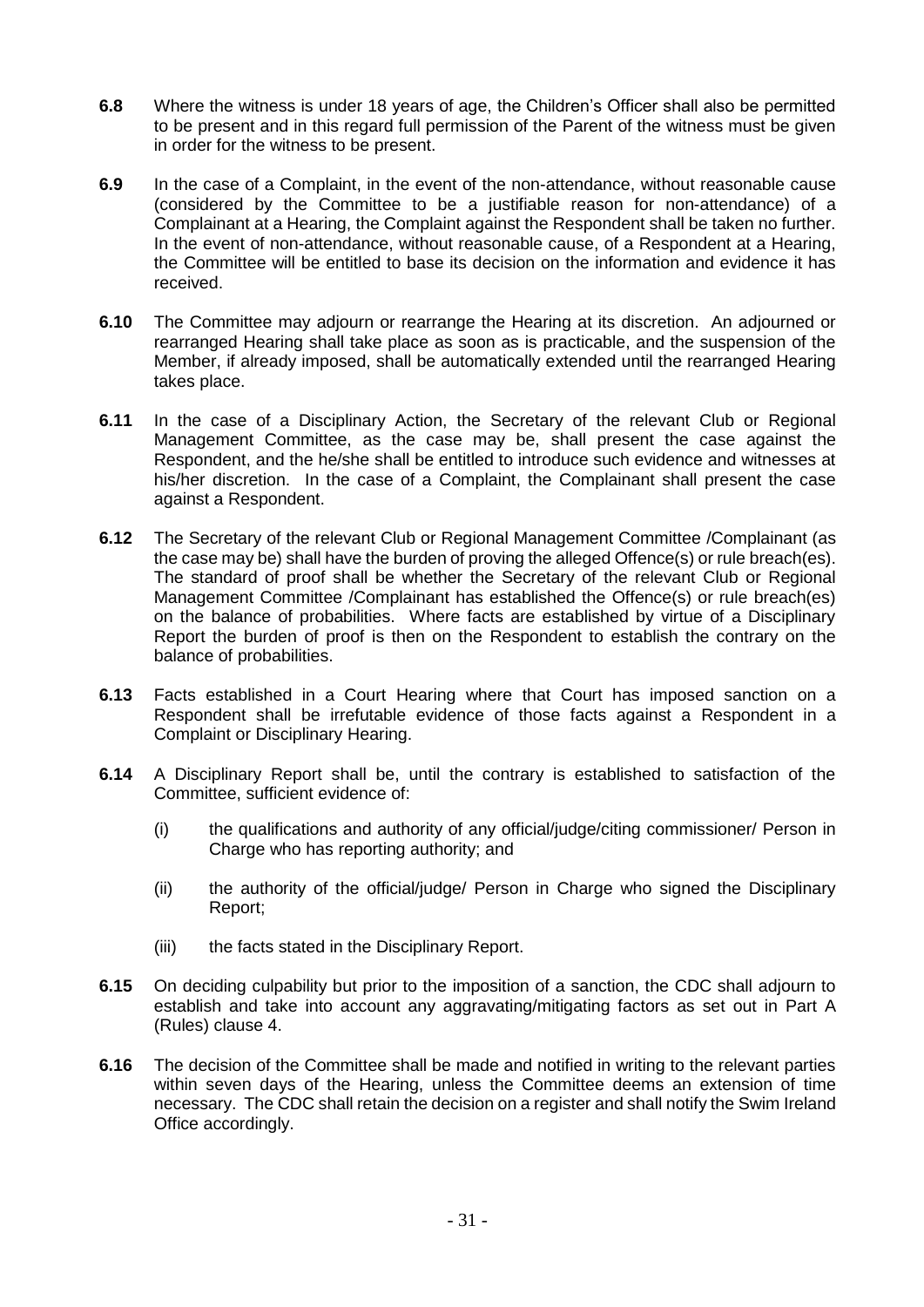- **6.17** The written decision shall be in a format as set out in the appendices. The decision shall include reference to the parties' right to appeal the decision to Swim Ireland within 14 days of the date of receipt of the written decision.
- **6.18** Where the written decision is notified by way of post, the receipt of the document is deemed, unless the contrary is proved, to have been at the time at which the letter would be delivered in the ordinary course of post.
- **6.19** Pending the appeal, the original sanction imposed by the Committee shall remain in force.

# **7. COMPLAINTS, APPEALS AND DISCIPLINARY HEARINGS AT NATIONAL LEVEL**

- **7.1** Where a Hearing shall take place, within 14 days of receipt of a Complaint, Appeal or the commencement of Disciplinary Action, the Secretary of the Swim Ireland Complaints and Disciplinary Committee (SICDC) (in this clause, the "Committee") shall write to the relevant parties advising them of:
	- (i) Composition of the Committee;
	- (ii) Declaration that the Committee Members have no interest in the outcome;
	- (iii) The parties to the Complaint/Disciplinary Action;
	- (iv) The offence alleged and relevant rule;
	- (v) The rights of the parties;
	- (vi) List of witnesses to be called;
	- (vii) Procedures involved;
	- (viii) Potential sanctions;
	- (ix) Confirmation of documents to hand;
	- (x) Invitation for any further evidence to be relied on/submissions in writing:
	- (xi) Time, date and venue for Hearing.
	- (xii) The Committee shall have discretion to extend the deadline in exceptional circumstances
- **7.2** In circumstances where an expedited process is necessary, the CDO may designate himself/herself or another Member from the Complaints and Disciplinary Panel to serve as the Committee in the event that it is not possible to constitute the entire Committee in an expedited manner. In such cases, the CDO or the person designated by the CDO shall have all the powers of a Committee as if a Committee had been duly convened.
- **7.3** The Committee, in its discretion, may invite other persons (including but not limited to witnesses, officials or experts) to provide evidence or assistance to the Committee in any form.
- **7.4** The Committee shall decide either to convene an Oral Hearing or to decide the matter on a "documents only" basis. In considering the above, the Committee shall have regard to a number of relevant factors, including, but not limited to, the nature and the gravity of the Complaint, Appeal or Disciplinary Action and the capacity of the parties involved.
- **7.5** The Committee shall conduct the Hearing of any matter in any manner which it deems appropriate: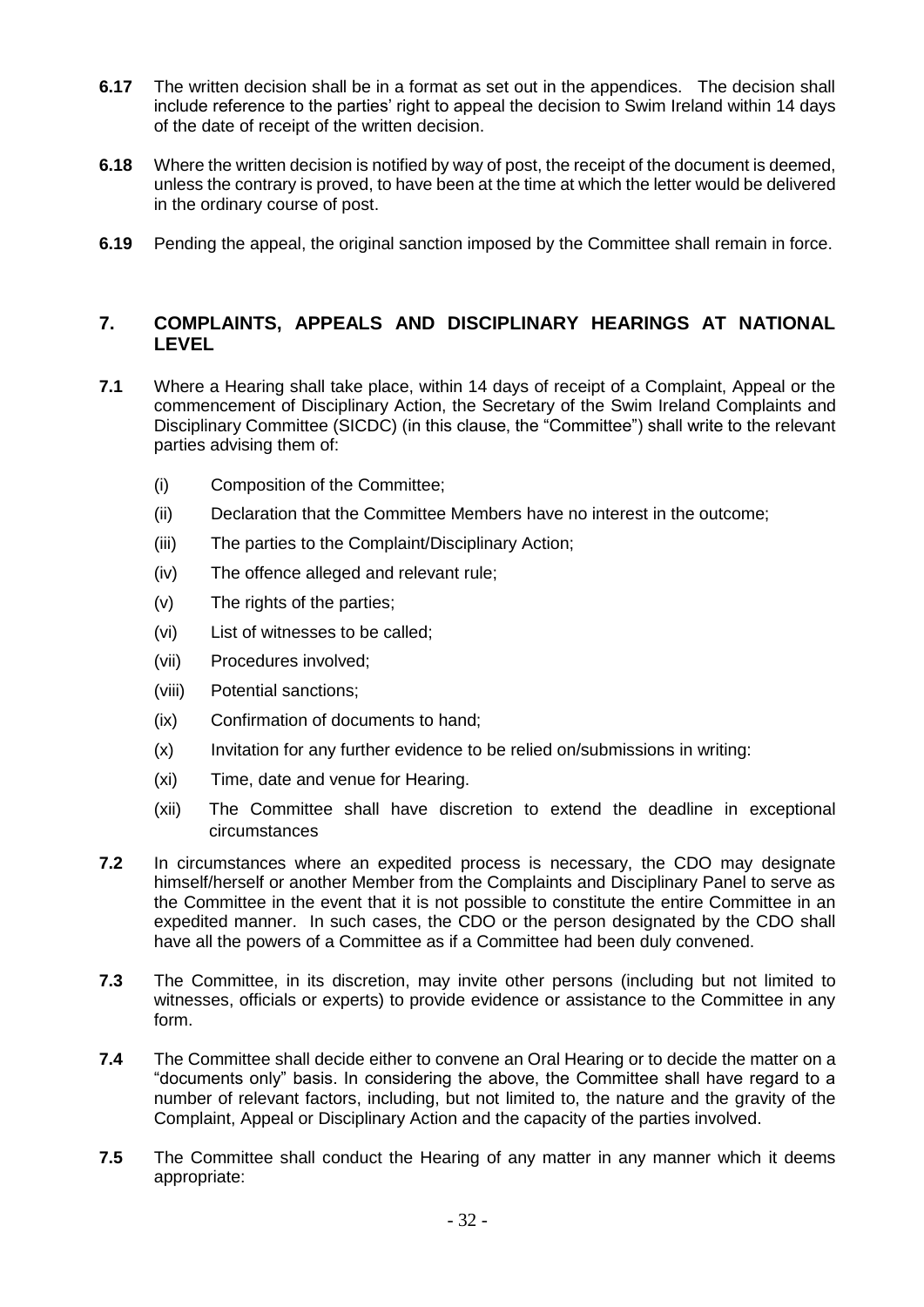- **7.5.1** The Committee shall have the power to convene any meetings by way of teleconference;
- **7.5.2** The Committee shall have the discretion to accept testimony by telephone, written statement or submission, whether by fax, email or other means;
- **7.5.3** The Committee shall have the power to decide on the admissibility, relevance and weight of any evidence (including the testimony of any fact or expert witness) and shall not be bound by any laws or rules regarding the conduct of Court proceedings in relation to such matters. Facts may be established by any reliable means, including admissions.
- **7.6** The parties to a Hearing are entitled to:
	- (i) Be accompanied at the Oral Hearing if one is convened, by either a Member of Swim Ireland or a close family Member or someone in loco parentis such as an unrelated guardian or custodian. Legal representatives shall not be permitted;
	- (ii) Call witnesses. Such witnesses may only be present to give their evidence and which witnesses may be questioned by the Committee;
	- (iii) Make submissions in writing or otherwise.
- **7.7** Where a party exercises any or all of the rights as set out in Part B (Procedures) clause 7.6 (i) and 7.6 (ii), then the party shall notify the CDO, Chairperson of the Committee and the other party of the names of any persons accompanying and the names of any witnesses. The Committee shall have due regard to Part B (Procedures) clause 1.3, where the witness is under 18 years of age.
- **7.8** A Children's Officer shall be present at the Hearing where the Complainant or Respondent is under 18 years of age. The Children's Officer shall attend to ensure that the rights of the child are protected at the Hearing. The Children's Officer shall be entitled to make observation to the Committee but shall not be permitted to make any decision on culpability.
	- **7.8.1** Where the witness is under 18 years of age, the Children's Officer shall also be permitted to be present and in this regard full permission of the Parent of the witness must be given in order for the witness to be present.
- **7.9** In the case of a Complaint, in the event of the non-attendance, without reasonable cause (considered by the Committee to be justifiable reason for non-attendance) of a Complainant at a Hearing, the Complaint against the Respondent shall be taken no further. In the event of non-attendance, without reasonable cause, of a Respondent at a Hearing, the Committee will be entitled to base its decision on the information and evidence it has received.
- **7.10** In the case of an Appeal, in the event of the non-attendance, without reasonable cause (considered by the Committee to be justifiable reason for non-attendance) of an appellant at a Hearing, the Appeal shall be deemed abandoned by virtue of the non-attendance of the appellant and the decision taken at first instance will stand.
- **7.11** The Committee may adjourn or rearrange the Hearing at its discretion. An adjourned or rearranged Hearing shall take place as soon as is practicable, and the suspension of the Member, if already imposed, shall be automatically extended until the rearranged Hearing takes place.
- **7.12** In the case of a Disciplinary Action, the CDO shall present the case against the Respondent, and the CDO shall be entitled to introduce such evidence and witnesses as the CDO may at his/her discretion decide is appropriate. In the case of a Complaint, the Complainant shall present the case against a Respondent.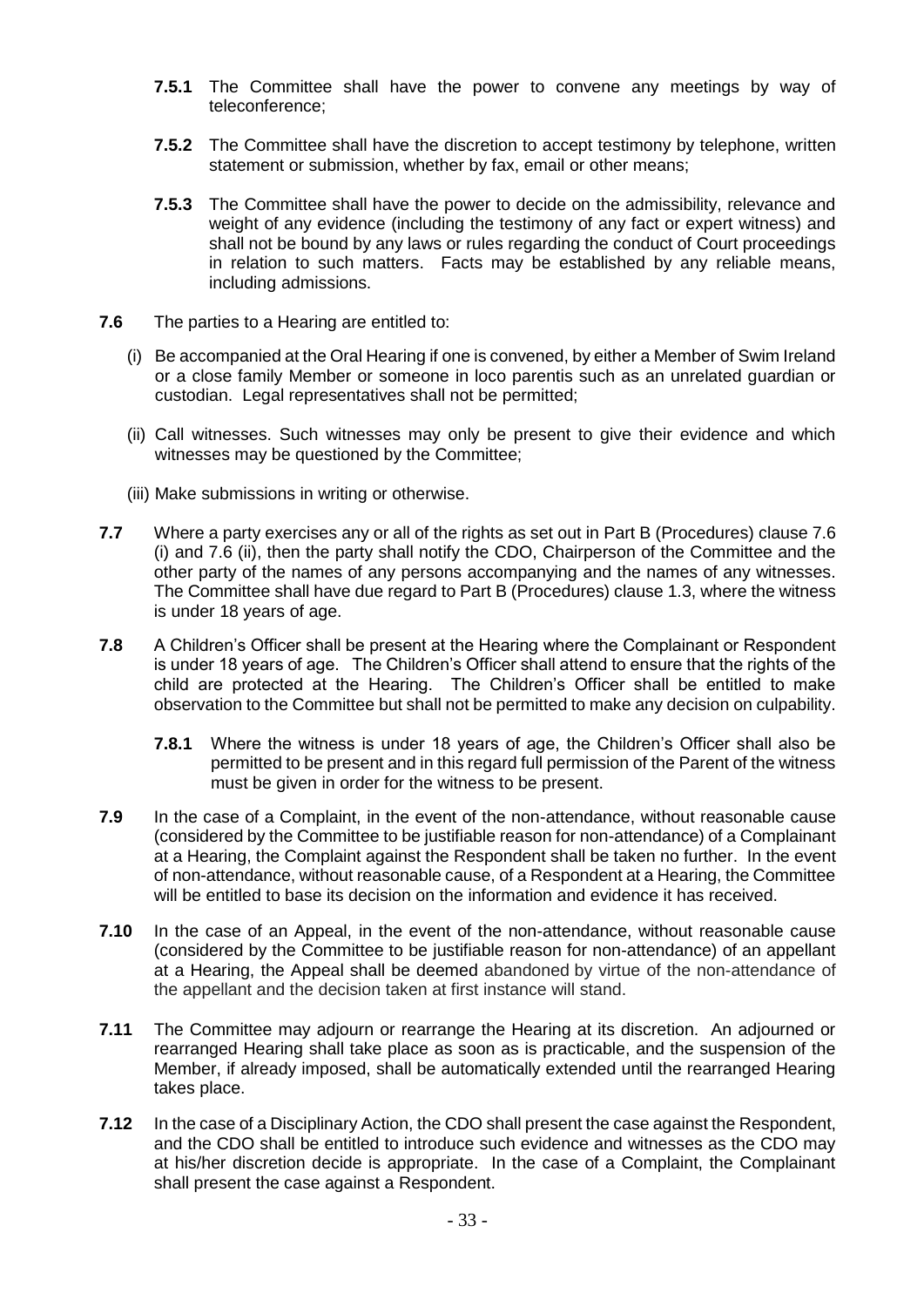- **7.13** The CDO/Complainant or Appellant (as the case may be) shall have the burden of proving the alleged Offence(s) or rule breach(es). The standard of proof shall be whether the CDO/Complainant has established the Offence(s) or rule breach(es) on the balance of probabilities. Where facts are established by virtue of a Disciplinary Report the burden of proof is then on the Respondent to establish the contrary on the balance of probabilities.
- **7.14** Facts established in a Court Hearing where that Court has imposed sanction on a Respondent shall be irrefutable evidence of those facts against a Respondent in a Complaint or Disciplinary Hearing.
- **7.15** A Disciplinary Report shall be, until the contrary is established to satisfaction of the Committee, sufficient evidence of:
	- (i) the qualifications and authority of any official/judge/citing commissioner/ Person in Charge who has reporting authority; and
	- (ii) the authority of the official/judge/ Person in Charge who signed the Disciplinary Report;
	- (iii) the facts stated in the Disciplinary Report.
- **7.16** On deciding culpability but prior to the imposition of a sanction, the Committee shall take into account any aggravating/mitigating factors.
- **7.17** After deciding on culpability of the Respondent, the Committee shall impose a sanction as set out in Part A (Rules) clause 3.4.
- **7.18** The decision of the Committee shall be made and notified in writing to the relevant parties within 7 days of the Hearing, unless the Committee deems an extension of time necessary. The CDO shall retain the decision and shall notify the Swim Ireland Office accordingly.
- **7.19** The written decision shall be in a format as set out in the appendices. The decision shall include reference to the parties' right to challenge the decision to SDSI within 14 days of the date of receipt of the written decision.
- **7.20** Pending the appeal, the original sanction imposed by the Committee shall remain in force.
- **7.21** Appeals to SICDC shall be a fresh hearing of all the facts of the dispute (i.e. a hearing *de novo*) however, the parties may, by mutual consent, agree to limit the hearing to specific matters or issues arising from the original decision, or to include matters that have arisen since the hearing.

## <span id="page-33-0"></span>**8. COMPLAINT TAKEN BY OR AGAINST THE CLUB OR REGIONAL COMMITTEE (OR BY MEMBER OF THE COMMITTEE AGAINST A MEMBER OF THE CLUB).**

- **8.1** A Club or Regional Committee Member or the Club or Regional Committee as a whole may make a Complaint against a Club Member or vice versa.
- **8.2** Where a Club or Regional Committee Member makes the Complaint or where the Complaint is made against a Club or Regional Committee Member, the Club or Regional Complaints and Disciplinary Committee must be appointed without inclusion of that Club or Regional Committee Member.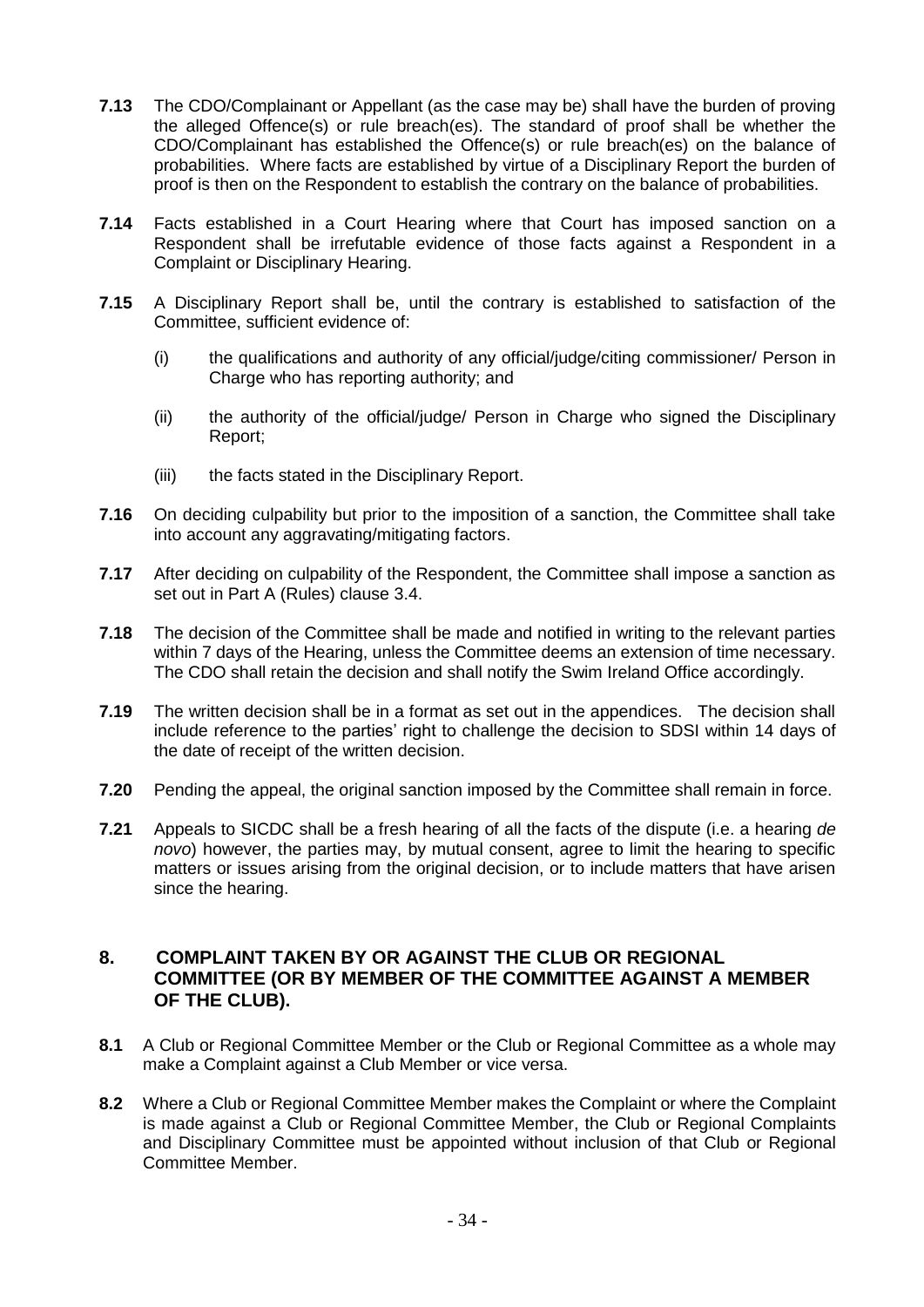**8.3** Where a Complaint is made by a Club Member against a Club or Regional Committee or vice versa, then jurisdiction should be declined by the Club or Region to determine the Complaint if that Club or Region could not form a Complaints Committee that would be free from conflicts of interest and a reference should be made to SICDC to hear the matter in the First Instance.

# <span id="page-34-0"></span>**9. APPEALS TO SICDC**

- **9.1** Subject to the functions and the investigative and decision-making powers of the CDO at Part B (Procedures) clause 2.6, a decision of the Club/Regional Complaints and Disciplinary Committee may be appealed to SICDC.
- **9.2** The appellant shall deliver a completed Notice of Appeal to the CDO within 14 days of receipt of the Complaints and Disciplinary Committee's written decision along with a copy of relevant documentation together with an Appeal fee of €100.
- **9.3** The procedures as set out in Part B (Procedures) clause 7, shall apply to Appeal Hearings.
- **9.4** A copy of the Notice of Appeal shall be sent by email or registered post to the CDO of Swim Ireland.

# <span id="page-34-1"></span>**10. SPORT DISPUTE SOLUTIONS IRELAND (SDSI) ARBITRATION (APPEAL)**

- **10.1** Any decision of the Swim Ireland Complaints and Disciplinary Committee may be challenged before SDSI Arbitration.
- **10.2** The challenge shall be limited to a review of the legality of the procedures used and/or the decision made by the Swim Ireland Complaints and Disciplinary Committee.
- **10.3** No Member, Participant, Unit of Swim Ireland, its Affiliate or Associates may issue Court proceedings relating to such dispute in any Court in any jurisdiction.
- **10.4** No dispute shall be referred to SDSI Arbitration until all available avenues of resolution under these Rules and Procedures have been exhausted.
- **10.5** A Notice to Arbitrate must be filed with SDSI within 14 days of receipt of the written decision. The Notice to Arbitrate must be copied to the CDO of Swim Ireland at [complaints@swimireland.ie.](mailto:complaints@swimireland.ie)
- **10.6** The decision of the SDSI Arbitrator shall be final and binding.
- **10.7** SDSI Arbitration shall be conducted in accordance with the SDSI Arbitration Rules and Procedures and in accordance with the Arbitration Act 2010 or any statutory modification or re-enactment thereof.
- **10.8** The National Children's Officer shall be permitted to attend the Arbitration where any of the parties or witnesses are under 18 years of age

<span id="page-34-2"></span>For more details on Sport Dispute Solutions Ireland refer to [www.sportdisputesolutions.ie](http://www.sportdisputesolutions.ie/)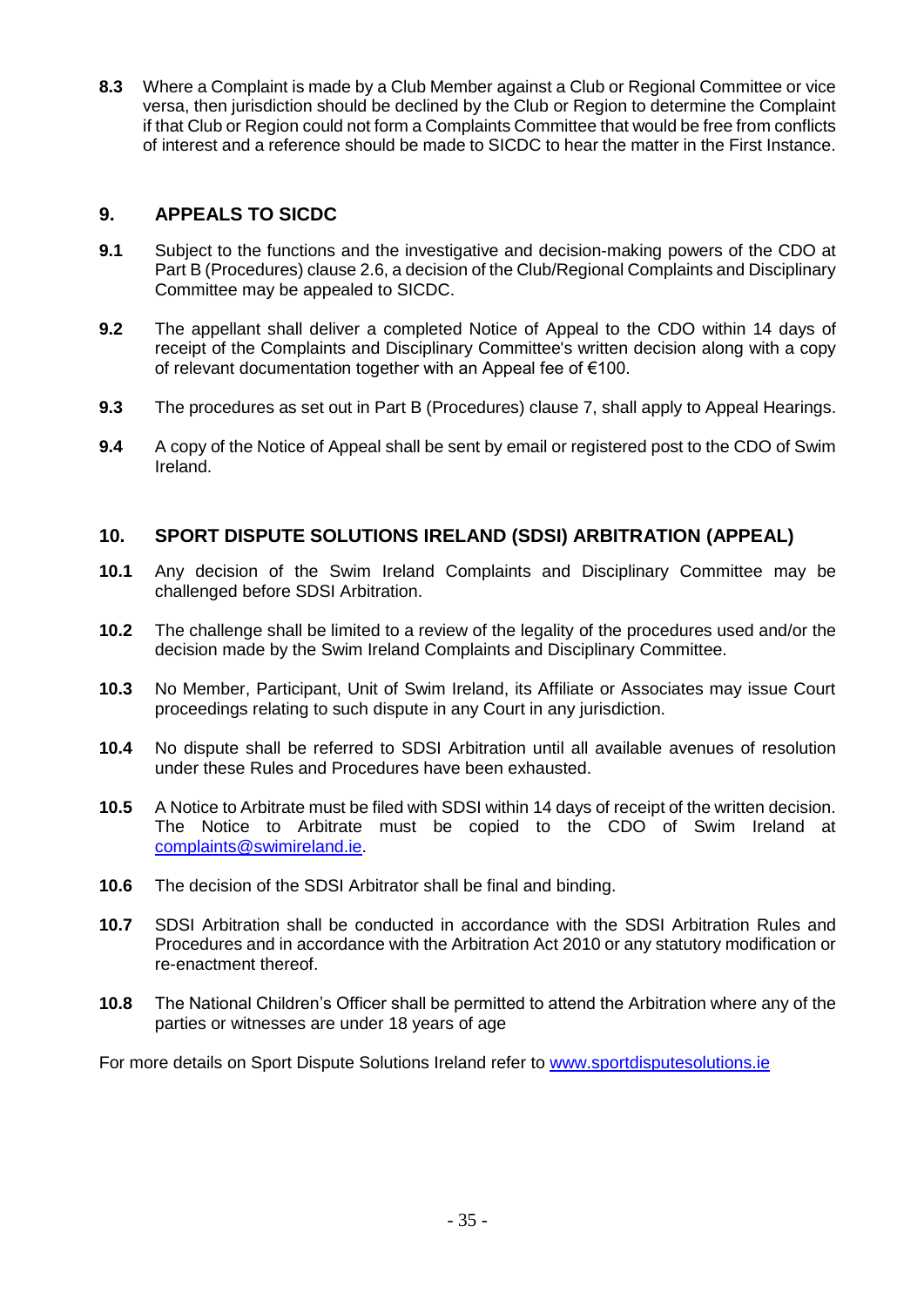# **PART C – SANCTIONS**

# **Introduction**

In accordance with the Swim Ireland Memorandum and Articles of Association all members of Swim Ireland and parents of members under the age of 18 are bound by the Swim Ireland Complaints and Disciplinary Policies and Procedures, of which this document forms part. A Complaints & Disciplinary Committee, at Club, Regional or National level, shall impose a sanction if the outcome of a complaints or disciplinary process finds there has been a breach of the Codes of Conduct or Rules of Swim Ireland in line with offences contained in Part A of the Swim Ireland Complaints and Disciplinary Procedures 2018.

### **Determining the Sanction**

The Complaints and Disciplinary Committee will determine if an offence is a low, medium or high category offence. The Committee will then consider the relevant sanction from either Option 1 or Option 2 taking into account aggravating and mitigating factors such as (but not limited to) the impact of the offence on other individuals, the degree to which the offender accepts responsibility, the behaviour of the offender and how any sanction may impact on other individuals. An ultimate sanction results in expulsion from Swim Ireland on a permanent basis.

| <b>Low Offence</b>                                                                                                                                                             | <b>Medium Offence</b>                                                    | <b>High Offence</b>                                                                         |  |
|--------------------------------------------------------------------------------------------------------------------------------------------------------------------------------|--------------------------------------------------------------------------|---------------------------------------------------------------------------------------------|--|
| <b>Option 1</b>                                                                                                                                                                | <b>Option 1</b>                                                          | <b>Option 1</b>                                                                             |  |
| Written Warning for 12 months<br>plus a fine of between €50 and<br>€100                                                                                                        | Written Warning for 12 months<br>plus a fine of between €100 and<br>€200 | Written Warning for 12 months<br>plus a fine of between €200 and<br>€500                    |  |
| <b>Option 2</b>                                                                                                                                                                | <b>Option 2</b>                                                          | <b>Option 2</b>                                                                             |  |
| Suspension for a period of up to<br>Suspension for a period of<br>between three and six months<br>three months<br>With option of monetary fine<br>With option of monetary fine |                                                                          | Suspension for a period of<br>between six and twelve months<br>With option of monetary fine |  |
| <b>Ultimate Sanction</b><br>The ultimate constian shall be evauleign from the examination                                                                                      |                                                                          |                                                                                             |  |

The ultimate sanction shall be expulsion from the organisation

# **Payment of Fines**

It is a condition of membership of Swim Ireland that all fines imposed by a Complaints and Disciplinary Committee must be paid. Fines remaining outstanding for 14 days will result in a disciplinary action being taken.

### **Written Warning**

A written warning is issued by a Club, Regional or National Complaints and Disciplinary Committee to an offender and notified to the Secretary of Club or Regional Committee as relevant and forwarded to the Swim Ireland Complaints and Disciplinary Officer. The Swim Ireland Complaints and Disciplinary Officer will maintain a copy of the warning on file for the period of the warning.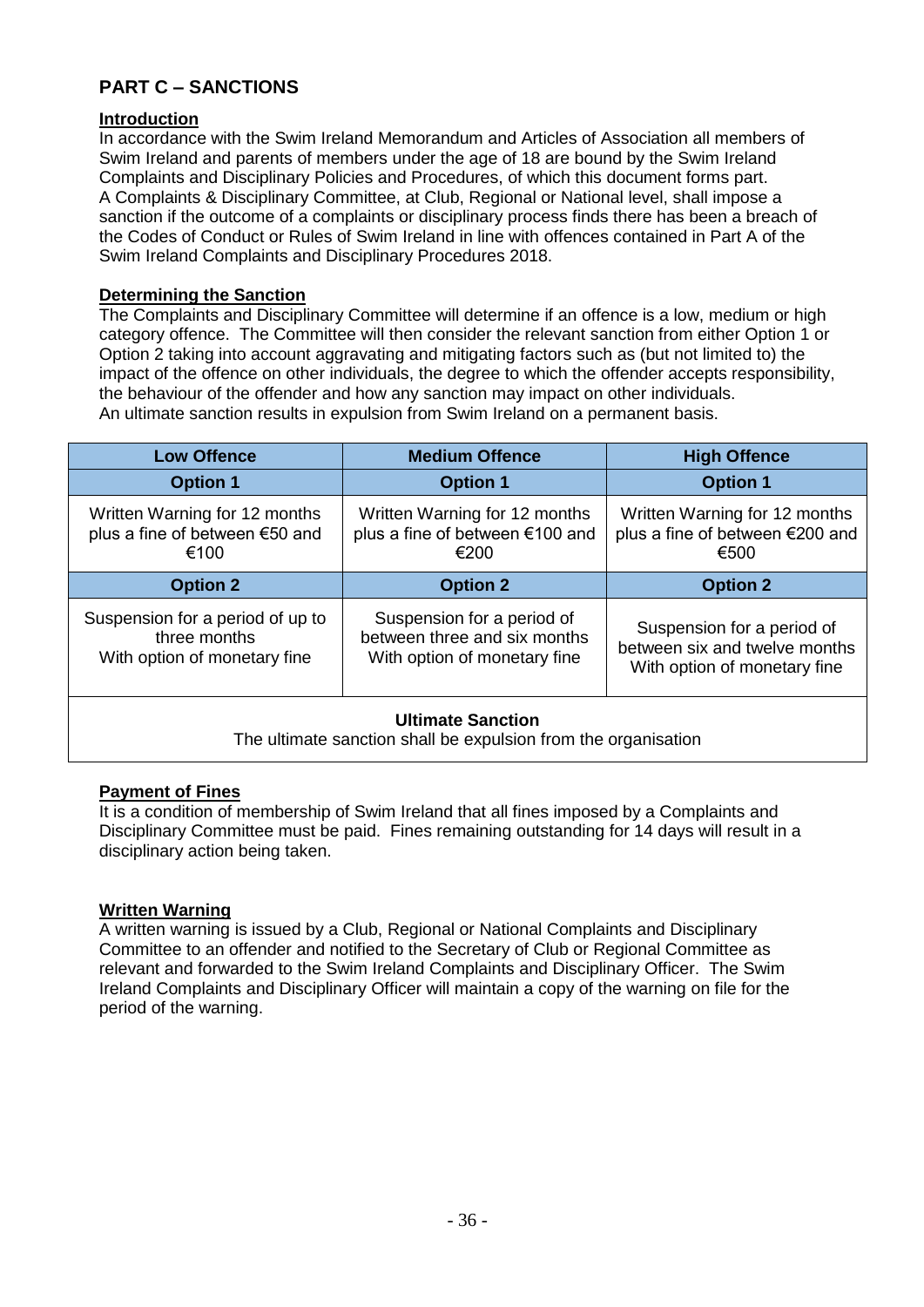## **Subsequent breaches**

If any subsequent breach of the Rules occurs during the period in which a written warning is operative, this shall be regarded as an aggravating factor. The Complaints and Disciplinary Committee will reach a finding before any mitigating or aggravating factors are considered. If a Complaints and Disciplinary Committee determine that any provision of the Rules has been breached during the period in which a written warning is operative, the breach of that provision shall automatically attract a High Offence level sanction..

### **Suspension**

The nature of the suspension shall be specified in the sanction and may mean one, some or all of the following:

- Suspension from Membership of the organisation
- Suspension of Licence
- Suspension from events or activities

During the period of suspension an individual shall be obliged to step aside from any role or position held in the organisation for the duration of the suspension and shall be excluded from:

- Seeking office to any elected position in the organisation at club, region or national level
- Being appointed to any role or duties within a club, region or at national level
- Undertaking and completing a transfer of club(s)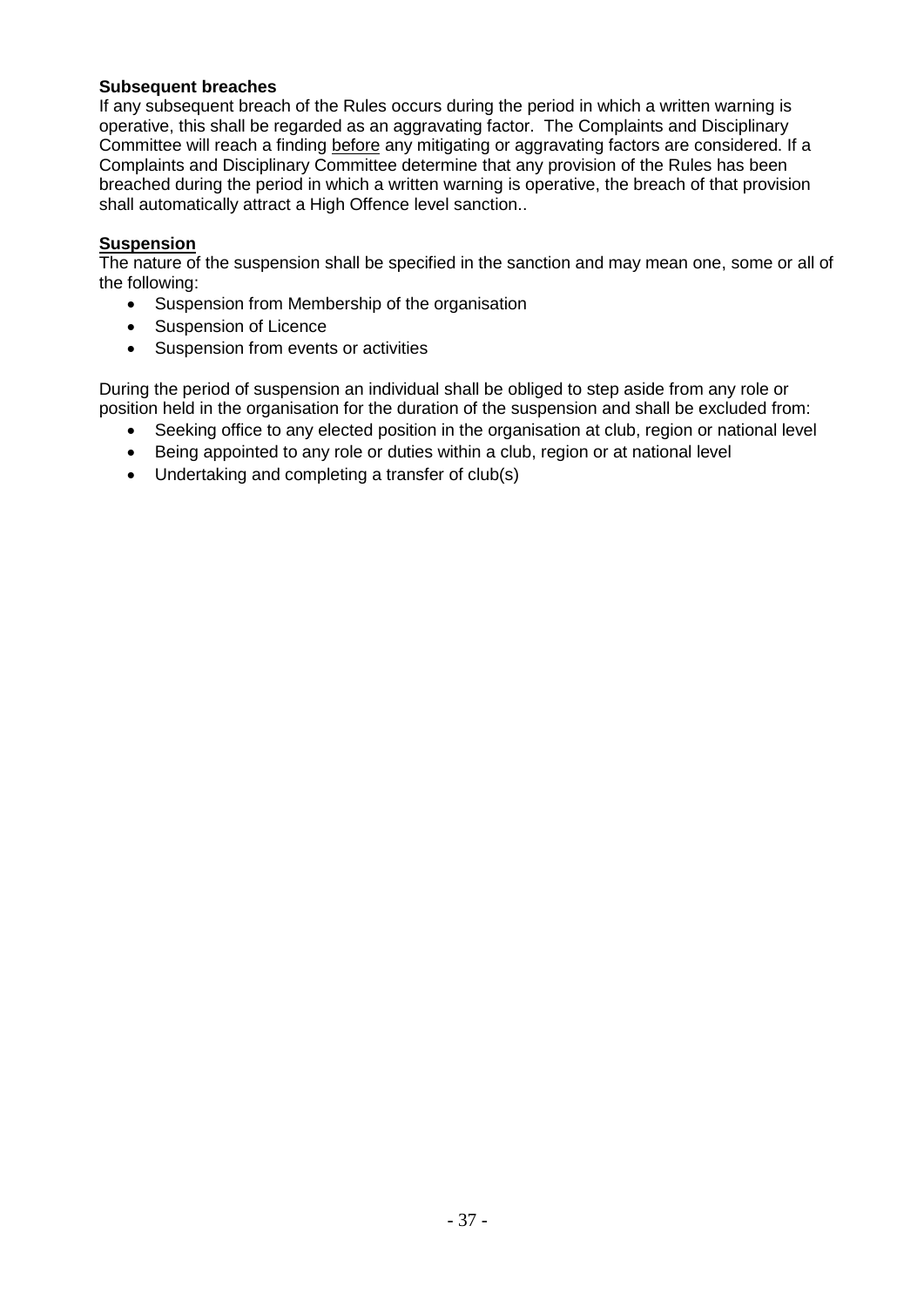# <span id="page-37-0"></span>**Swim Ireland Sanction Guidelines**

| <b>Offence</b>                                                                                                                                                                                           | <b>Low Offence</b> | <b>Medium Offence</b>                                                                                                                                                                 | <b>High Offence</b>                                                                               |
|----------------------------------------------------------------------------------------------------------------------------------------------------------------------------------------------------------|--------------------|---------------------------------------------------------------------------------------------------------------------------------------------------------------------------------------|---------------------------------------------------------------------------------------------------|
|                                                                                                                                                                                                          | <b>Section 1</b>   |                                                                                                                                                                                       |                                                                                                   |
| Fighting, Aggressive or<br>threatening behaviour                                                                                                                                                         | N/A                |                                                                                                                                                                                       |                                                                                                   |
| Damaging the dignity of a<br>person or a group of persons,<br>in any way whatsoever, in<br>particular due to his/her colour,<br>race, handicap, sex, sexual<br>orientation, religion or ethnic<br>origin | N/A                | Written Warning for 12<br>months plus a fine of<br>between €100 and<br>€200<br>Or<br>Suspension for a<br>period of between<br>three and six months<br>With option of<br>monetary fine |                                                                                                   |
| Racism                                                                                                                                                                                                   | N/A                |                                                                                                                                                                                       | Written Warning for 12<br>months plus a fine of                                                   |
| Inciting hatred or violence                                                                                                                                                                              | N/A                |                                                                                                                                                                                       | between €200 and<br>€500<br>Or                                                                    |
| Intimidation or threats                                                                                                                                                                                  | N/A                |                                                                                                                                                                                       | Suspension for a<br>period of between six<br>and twelve months<br>With option of<br>monetary fine |
| Corruption                                                                                                                                                                                               | N/A                |                                                                                                                                                                                       |                                                                                                   |
| Acts or omissions bringing<br>Swim Ireland, any department<br>or official thereof and/or the<br>sport of swimming<br>into<br>disrepute                                                                   | N/A                |                                                                                                                                                                                       |                                                                                                   |
| Alcohol or substance use<br>during an Event or while<br>carrying out official duties                                                                                                                     | N/A                |                                                                                                                                                                                       |                                                                                                   |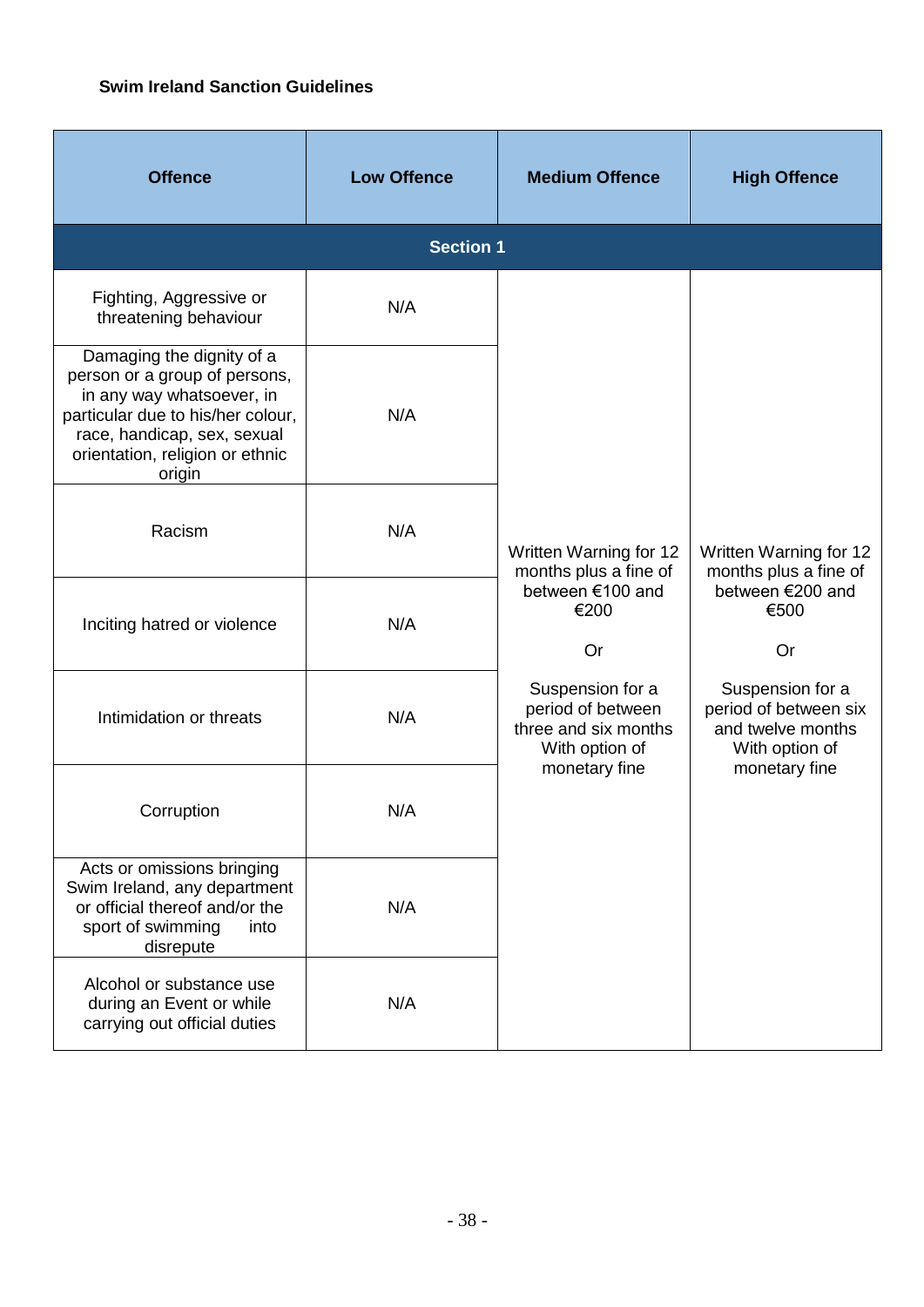| <b>Offence</b>                                                                                 | <b>Low Offence</b>                                                 | <b>Medium Offence</b>                                               | <b>High Offence</b>                                                 |  |
|------------------------------------------------------------------------------------------------|--------------------------------------------------------------------|---------------------------------------------------------------------|---------------------------------------------------------------------|--|
|                                                                                                | <b>Section 2</b>                                                   |                                                                     |                                                                     |  |
| Offensive behaviour to other<br>swimmers, participants,<br>judges or Swim Ireland<br>officials |                                                                    |                                                                     |                                                                     |  |
| Unsportsmanlike behaviour                                                                      |                                                                    |                                                                     |                                                                     |  |
| Cheating                                                                                       |                                                                    |                                                                     |                                                                     |  |
| Visitation violation                                                                           | Written Warning for 12<br>months plus a fine of<br>between €50 and | Written Warning for 12<br>months plus a fine of<br>between €100 and | Written Warning for 12<br>months plus a fine of<br>between €200 and |  |
| Curfew violation                                                                               | €100<br>Or                                                         | €200<br>Or                                                          | €500<br>Or                                                          |  |
| <b>Bullying</b>                                                                                | Suspension for a<br>period of up to three<br>months                | Suspension for a<br>period of between<br>three and six months       | Suspension for a<br>period of between six<br>and twelve months      |  |
| Coercion                                                                                       | With option of<br>monetary fine                                    | With option of<br>monetary fine                                     | With option of<br>monetary fine                                     |  |
| <b>Discrimination</b>                                                                          |                                                                    |                                                                     |                                                                     |  |
| Foul language                                                                                  |                                                                    |                                                                     |                                                                     |  |
| Disparaging comments                                                                           |                                                                    |                                                                     |                                                                     |  |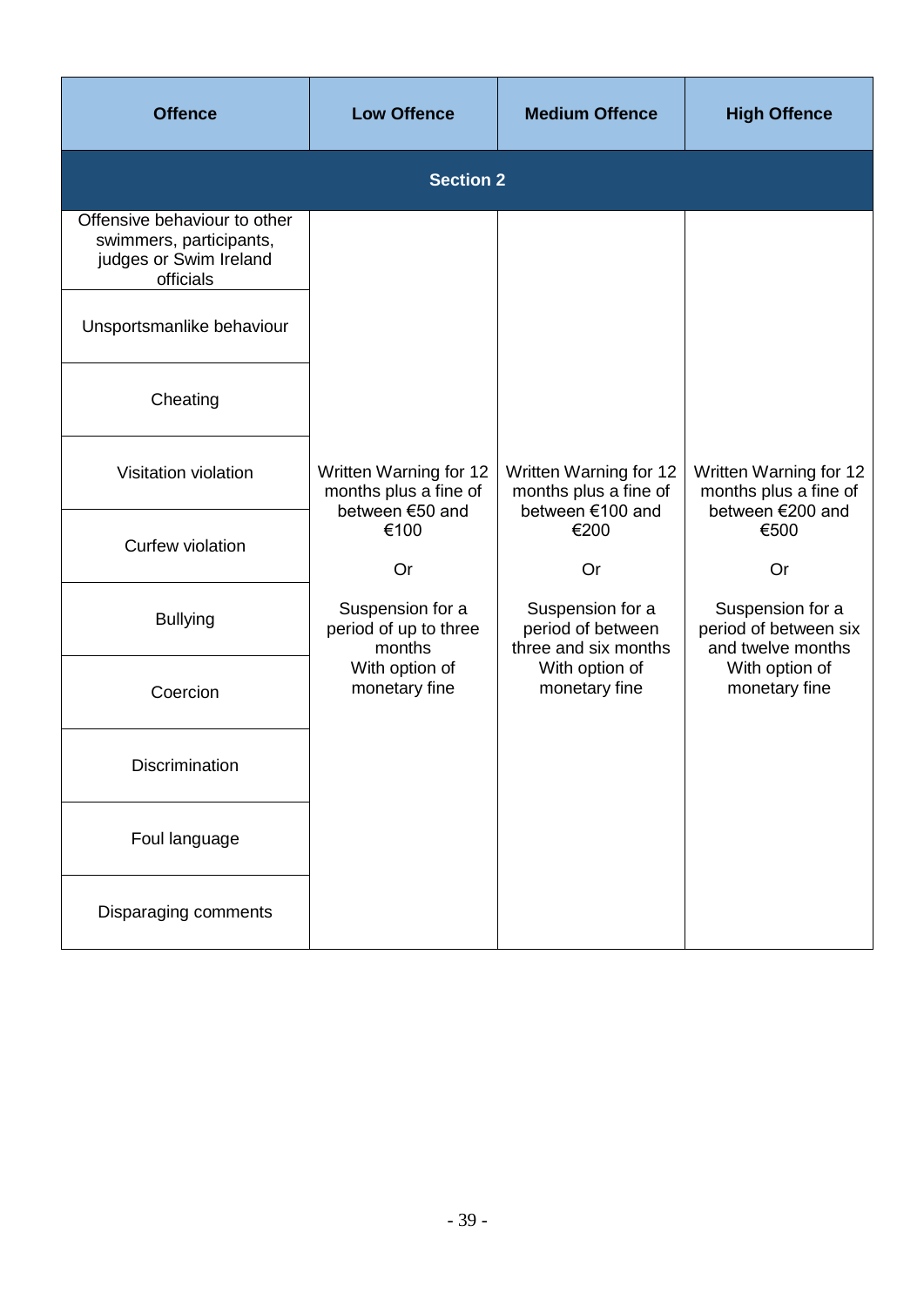| <b>Offence</b>                                                                                                   | <b>Low Offence</b>                                        | <b>Medium Offence</b>                                               | <b>High Offence</b>                                                  |  |  |
|------------------------------------------------------------------------------------------------------------------|-----------------------------------------------------------|---------------------------------------------------------------------|----------------------------------------------------------------------|--|--|
|                                                                                                                  | <b>Section 3</b>                                          |                                                                     |                                                                      |  |  |
| Violation of instructions and<br>directives from Swim Ireland<br><b>Officials</b>                                |                                                           |                                                                     |                                                                      |  |  |
| Violation of contractual<br>obligations towards Swim<br>Ireland                                                  |                                                           |                                                                     |                                                                      |  |  |
| Ineligibility                                                                                                    | Written Warning for 12                                    | Written Warning for 12                                              | Written Warning for 12                                               |  |  |
| Forgery or falsification                                                                                         | months plus a fine of<br>between €50 and<br>€100          | months plus a fine of<br>between €100 and<br>€200                   | months plus a fine of<br>between €200 and<br>€500                    |  |  |
| Mischievous or vexatious<br>Complaints                                                                           | Or<br>Suspension for a<br>period of up to three<br>months | Or<br>Suspension for a<br>period of between<br>three and six months | Or<br>Suspension for a<br>period of between six<br>and twelve months |  |  |
| Participation at an Event<br>without the permission of<br>Swim Ireland                                           | With option of<br>monetary fine                           | With option of<br>monetary fine                                     | With option of<br>monetary fine                                      |  |  |
| Purporting to represent Swim<br>Ireland without the permission<br>of Swim Ireland                                |                                                           |                                                                     |                                                                      |  |  |
| Taking part in a competition or<br>display organised by a club or<br>committee not affiliated to<br>Swim Ireland |                                                           |                                                                     |                                                                      |  |  |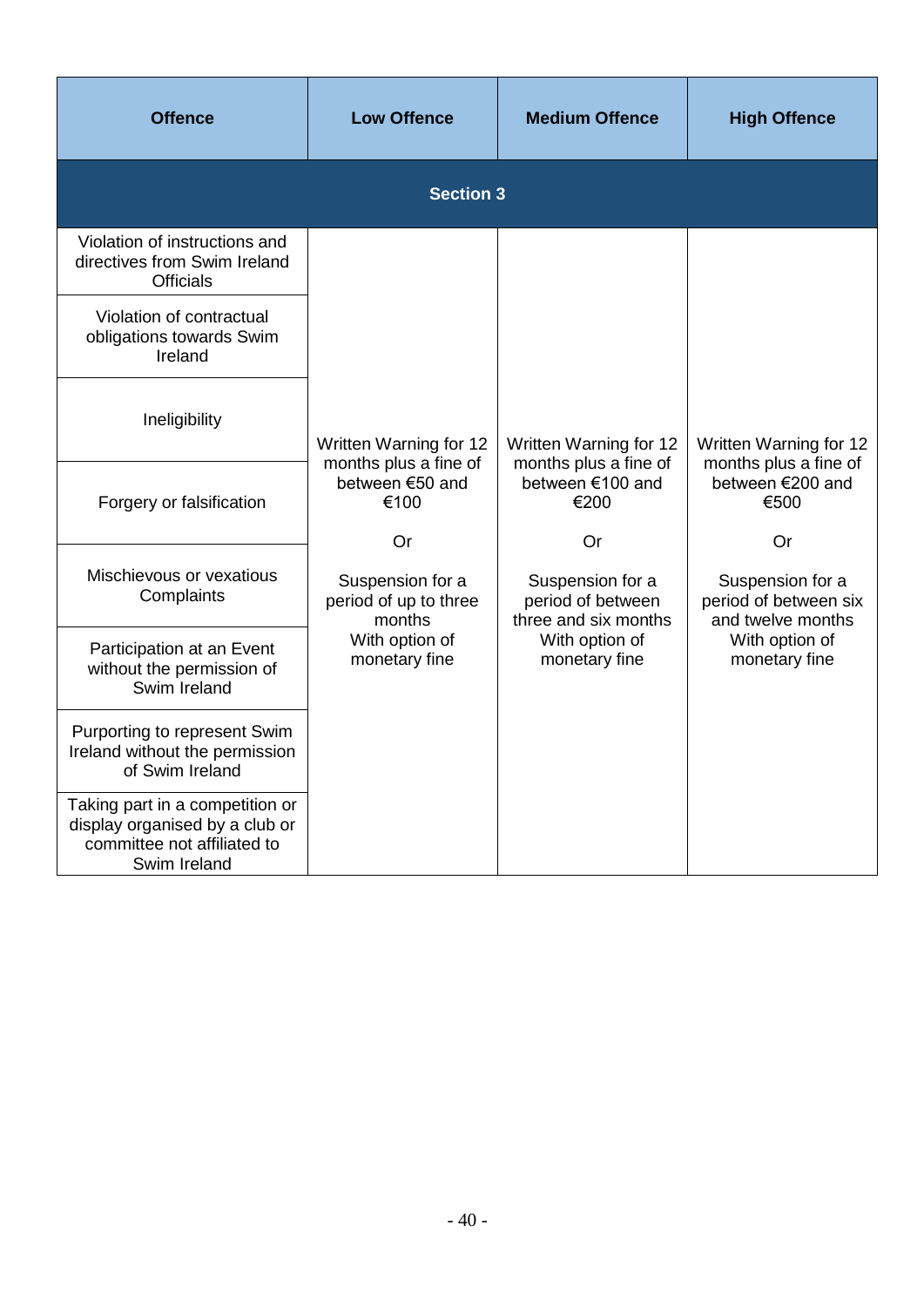| <b>Offence</b>                                                                                           | <b>Low Offence</b>                                                                                                                                                         | <b>Medium Offence</b>                                                                                                                                                                 | <b>High Offence</b>                                                                                                                                                                    |  |
|----------------------------------------------------------------------------------------------------------|----------------------------------------------------------------------------------------------------------------------------------------------------------------------------|---------------------------------------------------------------------------------------------------------------------------------------------------------------------------------------|----------------------------------------------------------------------------------------------------------------------------------------------------------------------------------------|--|
|                                                                                                          | <b>Section 4 (Breach of Codes of Conduct/Rules)</b>                                                                                                                        |                                                                                                                                                                                       |                                                                                                                                                                                        |  |
| Breaches of Rules and/or<br>Codes of Conduct or<br>Safeguarding policies as<br>amended from time to time | Written Warning for 12<br>months plus a fine of<br>between €50 and<br>€100<br>Or<br>Suspension for a<br>period of up to three<br>months<br>With option of<br>monetary fine | Written Warning for 12<br>months plus a fine of<br>between €100 and<br>€200<br>Or<br>Suspension for a<br>period of between<br>three and six months<br>With option of<br>monetary fine | Written Warning for 12<br>months plus a fine of<br>between €200 and<br>€500<br>Or<br>Suspension for a<br>period of between six<br>and twelve months<br>With option of<br>monetary fine |  |
|                                                                                                          |                                                                                                                                                                            |                                                                                                                                                                                       |                                                                                                                                                                                        |  |
| <b>Offence</b>                                                                                           | <b>Low Offence</b>                                                                                                                                                         | <b>Medium Offence</b>                                                                                                                                                                 | <b>High Offence</b>                                                                                                                                                                    |  |
|                                                                                                          | <b>Section 5 (Criminal Offences)</b>                                                                                                                                       |                                                                                                                                                                                       |                                                                                                                                                                                        |  |
| Criminal investigation for<br>indictable offences                                                        | Suspension from Swim Ireland participation pending the<br>outcome of criminal investigations                                                                               |                                                                                                                                                                                       |                                                                                                                                                                                        |  |
| Criminal conviction likely to<br>bring Swim Ireland into<br>disrepute.                                   | Suspension from Swim Ireland participation pending the outcome of<br>criminal investigations                                                                               |                                                                                                                                                                                       |                                                                                                                                                                                        |  |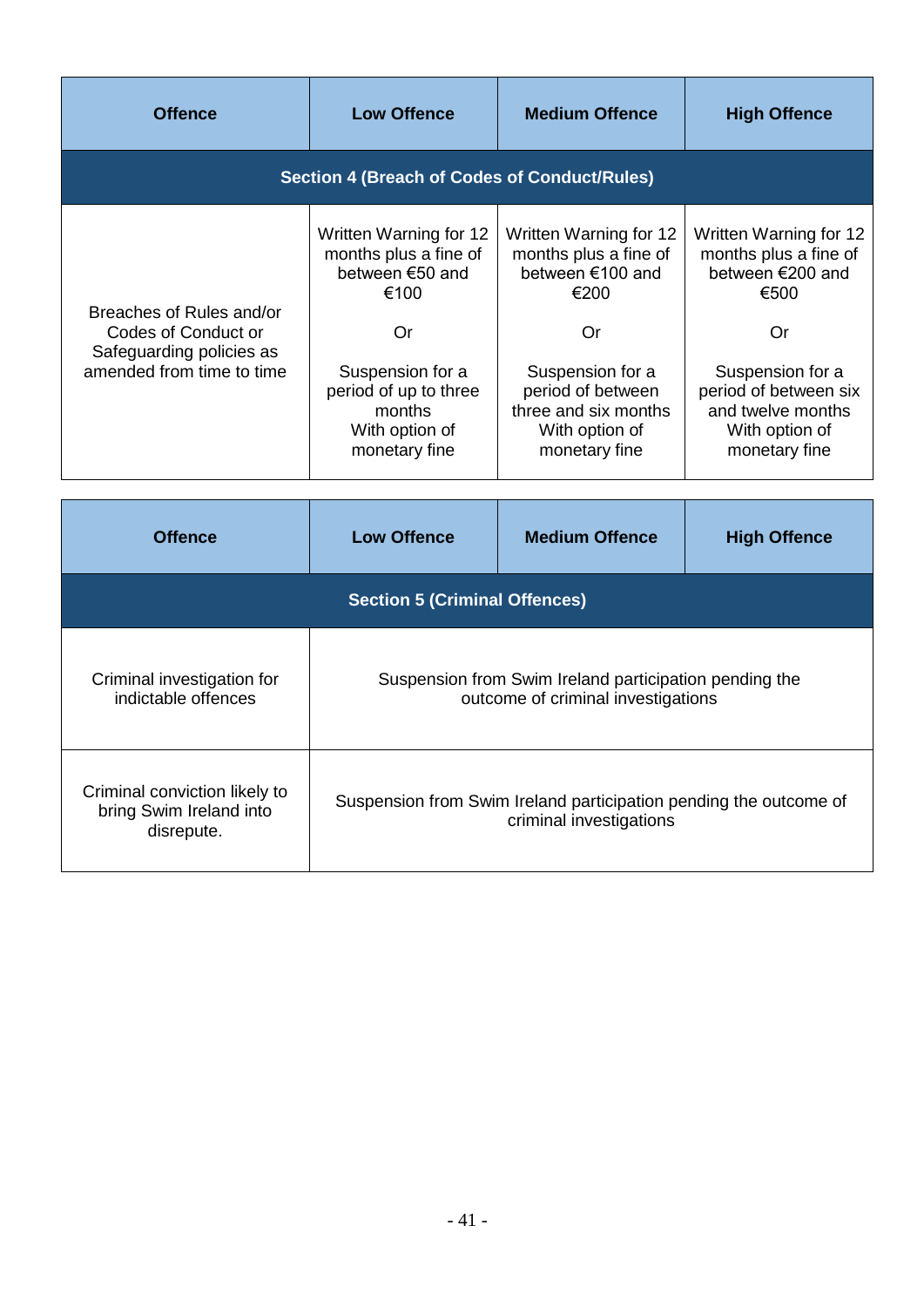

<span id="page-41-0"></span>**APPENDIX 1 Swim Ireland Complaint Form Template 2018**

# **SWIM IRELAND COMPLAINT FORM**

BETWEEN:

| Complainant<br>(insert name of |  |
|--------------------------------|--|
| Complainant here):             |  |
| -and-                          |  |
| Respondent                     |  |
| (insert name of                |  |
| Respondent here):              |  |

- If a Complainant or Respondent is under 18 years of age, then please state the name of the parent or guardian to represent the Complainant/Respondent.
- Failure to complete all sections will result in an invalid Complaint.
- A Complaint must be delivered to the Club or Regional Secretary or to the Complaints and Disciplinary Officer (CDO) by **email** within 14 days of an incident.
- A Complaint to Swim Ireland must be accompanied by payment of a €50 fee. Any applicable fees at Club or Regional level are at the discretion of the Club or Regional body and the Complainant should enquire.

The completed Complaint form should be returned to:

- **(a) If Club Complaint**  Club Secretary by email
- **(b) If Regional Complaint –** Regional Secretary by email
- **(c) If National/First Instance Complaint** by email to [complaints@swimireland.ie](mailto:complaints@swimireland.ie)

### **YOUR CONTACT DETAILS:**

| Name:                   |  |
|-------------------------|--|
| <b>Parent/Guardian:</b> |  |
| <b>Address:</b>         |  |
| <b>Tel No:</b>          |  |
| Email:                  |  |
| Club:                   |  |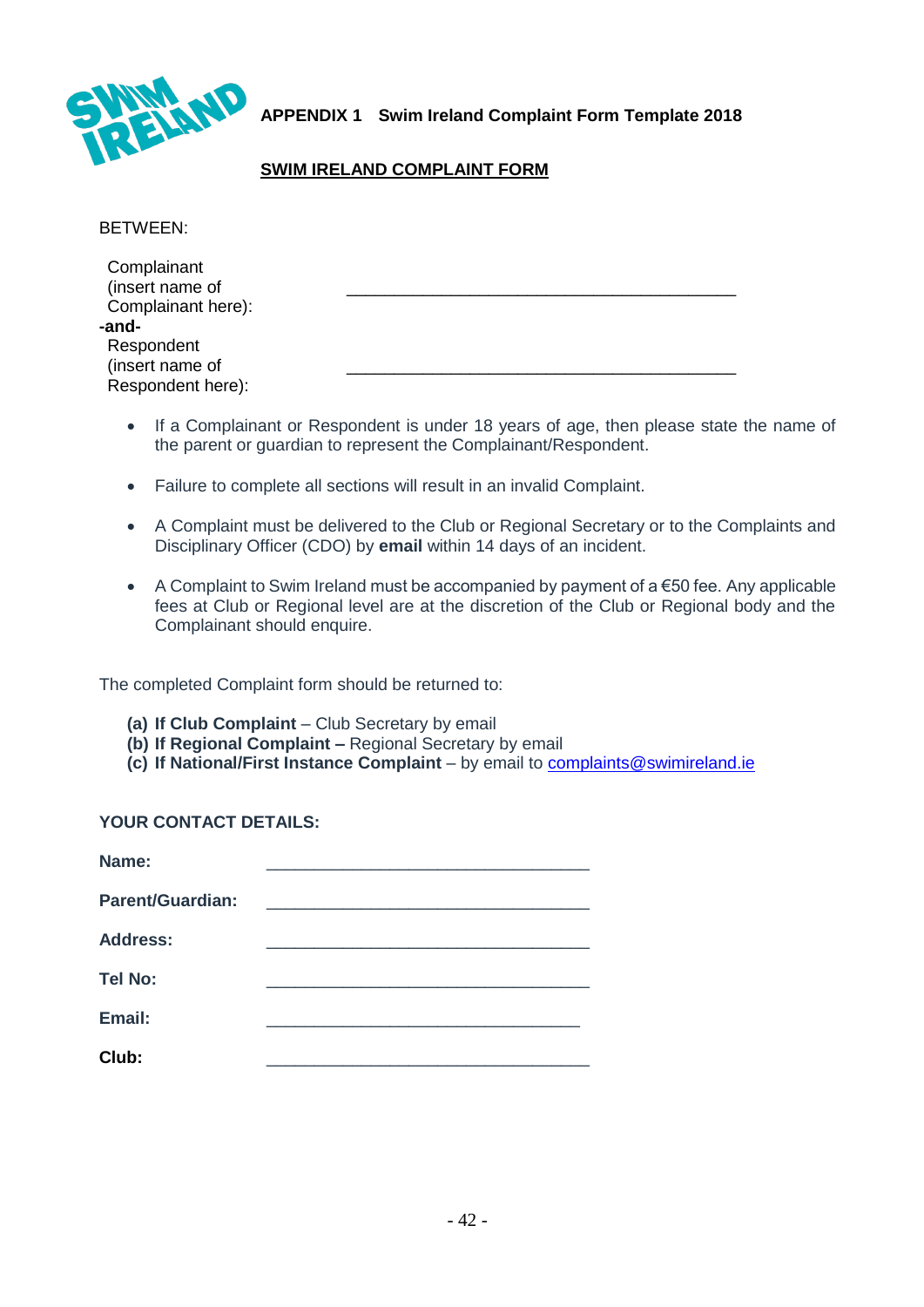# **COMPLAINT DETAILS**

When completing this section, please give as much information as possible.

| Date of incident(s)            |  |
|--------------------------------|--|
| <b>Location of incident(s)</b> |  |
| Details of incident(s)         |  |
|                                |  |
|                                |  |
|                                |  |
|                                |  |
|                                |  |
|                                |  |
|                                |  |
|                                |  |
|                                |  |
|                                |  |
|                                |  |
|                                |  |
|                                |  |
|                                |  |
|                                |  |
|                                |  |
|                                |  |
| Name of other party/ies        |  |
|                                |  |
|                                |  |
| Club of other party/ies        |  |
|                                |  |
| <b>Name of Witness/es</b>      |  |
|                                |  |
| <b>Club of Witness/es</b>      |  |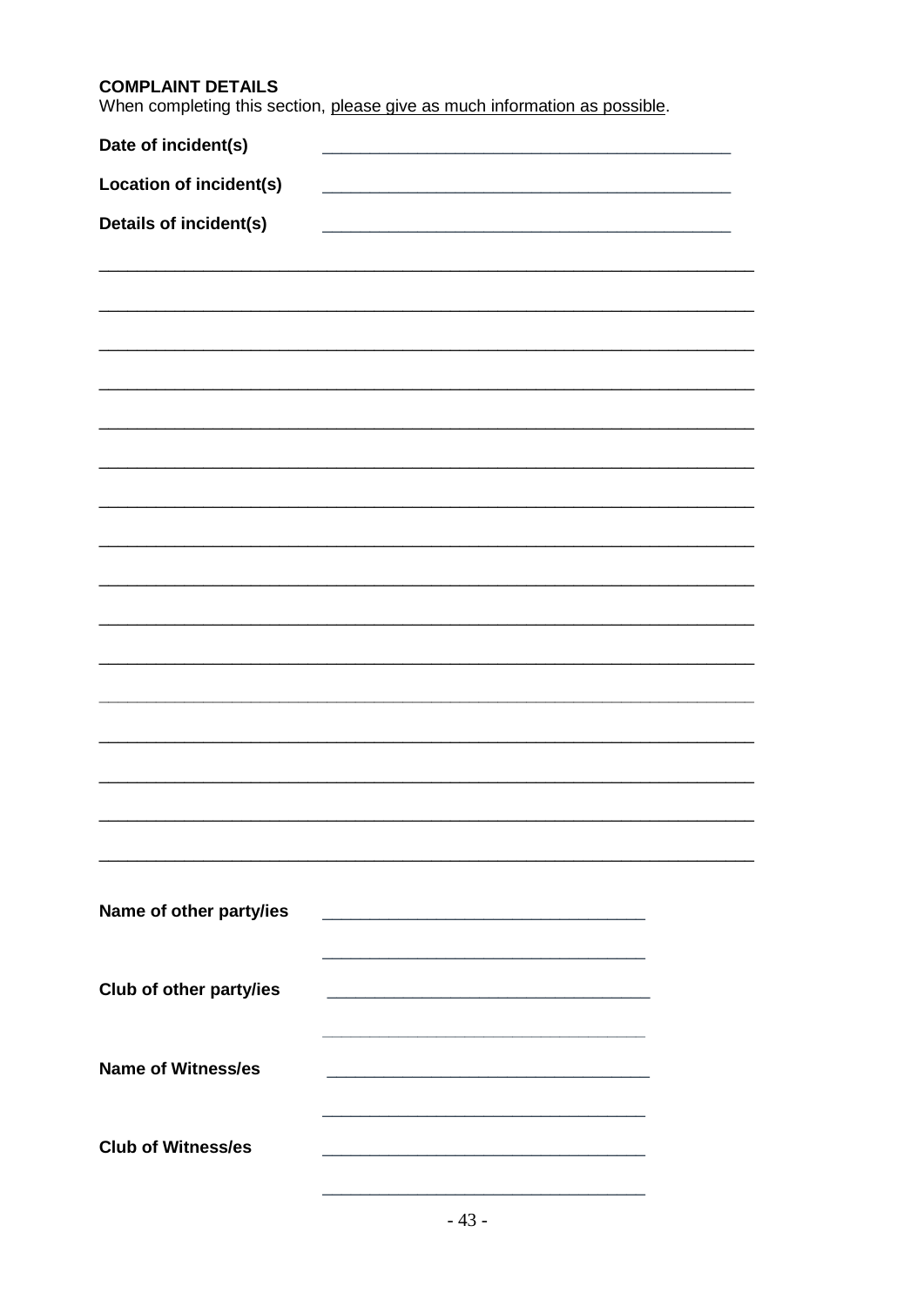## **DESCRIPTION OF COMPLAINT**

You must specify the exact nature of your complaint(s):

**Description of Offence:** 

(You must identify one or more Offences in Part B of the Swim Ireland Complaints and Disciplinary Rules that you allege has/have been breached). Where the offence is a breach of a code of conduct, you must specify which area/s or relevant code of conduct specifically that you allege have been breached.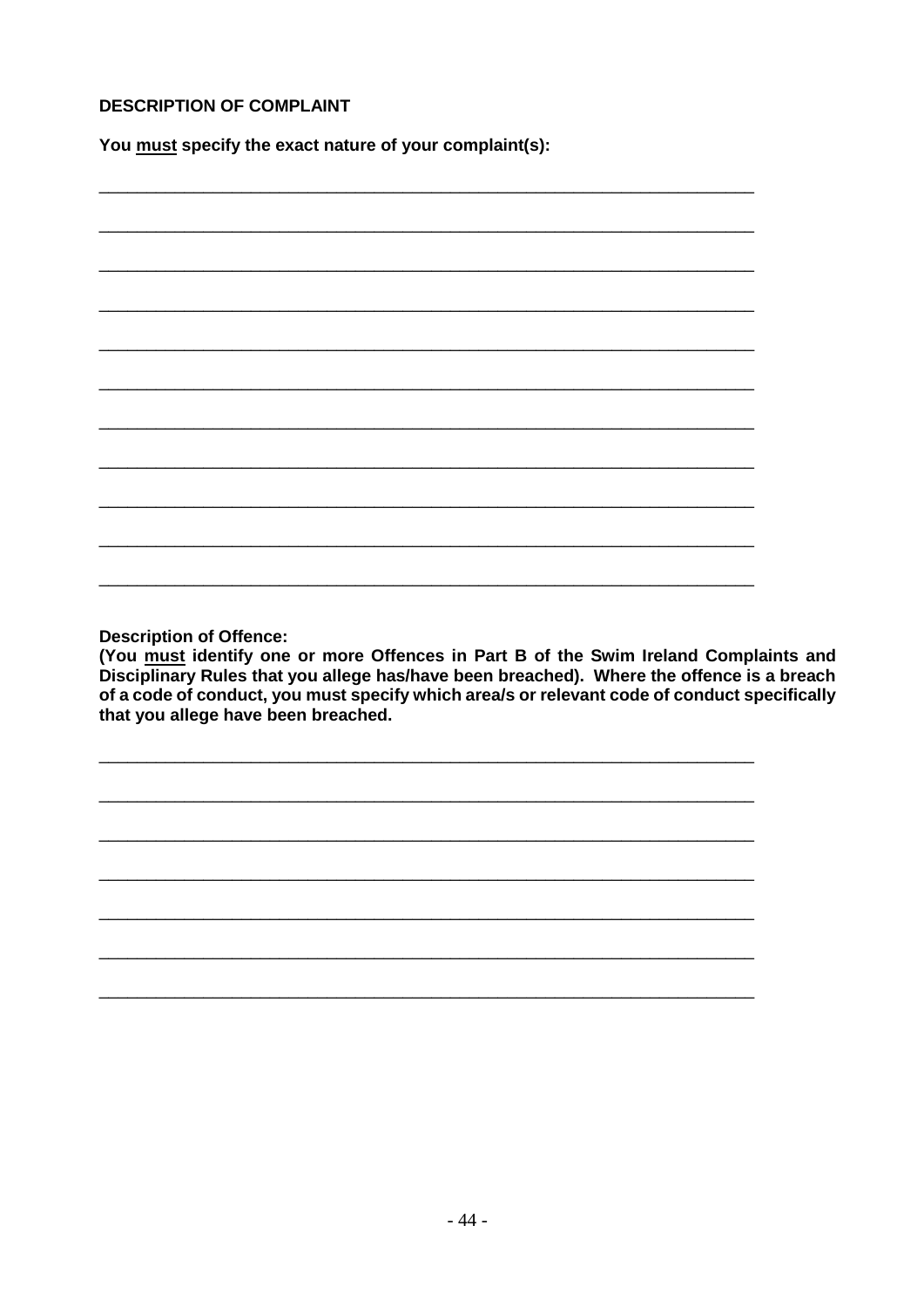#### **SUPPORTING DOCUMENTATION**

**If you are supplying supporting documentation, please set out a description of each document relied on here:**

| Document A        |  |
|-------------------|--|
| Document <b>B</b> |  |
| Document C        |  |
| Document D        |  |

### **AGREEMENT TO MEDIATE**

**I HEREBY AGREE TO PARTICIPATE IN THE MEDIATION OF THIS DISPUTE IF THE CDC or CDO DEEMS IT APPROPRIATE THAT THIS COMPLAINT BE MEDIATED. PLEASE NOTE THAT THIS IS THE PREFERRED OPTION UNDER THE SWIM IRELAND COMPLAINTS AND DISCIPLINARY RULES AND PROCEDURES.**

Name in block:

**Date:** \_\_\_\_\_\_\_\_\_\_\_\_\_\_\_\_\_\_\_\_\_\_\_\_\_\_\_\_\_\_\_\_\_\_

**The Complaints and Disciplinary Bodies shall keep all information disclosed to them confidential and no disclosure of any detail shall be made to any third party unless in the administration of the disciplinary function or a requirement by law and in line with the Swim Ireland Privacy Policy.** 

**Where sanctions are issued by a CDC, Swim Ireland will be notified.**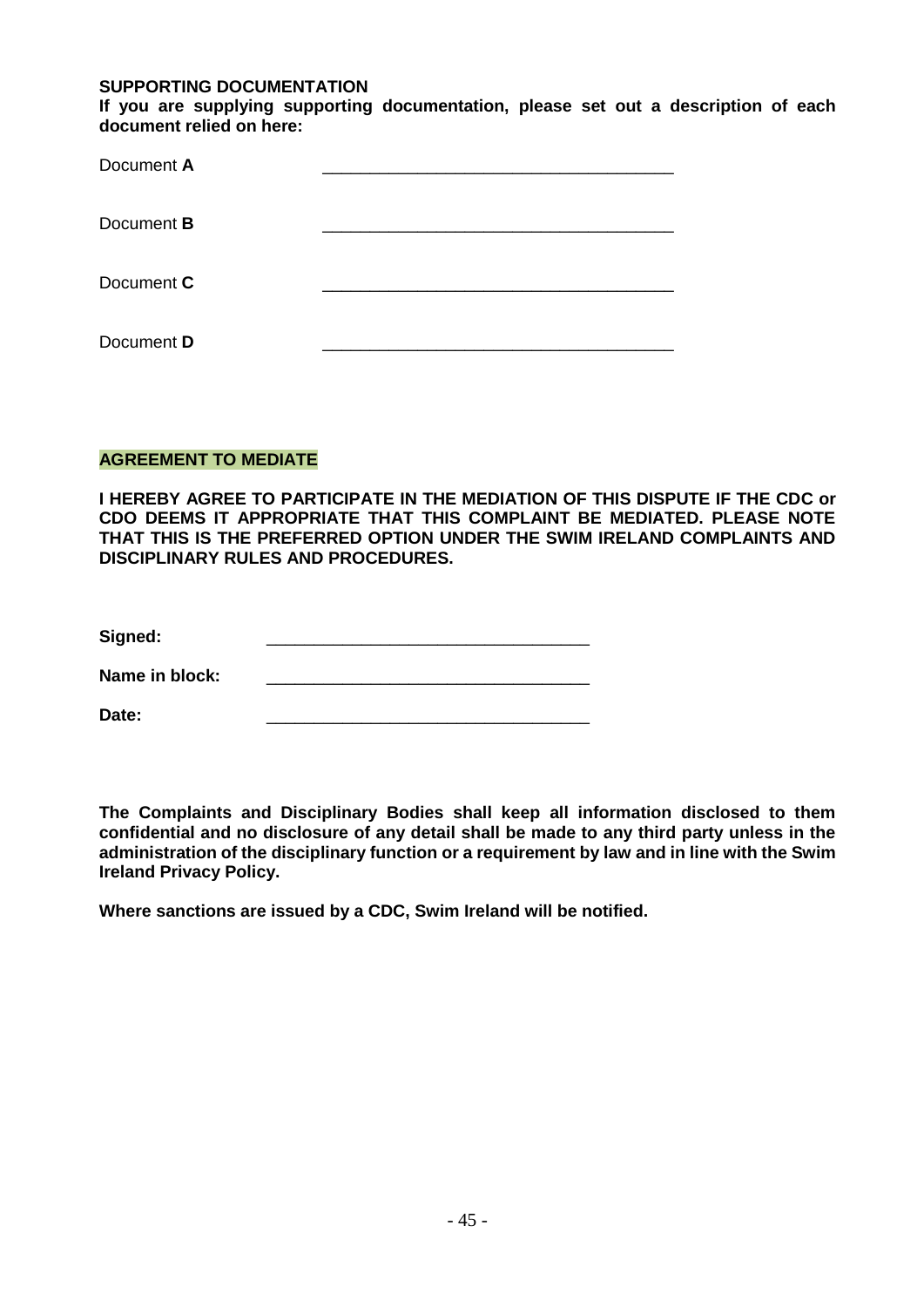<span id="page-45-0"></span>**APPENDIX 2 Swim Ireland Complaint Decision Template 2018**



**SWIM IRELAND COMPLAINT DECISION FORM**

# **IN THE MATTER OF A SWIM IRELAND COMPLAINT**

| BETWEEN:                    |  |
|-----------------------------|--|
| Complainant                 |  |
| (insert name of Complainant |  |
| here):                      |  |
| -and-                       |  |
| Respondent                  |  |
| (insert name of Respondent  |  |
| here):                      |  |

A Complaint having been made by [name of Complainant] against [name of Respondent] in respect of an alleged [details of offence] alleged to have occurred at [place] on [date] in breach of Rule [specify Rule].

The matter having been considered by the Complaints and Disciplinary Committee [on a documents only basis] OR [at an Oral Hearing] on (specify time date and venue)] – DELETE WHERE APPROPRIATE.

On assessment of the evidence and submissions presented to the Complaints and Disciplinary, the Committee preferred the evidence of the [Complainant]/[Respondent] - DELETE WHERE APPROPRIATE that the alleged offence as per Rule [specify Rule for offence] [was]/[was not] - DELETE WHERE APPROPRIATE committed by the Respondent in breach of Rule [specify Rule].

Having taken into account all aggravating and mitigating circumstances, the Complaints and Disciplinary Committee **HEREBY DETERMINES** by [majority]/[unanimously] - DELETE WHERE APPROPRIATE [to impose a Sanction]/[not to impose a Sanction] - DELETE WHERE APPROPRIATE on the Respondent.

Specifically, the Complaints and Disciplinary Committee imposes the following Sanctions: [Insert (i) Sanction and (ii) specific Rule which empowers the Committee to impose Sanction].

The Complainant and Respondent are advised of their right of appeal to *[name of Appeals Body]* within 14 days from the date of this Decision.

Dated [insert date]

Signed [by quorum of members of the Complaints Committee present at the hearing – minimum 3]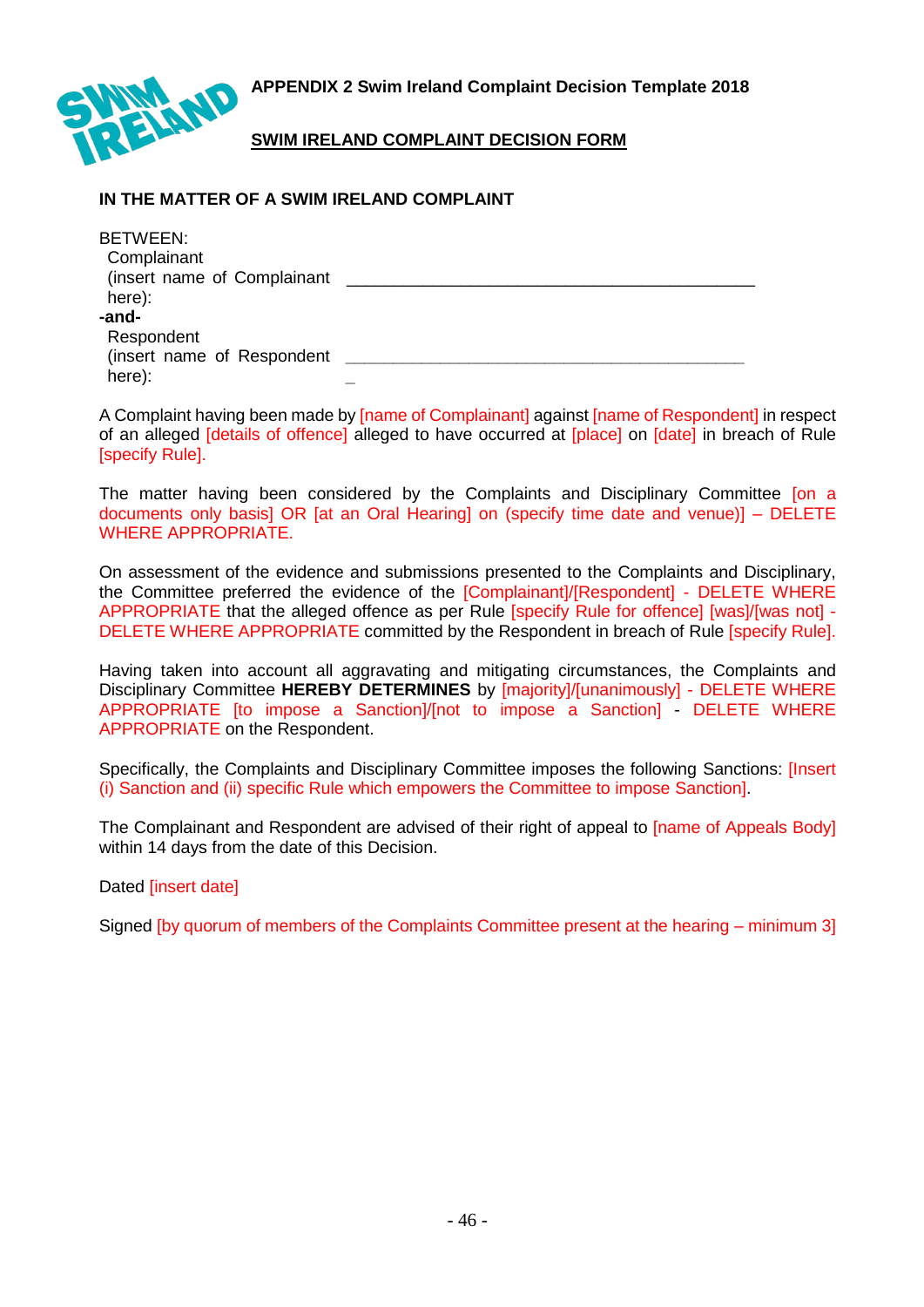<span id="page-46-0"></span>**APPENDIX 3 Swim Ireland Notice of Appeal Form Template 2018**



# **SWIM IRELAND NOTICE OF APPEAL FORM**

BETWEEN:

| Appellant<br>(insert name of Appellant |  |
|----------------------------------------|--|
| here):                                 |  |
| -and-                                  |  |
| Respondent                             |  |
| (insert name of Respondent             |  |
| here):                                 |  |

If an Appellant or Respondent is under 18 years of age, then please state the name of the parent or guardian to represent the Appellant/Respondent.

Failure to complete all sections will result in an invalid Appeal.

An Appeal must be delivered to the Complaints and Disciplinary Officer (CDO) by **email** within seven days of receipt of the Complaints and Disciplinary Committee's written decision the subject of the appeal.

An Appeal must be accompanied by payment of a €100 fee.

This completed Notice of Appeal form should be returned to [complaints@swimireland.ie](mailto:complaints@swimireland.ie)

### **YOUR CONTACT DETAILS:**

| Name:                   |  |
|-------------------------|--|
| <b>Parent/Guardian:</b> |  |
| <b>Address:</b>         |  |
| <b>Tel No:</b>          |  |
| Email:                  |  |
| Club:                   |  |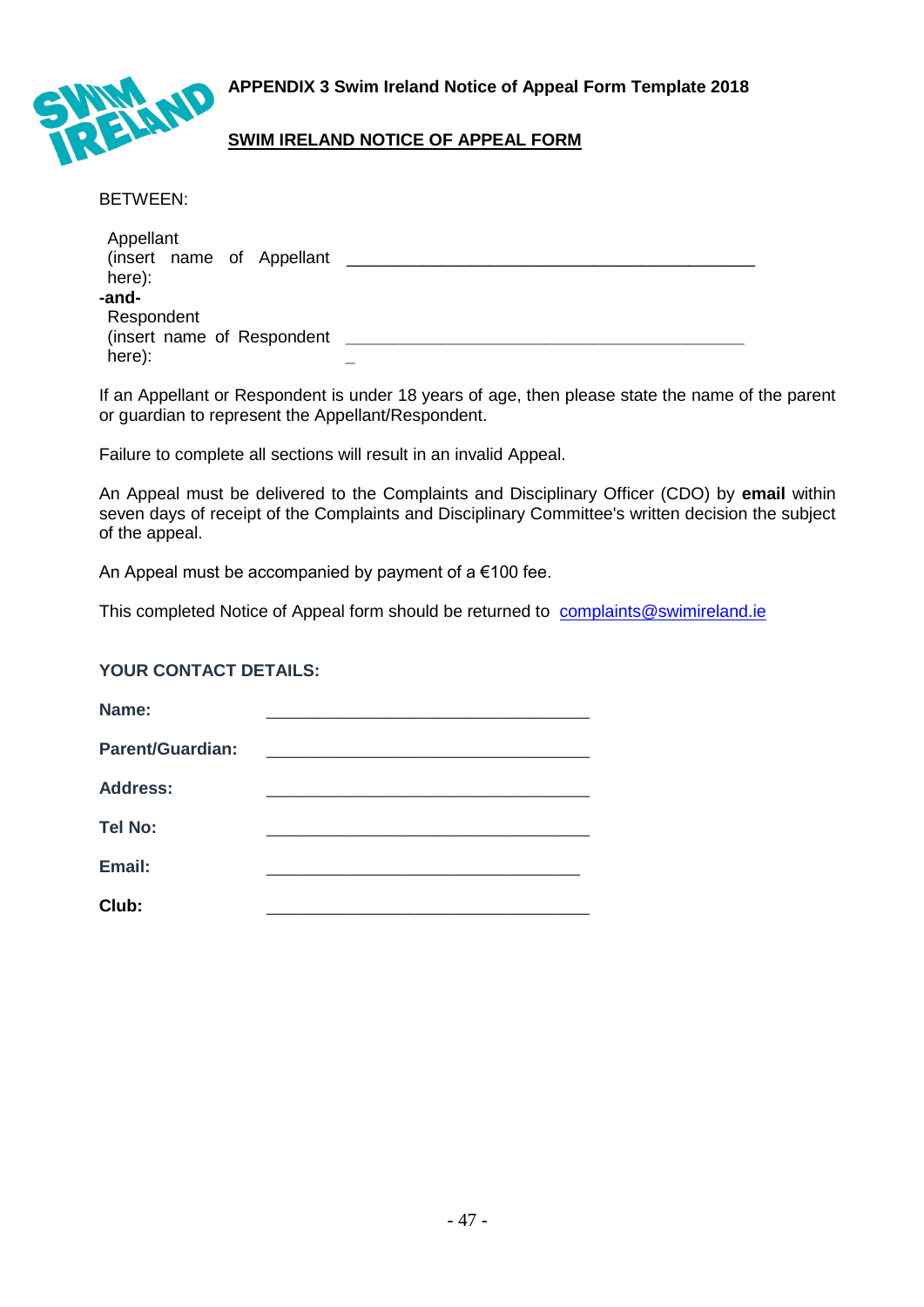| <b>APPEAL DETAILS</b><br>When completing this section, please give as much information as possible.                                                             |  |  |
|-----------------------------------------------------------------------------------------------------------------------------------------------------------------|--|--|
| Date of decision(s):                                                                                                                                            |  |  |
| Date of receipt of<br>written Decision:<br><u> 1989 - Jan James James, margaret eta idazleari zituen erroman zituen zituen zuen zuen zituen zituen zituen z</u> |  |  |
| Specific decision(s) being appealed:                                                                                                                            |  |  |
|                                                                                                                                                                 |  |  |
|                                                                                                                                                                 |  |  |
|                                                                                                                                                                 |  |  |
|                                                                                                                                                                 |  |  |
|                                                                                                                                                                 |  |  |
|                                                                                                                                                                 |  |  |
|                                                                                                                                                                 |  |  |
|                                                                                                                                                                 |  |  |
|                                                                                                                                                                 |  |  |
| <b>Name/Club of respondent</b><br><u> 1980 - Jan Barnett, fransk politik (d. 1980)</u>                                                                          |  |  |
| <b>GROUNDS OF APPEAL</b>                                                                                                                                        |  |  |
| You must specify the exact details and reasons of the grounds of your appeal(s):                                                                                |  |  |
|                                                                                                                                                                 |  |  |
|                                                                                                                                                                 |  |  |
|                                                                                                                                                                 |  |  |
|                                                                                                                                                                 |  |  |
|                                                                                                                                                                 |  |  |
|                                                                                                                                                                 |  |  |
|                                                                                                                                                                 |  |  |
|                                                                                                                                                                 |  |  |